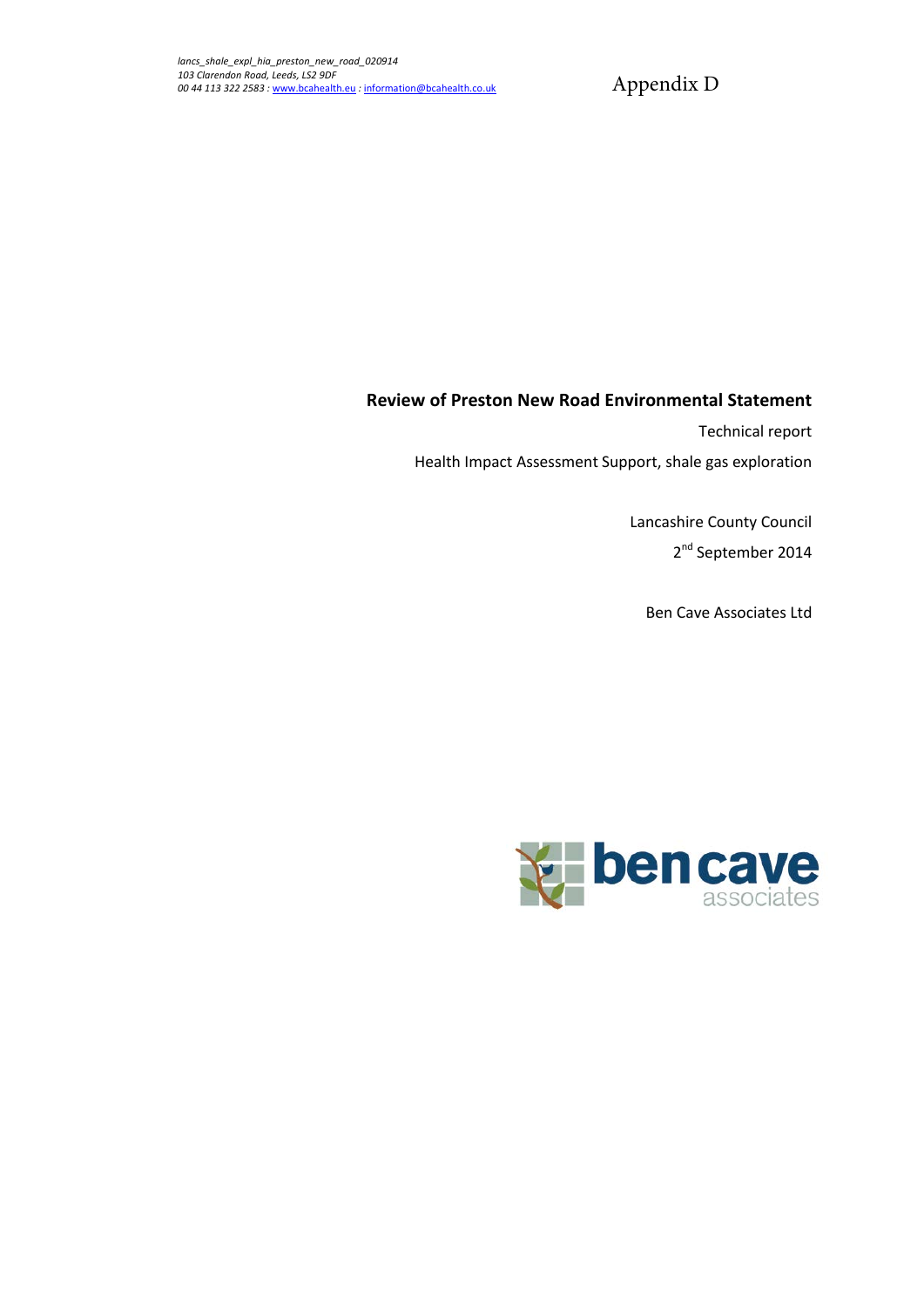### *Contact details*

T: 00 44 113 322 2583

E: [information@bcahealth.co.uk](mailto:information@bcahealth.co.uk)

| Prepared by            | Ben Cave Associates Ltd   |
|------------------------|---------------------------|
| <b>Commissioned by</b> | Lancashire County Council |

#### **Document history**

| <b>Version</b> | No             | <b>Authors</b>  | <b>Status</b>     | Date     |
|----------------|----------------|-----------------|-------------------|----------|
| Draft report   | 1              | Ben Cave,       | Provisional draft | 19/06/14 |
|                |                | Gillian Gibson, |                   |          |
|                |                | Ryngan Pyper    |                   |          |
| Draft report   | $\overline{2}$ | Ben Cave,       | Provisional draft | 27/06/14 |
|                |                | Gillian Gibson, |                   |          |
|                |                | Ryngan Pyper    |                   |          |
| Draft report   | 3              | Ben Cave,       | Provisional draft | 30/07/14 |
|                |                | Gillian Gibson, |                   |          |
|                |                | Erica Ison,     |                   |          |
|                |                | Ryngan Pyper    |                   |          |
| Final report   | 4              | Ben Cave,       | Final             | 02/09/14 |
|                |                | Gillian Gibson, |                   |          |
|                |                | Erica Ison,     |                   |          |
|                |                | Ryngan Pyper    |                   |          |

Ben Cave Associates Limited has prepared this report in accordance with the instructions of their client, Lancashire County Council. Any other persons who use any information contained herein do so at their own risk.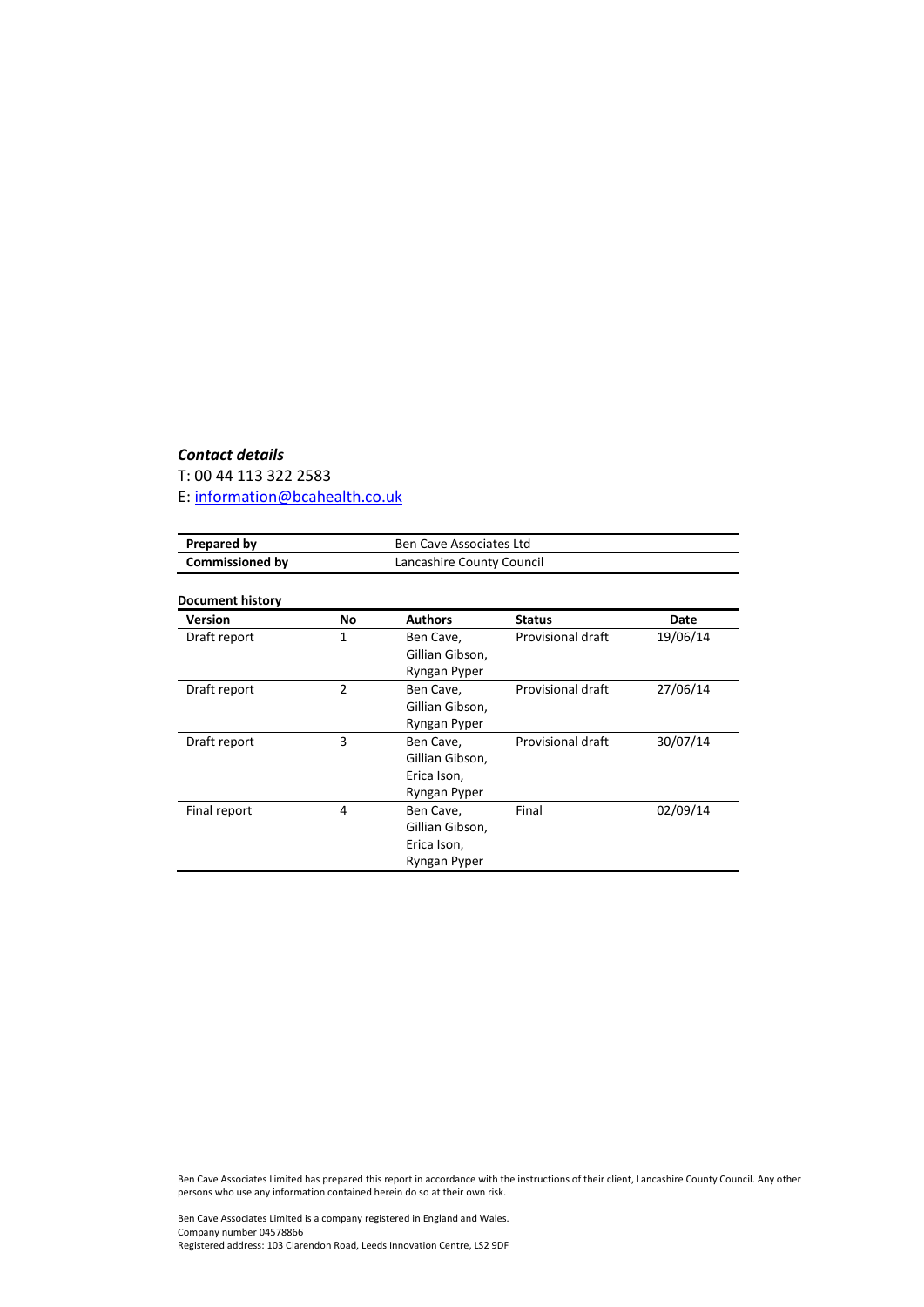

# **Table of contents**

| $\mathbf{1}$            |  |
|-------------------------|--|
| $\overline{2}$          |  |
| 2.2                     |  |
| $\overline{\mathbf{3}}$ |  |
| 3.2                     |  |
| 3.3                     |  |
| 3.4                     |  |
| 3.5                     |  |
| 3.6                     |  |
| 3.7                     |  |
| 3.8                     |  |
| 3.9                     |  |
| 3.10                    |  |
| 3.11                    |  |
| 3.12                    |  |
| 3.13                    |  |
| 3.14                    |  |
| 3.15                    |  |
| 4                       |  |
| 4.2                     |  |
| 5                       |  |

# **List of figures**

| FIGURE $3-1$ : |                                                                                     |
|----------------|-------------------------------------------------------------------------------------|
| FIGURE 3-2:    | NOISE FROM HYDRAULIC FRACTURING PUMPING OPERATIONS CALCULATED AT GROUND FLOOR LEVEL |
|                |                                                                                     |

# **List of tables**

| <b>TABLE 3-1:</b> | COMPARISON OF UK AIR QUALITY STANDARDS AND WHO GUIDE VALUES  13                               |  |
|-------------------|-----------------------------------------------------------------------------------------------|--|
| <b>TABLE 3-2:</b> | EFFECTS OF NOISE ON HEALTH AND WELLBEING WITH SUFFICIENT EVIDENCE 18                          |  |
| <b>TABLE 3-3:</b> | SUMMARY OF EFFECTS AND THRESHOLD LEVELS FOR EFFECTS WHERE SUFFICIENT EVIDENCE IS              |  |
|                   |                                                                                               |  |
| <b>TABLE 3-4:</b> | WHO GUIDELINE VALUES FOR COMMUNITY NOISE IN SPECIFIC ENVIRONMENTS 20                          |  |
| <b>TABLE 3-5:</b> | 100-YEAR GLOBAL WARMING POTENTIALS RELATIVE TO CO <sub>2</sub> FOR OZONE-DEPLETING SUBSTANCES |  |
|                   |                                                                                               |  |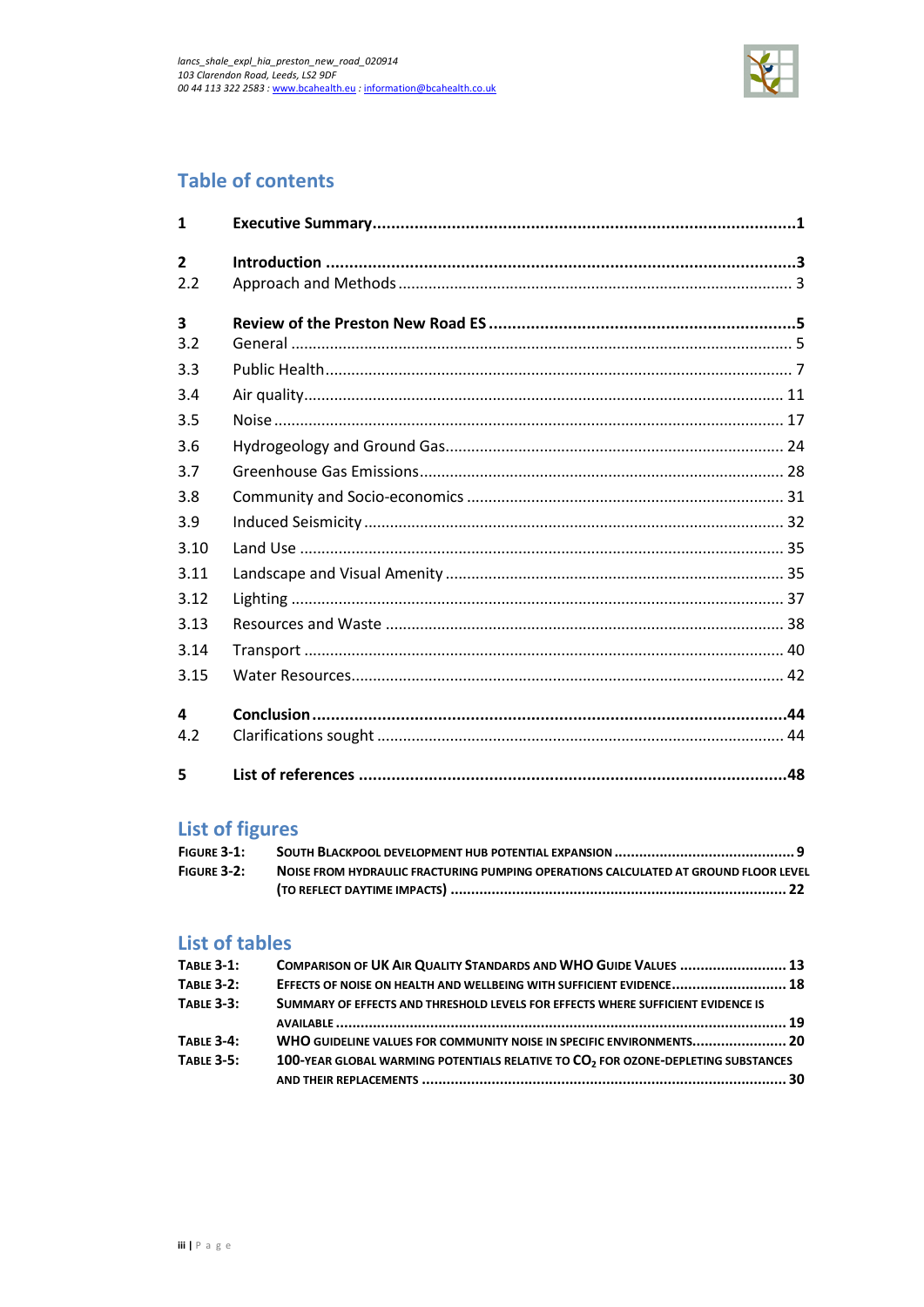

# **Abbreviations and acronyms**

| HPA  Health Protection Agency (part of Public Health England from 1st April 2013) |
|-----------------------------------------------------------------------------------|
|                                                                                   |
|                                                                                   |
|                                                                                   |
|                                                                                   |
|                                                                                   |
|                                                                                   |
|                                                                                   |
|                                                                                   |
|                                                                                   |
|                                                                                   |
|                                                                                   |
|                                                                                   |
|                                                                                   |
|                                                                                   |
|                                                                                   |
|                                                                                   |
|                                                                                   |
|                                                                                   |
|                                                                                   |
|                                                                                   |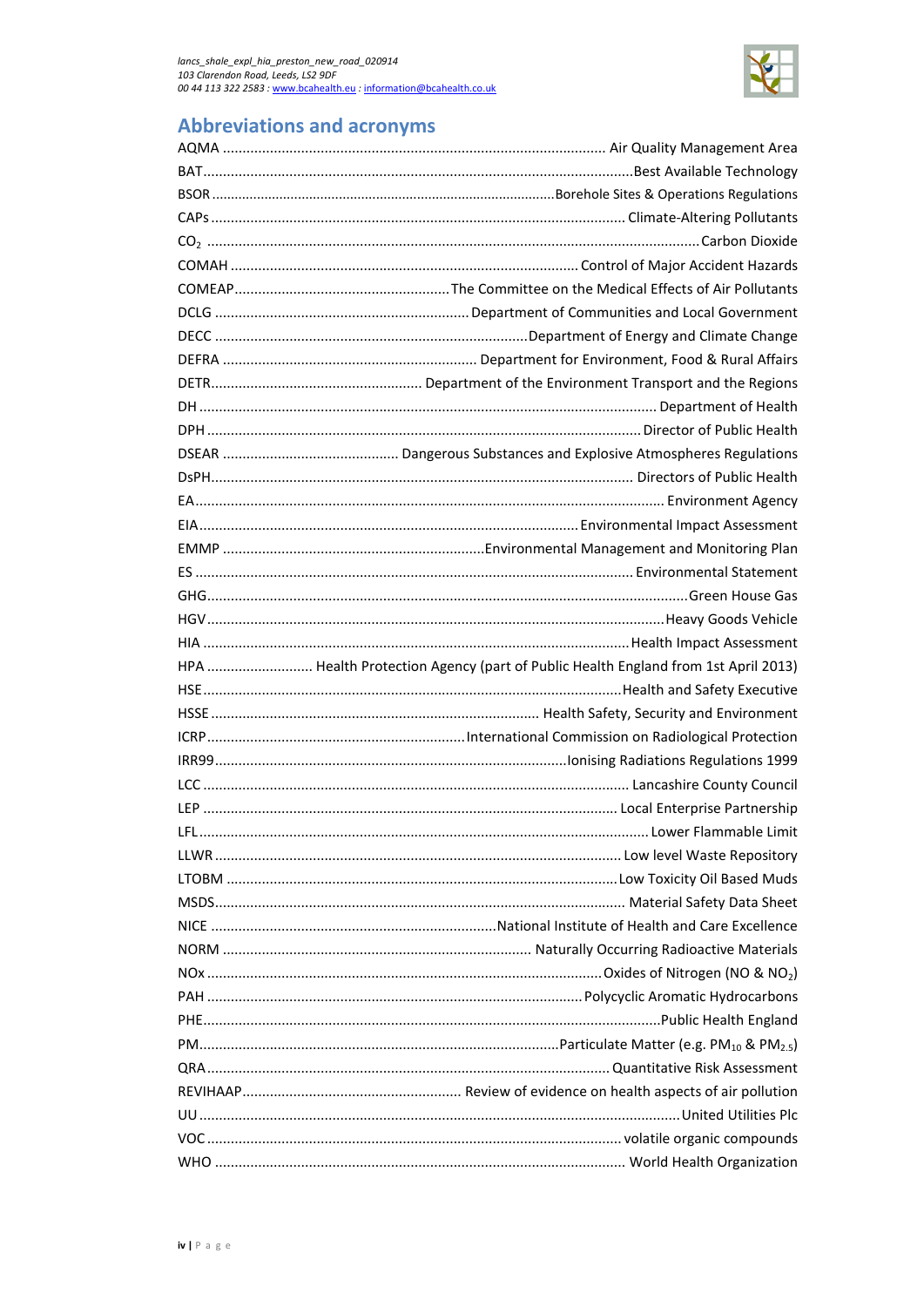

# <span id="page-4-0"></span>**1 Executive Summary**

- 1.1.1 This is an independent report prepared by Ben Cave Associates Ltd for Lancashire County Council (LCC) to support work on defining the requirements for Health Impact Assessment (HIA) of temporary shale gas exploration at a site known as Preston New Road, Lancashire by Cuadrilla Bowland Ltd. A planning application has been submitted for exploration (1). The application is accompanied by an Environmental Statement (ES) (2). There is a separate planning application (not reviewed by this report) that addresses the installation of seismic monitoring infrastructure (3).
- 1.1.2 We have reviewed the application's ES (2) and the appropriate appendices with special reference to health and wellbeing. The ES, the report which is produced to support the Environmental Impact Assessment (EIA), is a useful source of information for the HIA. Many of the factors considered in the EIA will have an effect on health and wellbeing. However, human health is not a core topic for EIA. The difference in perspective and methodologies between EIA and HIA means that there are inevitably issues addressed in the EIA that can be expanded upon in a HIA.
- 1.1.3 The EIA is an official document provided to support a planning application. It needs to demonstrate how a potential project will be implemented without having an adverse effect on the environment, and how operational activities can be expected to meet legal requirements. In the main, the data used is pertinent to the immediate locality. An HIA is not constrained in this way, and will offer comments upon impacts on health at a distance in space and time, and in the light of emerging knowledge. A project may be projected to operate within existing limits, but science is ahead of regulation. HIA thus offers comment on evidence for actual health impacts rather than regulatory or statutory requirements.
- 1.1.4 We note that the seismic array is subject to a separate planning application (3). Some information regarding the seismic array has been provided within the body of the Preston New Road Wood ES (2) and has therefore been considered. Based on this information, it does not appear likely that there will be measurable changes in public health outcomes arising from the installation of the seismic array but this would need to be confirmed if further HIA work were to take place.
- 1.1.5 The review identifies two main issues.
	- The conclusions of the ES are based upon appropriate management of risk and enforcement of regulations and guidelines. Whilst it is generally acknowledged that the regulatory regime overseeing and enforcing safety standards for the emerging fracking industry should provide appropriate protection to the public and workforce (4), commentators have expressed doubt that current regulation is fit for purpose (5).
	- The ES defers a number of issues until after the application has been determined: for example, it is unclear from the ES when the Environmental Management and Monitoring Plan (EMMP), which details the monitoring scope and reporting procedures, will be available; and it is unclear from the ES whether a quantitative risk assessment (QRA) has been, or will be, undertaken to determine the risks and responses required in the event of an unplanned emergency scenario. Whilst the ES may reasonably defer these issues to post application stages, the absence of these documents hinders the fuller consideration of potential health effects associated with the application.
- 1.1.6 On the basis of this review we find that the ES has been completed to fulfil the requirements of an EIA, as would be anticipated. As noted above we also find that it leaves much to the post application documentation and regulatory framework. We identify some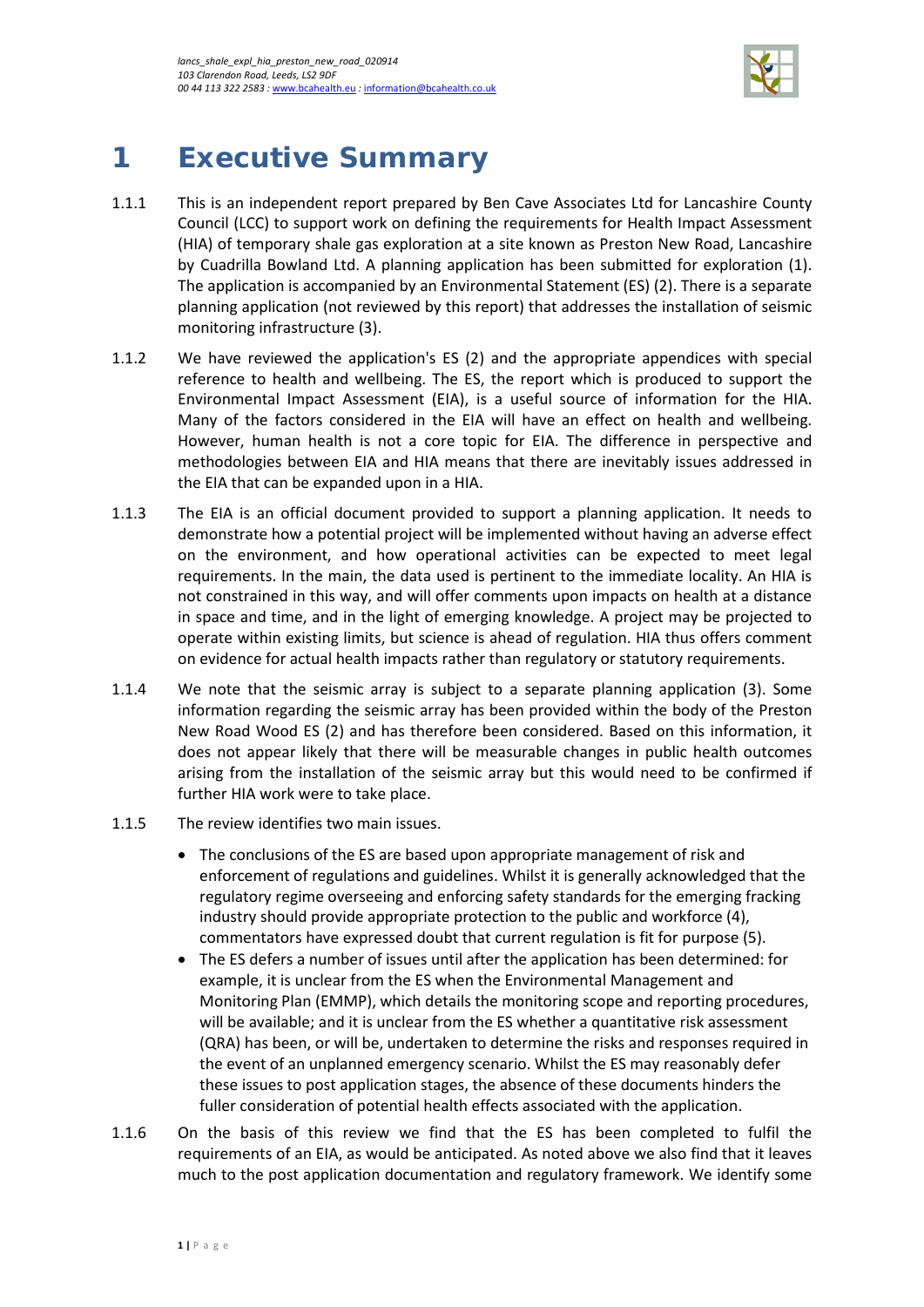

technical clarifications that could be sought by the Director of Public Health for LCC in exercising that role's duty to 'assure' health protection for the area. These clarifications are summarised in the [conclusion](#page-47-0) of this report.

- 1.1.7 The ES finds no significant adverse health impacts for people living and working close to, or at, the site. HIA uses different thresholds and thus might reach different conclusions. The potential adverse impacts are generally greatest at the residential properties closest to the site. The overall burden for these residences is not currently known.
- 1.1.8 The ES and commentators place great weight on regulation. The regulators and PHE report that an appropriate regulatory framework is in place. We note that currently the regulatory framework is untested in the UK and in other countries regulation has not prevented adverse health effects: detailed monitoring and additional studies therefore have great merit.
- 1.1.9 Until regulatory responsibilities and expectations have been more clearly described it may be difficult for the Director of Public Health for LCC to discharge the duty of assurance with regard to health protection. Furthermore, until post application documentation, such as the QRA and EMMP, have been produced, it may be difficult to rule out the potential for health impacts to occur.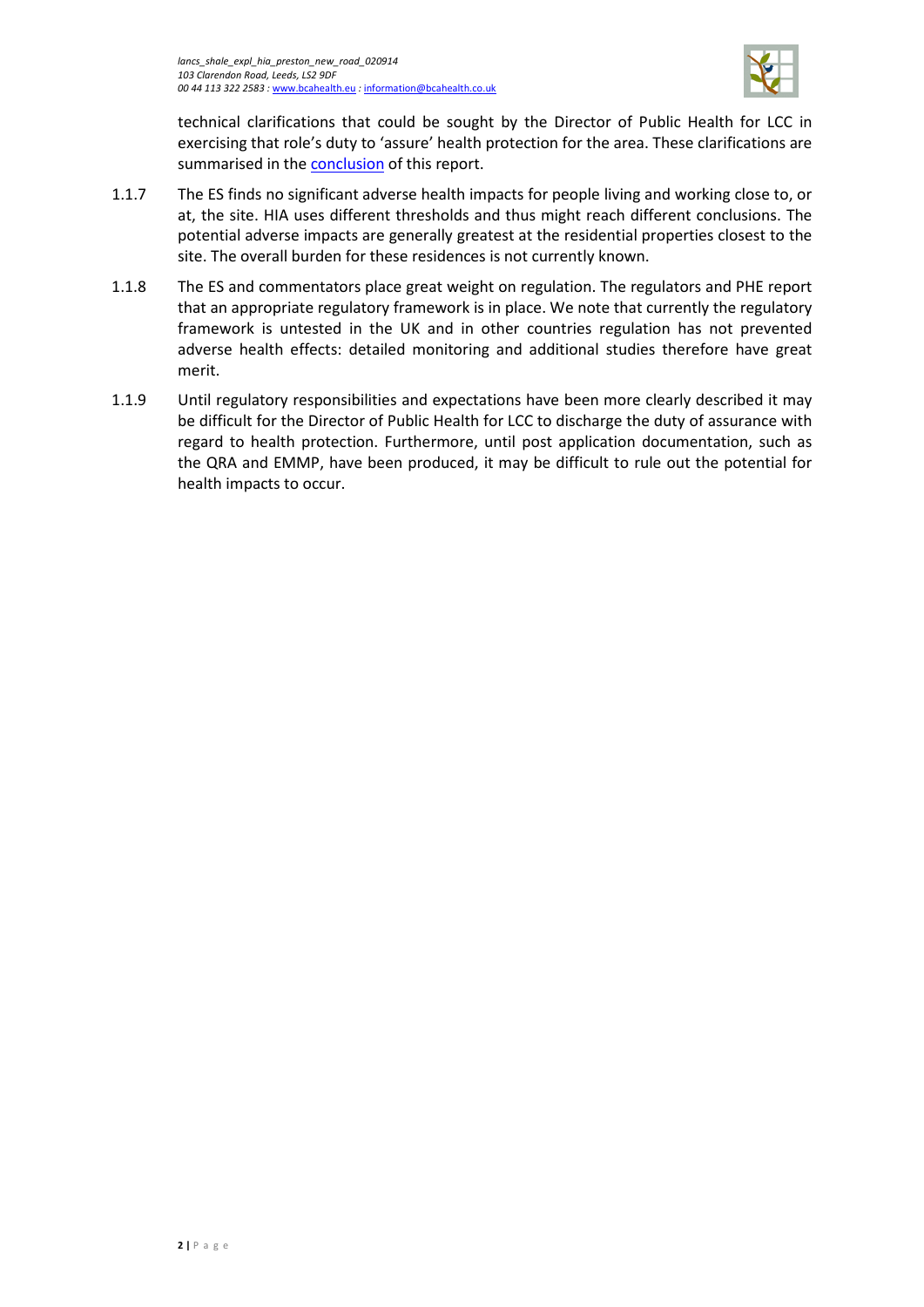

# <span id="page-6-0"></span>**2 Introduction**

- 2.1.1 This report supports work by Lancashire County Council (LCC) on defining the requirements for Health Impact Assessment (HIA) of exploratory shale gas operations in Lancashire.
- 2.1.2 This is an independent report prepared by Ben Cave Associates Ltd for LCC.
- 2.1.3 The purpose of the report is to examine the links between health and wellbeing and the potential effects (beneficial and adverse) of exploring for shale gas.
- 2.1.4 Further information about the study are presented in documents which accompany, and need to be read in conjunction with, this report:
	- Overview report (6);
	- Review of Roseacre Wood Environmental Statement and IPPC Application (7);
	- Community Engagement Report (8); and
	- Annexe to Overview Report (9).
- 2.1.5 The review uses the WHO definition of health as a 'state of complete physical, mental and social wellbeing and not merely the absence of disease or infirmity' (10).

## <span id="page-6-1"></span>**2.2 Approach and Methods**

- 2.2.1 This review forms part of HIA work undertaken by LCC. The Applicant has not taken part in this review. This separation from the Applicant underscores the independence of the HIA team from the Applicant. However, it also reduces the opportunity to influence the design and implementation of the Project prior to publication of the HIA findings.
- 2.2.2 HIA is usually iterative and allows for the modification of the Project or additional modelling to rule out significant health effects prior to the final report being issued. In this case the HIA process flags up potential issues requiring further investigation. This minimises the opportunity for interventions to address potential health effects. As a consequence this report leaves some issues unresolved. Some of the clarifications raised by this review relate to the permitting, regulatory and monitoring framework that is being developed in parallel. Time constraints mean that the focus of analysis is on the planning application submission (and does not include the wider permitting processes). Some clarifications are therefore likely to be resolved through the emerging permitting, regulatory and monitoring frameworks.
- 2.2.3 Two people reviewed the ES to ensure coverage of all relevant sections. The ES is long and it is detailed. Thus, we reviewed each chapter of the ES at a high level. The cultural heritage and ecology chapters were excluded from the review as they were judged to have less relevance to health receptors though it is observed that adverse impacts on cultural heritage, should they occur, can have an adverse effect on wellbeing. The following chapters were subjected to more detailed review:
	- air quality;
	- noise;
	- public health; and
	- hydrogeology and ground gas.
- 2.2.4 Other ES technical chapters were reviewed at a higher level.
- 2.2.5 This review of the ES has been from the health perspective only. It is not exhaustive but includes sufficient detail to reach general conclusions on: the adequacy of the EIA to inform specific clarifications; reassurances that could be sought by the Director of Public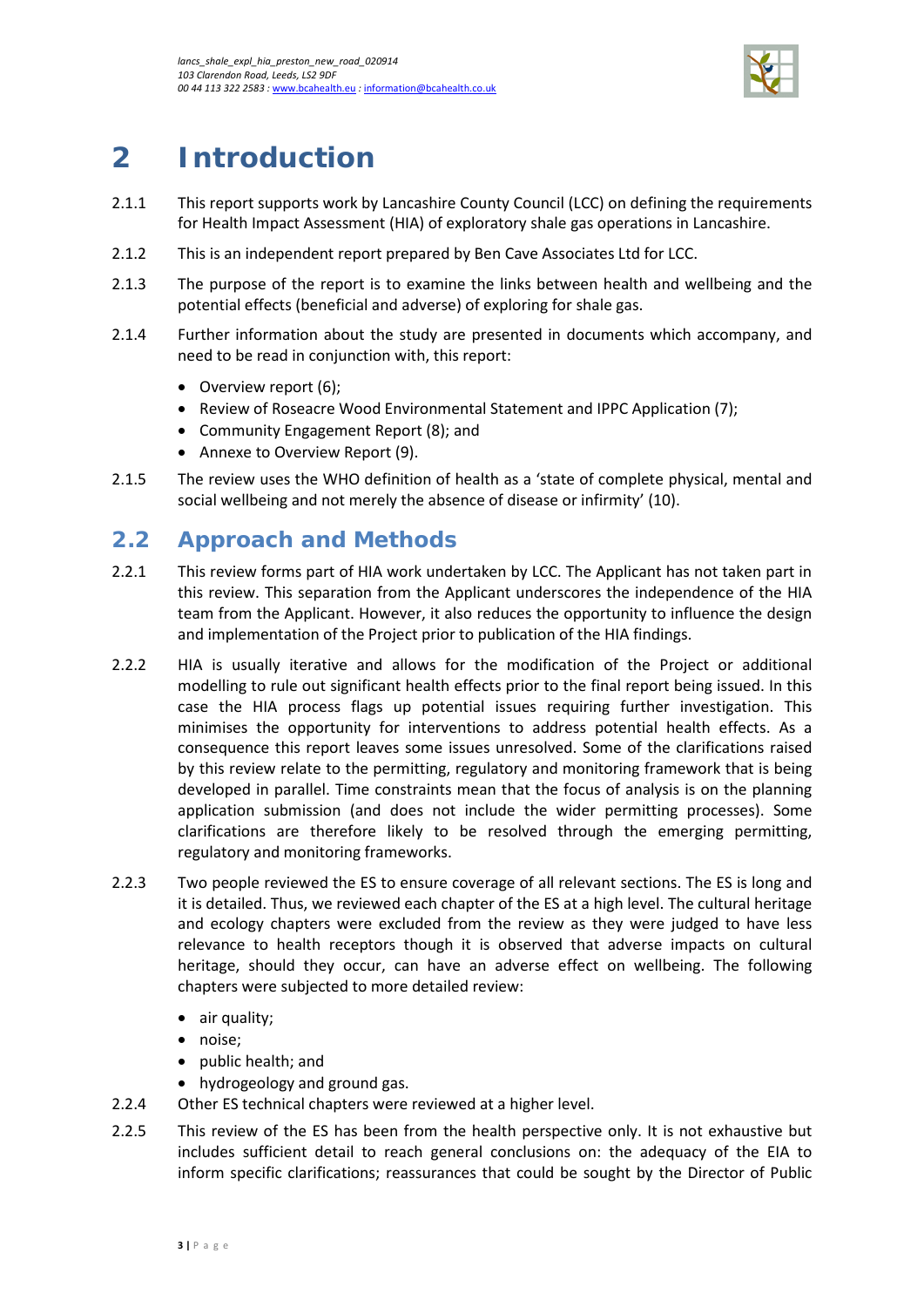

Health for LCC, in respect of the anticipated activities; and long term monitoring to underpin the veracity of those assurances.

- 2.2.6 The review is one stage in evaluating the impacts which may accrue as a result of the proposed project. This undertaking can be used to support any part of an HIA which seeks to inform the Preston New Road application with regard to potential health effects (1).
- 2.2.7 The review commentary is primarily based on professional judgement with reference to relevant literature where appropriate.
- 2.2.8 The review's remit is listed below.
	- Note the issues, relevant to health that have been covered, comment on the results and examine the assumptions that have informed the analysis.
	- Examine details of the methodologies used by the Applicant's consultants and the receptors identified and provide commentary on the thresholds used from a health perspective.
	- Identify specific areas for further HIA investigation.
	- Establish how the existing ES data could inform specific HIA issues and the next steps for linking this data to the health literature and health assessment.
	- Produce a list of detailed issues that require further clarification with the ES consultants.
- 2.2.9 The ES notes that it provides a great deal of information about the application: this is due to its status as one of the first onshore deep gas shale exploration sites in England that is subject to an EIA (2).

*Consequently the level of detail within the baseline data and the assessment of likely significant effects are greater than that which might typically be produced for a temporary hydrocarbon exploration project. As the exploration (and potential production) of deep shale gas reserves progresses, and the Strategic Environmental Assessment (11) of future onshore oil and gas licensing is completed (and new guidance is published), the scope of future EIAs is likely to be refined and the volume of information contained in the ES may be reduced.*

- 2.2.10 This review does not seek to reach findings on significance or probability. Descriptive colloquial terms are used in relation to professional judgements reached by the reviewers. Such terms include: 'appropriate', 'adequate' and 'reasonable'. These terms are used to express that an action or process has been undertaken to a level that is considered acceptable and in line with good practice.
- 2.2.11 Reference to significance is specific to the methodology adopted by the ES chapter being reported. The term does not indicate that a level of statistical probability has been achieved ('p' or 'r' value). Furthermore, the term *significant* within an EIA is a reflection of the process findings against a set of criteria, as opposed to an opinion on the part of the authors of the ES. We have, therefore, sought to avoid using such terminology except where we have also used external criteria.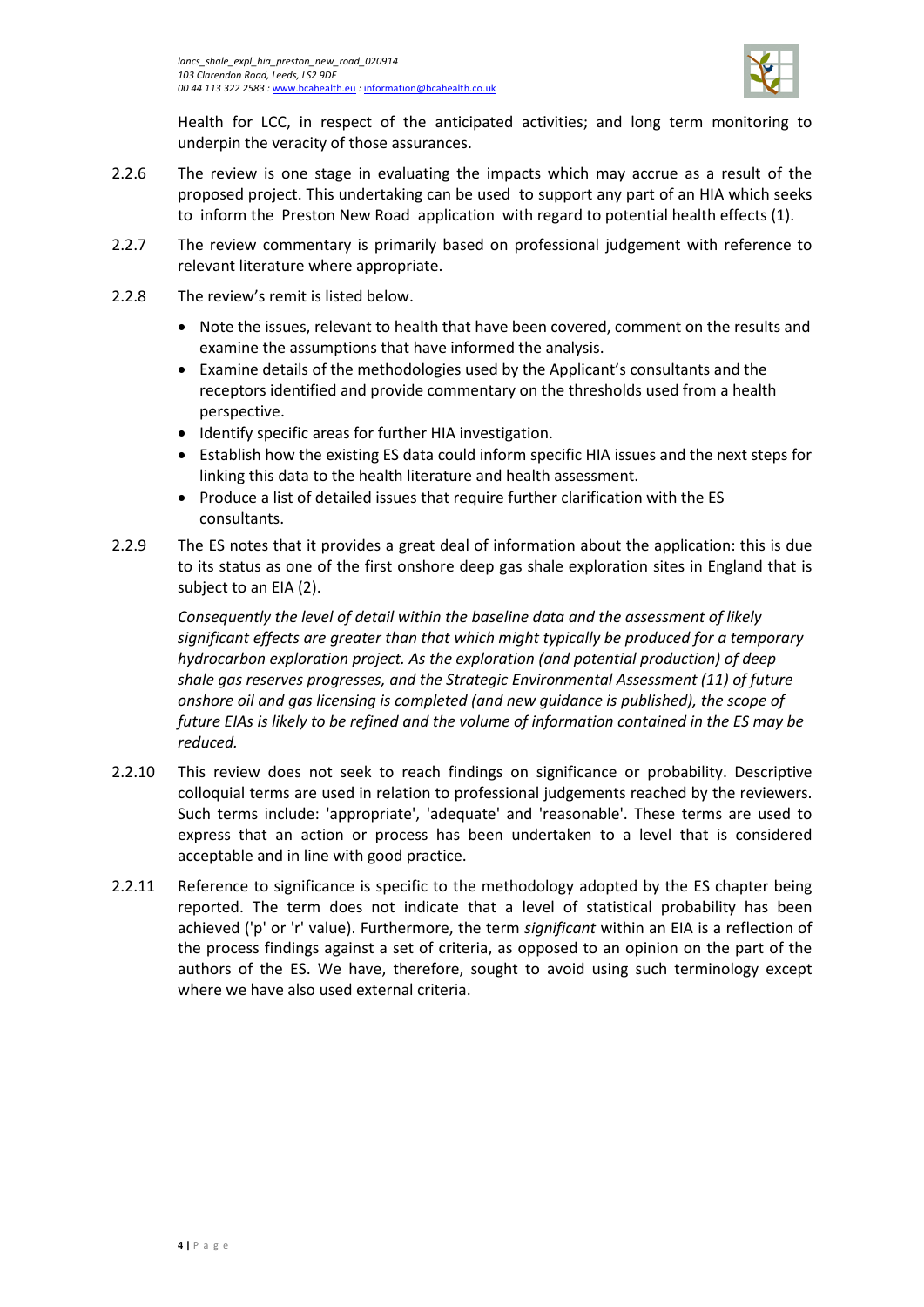

# <span id="page-8-0"></span>**3 Review of the Preston New Road ES**

3.1.1 This section sets out results of a review of the Environmental Statement (ES) submitted to LCC by Cuadrilla Bowland Ltd for temporary shale gas exploration at a site known as Preston New Road, Lancashire (2). The review makes comment upon the ability of any element of the Project to have an impact on health, whether direct or indirect, short term, medium or long term, in near or far geographical perspective. The scope of HIA work is not limited to meeting statutory or regulatory limits.

## <span id="page-8-1"></span>**3.2 General**

- 3.2.1 This is a detailed ES for the level of proposed development. Overall the ES appears to have been completed to a standard which meets the requirements of an EIA. The issues raised in this review largely relate to requests for clarifications. The ES provides a useful source of information to inform the HIA.
- 3.2.2 The proposed development is described in chapter 4 of the ES (pp25-54, source 2). The ES then examines the different aspects of this proposed development.
- 3.2.3 The ES notes Department of Communities and Local Government (DCLG) planning practice guidance for onshore oil and gas (12), which states:

*Individual applications for the exploratory phase should be considered on their own merits. They should not take account of hypothetical future activities for which consent has not yet been sought, since the further appraisal and production phases will be the subject of separate planning applications and assessments.* 

- 3.2.4 We accept that the focus should rightly be on the current application (1). However it is also noted that the current application will have a direct bearing on any future applications for full-scale gas production on the site. Decisions taken as part of this application have the potential to influence the scope of such future applications. Care should be exercised in extrapolating conclusions about temporary, small-scale exploratory procedures to longerterm and larger operations.
- 3.2.5 The ES notes that, in the scoping opinion received from LCC on  $11<sup>th</sup>$  March 2014, Public Health England requested a section in the ES that provides signposts to all the sections of the ES where potential health impacts have been assessed. The ES responds to this request in Chapter 20 *Public Health* and by supporting information within *Appendix T*. Public Health is not included in the ES non-technical summary.
- 3.2.6 The ES has scoped out the following topics:
	- electromagnetic interference;
	- microclimate; and
	- site monitoring and management (as monitoring proposals are set out, where relevant, within the technical chapters of the ES).
- 3.2.7 The decision to scope out electromagnetic interference and microclimate topics appears reasonable. However with regard to monitoring the ES notes that the specific details will be developed following the planning determination. The coverage of monitoring in the ES chapters is variable. For example there is good discussion of monitoring for hydrogeology, but not air quality. Appendix E of the ES sets out introductory Environmental Management Plan information. It will be important that the monitoring strategy includes mechanisms to confirm that impacts are as expected by the ES.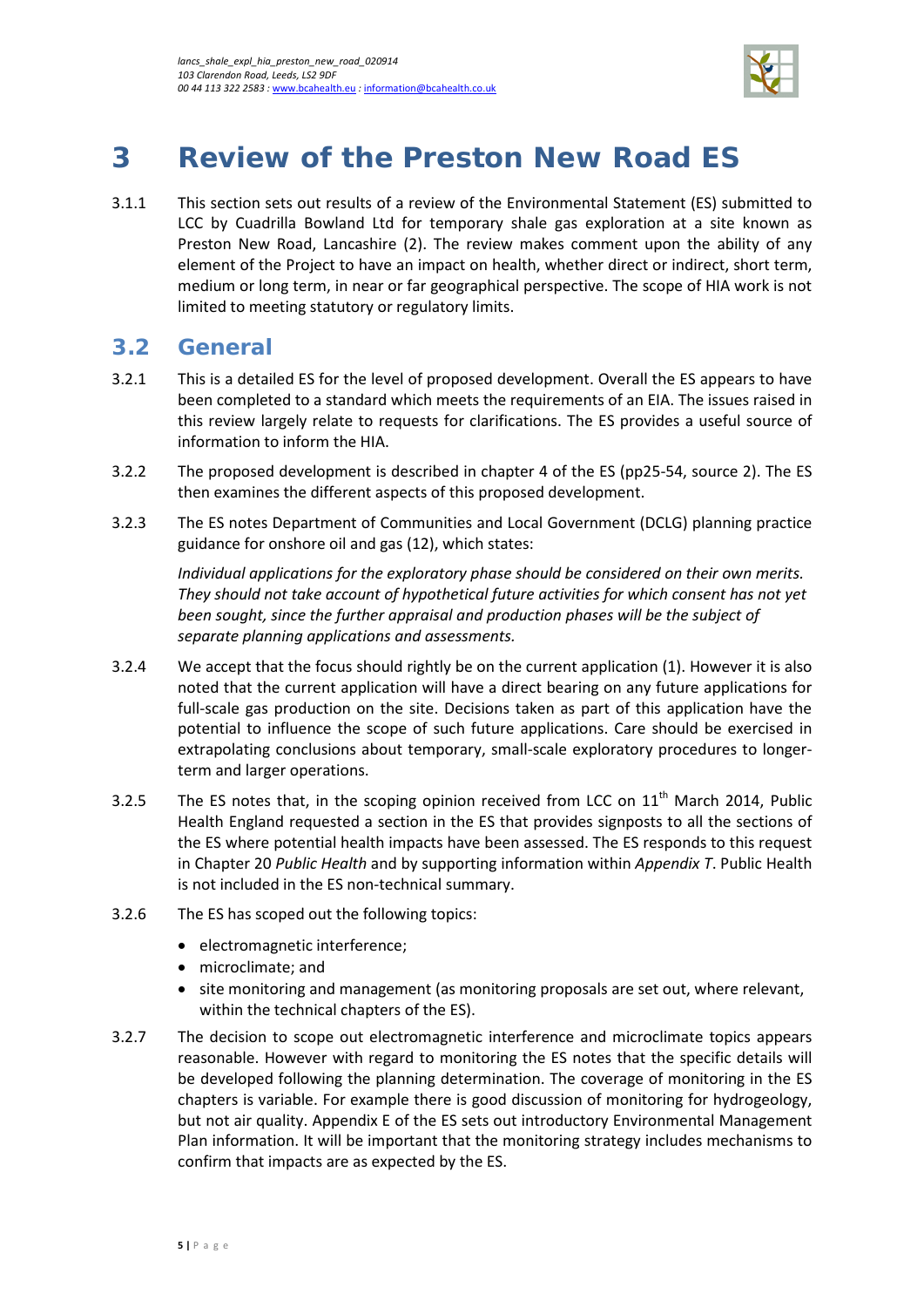

- 3.2.8 These findings suggested the need for further information on the monitoring requirements needed to confirm the findings of, and the assumptions within, each chapter of the ES. This is important given that the Environmental Management and Monitoring Plan (EMMP) is not likely to be available before the application is determined. For example monitoring of flare emissions during the initial flow testing to measure radon and other hazardous/radioactive pollutant concentrations and dispersion.
- 3.2.9 Long term monitoring of the impacts from the project, should it be granted permission to go ahead, will be important. There are no clear lines of responsibility to ensure that gradual decline of the state of the fabric of the well over time can be monitored to ensure that gas leaks into the rock strata, atmosphere and groundwater are prevented. It is noted that the various government departments which each play a role in the regulatory process for this application are prone to change within government reorganisations. It is important that such changes in the future do not lose sight of long term responsibilities for such projects. We suggest that the Director of Public Health for LCC should seek clarity on the roles and responsibilities of the organisations that will oversee the long-term management of the wells post decommissioning to ensure that public health is not adversely affected at some point in the future. Long term needs to be defined. Given the length of time over which well degradation may occur a period of 100 years may not be unreasonable. We suggest that an appropriate timescale for monitoring should be identified in a literature review.
- 3.2.10 Based on the findings of this review and taking into consideration comments made by the Health Advisory Group and organisations invited to attend its meetings we suggest that the Director of Public Health for LCC should clarify that the monitoring framework requirements set through the planning and permitting processes will address not only the short-to-medium term impacts of disturbance and pollutants arising from the site to the local population, but also the potential for long-term (and potentially more widespread) legacy impacts on groundwater and ground gas. Such monitoring should be tied to an action plan with defined roles and responsibilities for notifying and responding to exceedances for the full period of the monitoring. We suggest that the Director of Public Health for LCC should remain engaged with the process and information that emerges on monitoring from the planning and permitting processes.
- 3.2.[1](#page-9-0)1 Repeated reference is made, in the ES, to an absence of plausible pollutant pathways<sup>1</sup> in scoping and assessment decisions (e.g. for contamination of surrounding agricultural land). This approach gives strong weight to engineering solutions and failsafe technology or processes. Whilst we acknowledge that progress has been made in identifying lower risk sites to drill and developing engineering solutions, we also caution that no process is immune to failure. It is noted that the application will be supported by separate management plans. Regardless of their quality, many accidents occur as a result of humans choosing to ignore elements of management requirements.
- 3.2.12 The ES findings that effects are not significant, or not of concern to the Applicant, rely in the main part on the operator adhering to management plans, and operational controls.
- 3.2.13 We suggest that the Director of Public Health for LCC requests that regulators collectively produce a document that summarises the application's adherence to the DECC Regulatory road map guidance (13); including the planning and permitting conditions and monitoring requirements that have been imposed at each step for the protection of public health.
- 3.2.14 The ES states that the development does not fall within COMAH Regulations or the Major Accident Off-Site Emergency Plan (Management of Waste from Extractive Industries)

 $\overline{\phantom{a}}$ 

<span id="page-9-0"></span> $1$  A plausible pollution linkage occur where there is a source, pathway and receptor.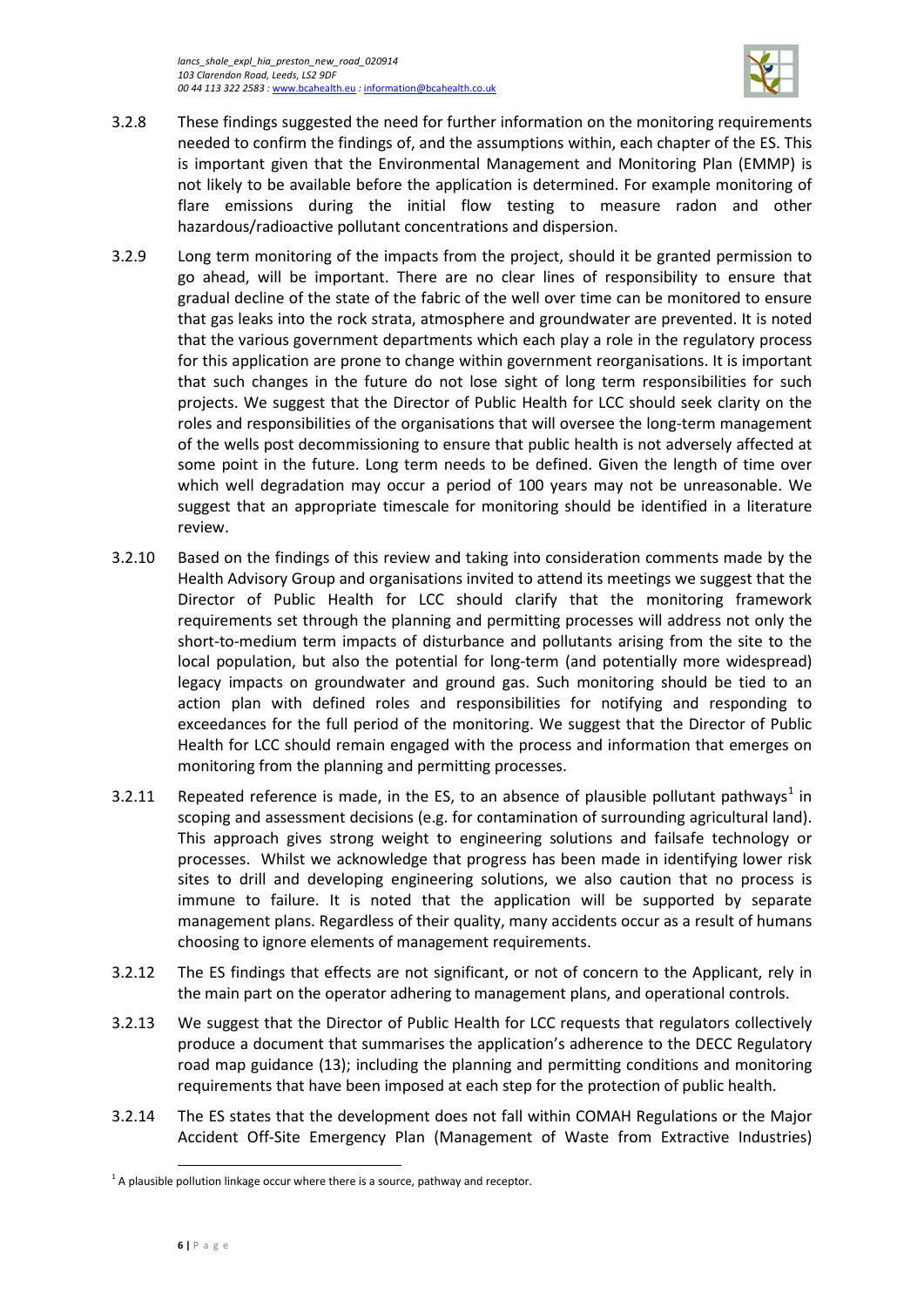

(England and Wales) Regulations 2009. However this review judges that consideration should be given to unplanned emergency event scenarios, including the impact on local population, health resources and occupational workforce. The boundary of the zone of acceptable risk, or similar, should be identified for any fire, asphyxiation or explosion risk due to loss of gas containment. An appropriate limit to use to define this boundary may be half the lower flammable limit of the dispersed gas from the source  $(Y_2$ LFL) (14). Consideration could also be given to other toxicity levels in any gas cloud, e.g. radon.

- 3.2.15 In reaching this decision reference is made to impacts being below relevant legally imposable limits and standards, however these are not explicitly listed in the Public Health chapter. HIA can consider a wider range of issues than those summarised in the ES Public Health chapter. Furthermore, whilst many individual residual effects may be classified as not being significant, there are a small number of homes which are impacted by several issues. The overall burden for these residences is not currently known.
- 3.2.16 Reference is made in the ES to site specific emergency response plans to enable rapid and appropriate response to unplanned events in coordination with local emergency services where necessary. It is unclear if these have yet been produced. If available, the Director of Public Health for LCC should review these documents.
- 3.2.17 These findings suggested the need for further information on
	- A) site specific emergency response plans; and
	- B) quantitative risk assessment (including unplanned events and reference to ½LFL thresholds).
- 3.2.18 It is noted that the Borehole Sites & Operations Regulations 1995 (BSOR) (15) as well as most provisions of the Dangerous Substances and Explosive Atmospheres Regulations 2002 (DSEAR) (16) apply to onshore well sites (17). These regulations require the production of a fire protection plan and plan for detection and control of toxic gases. Hazardous zones in the event of an unplanned release of fluids from the well must also be identified. This information does not appear to be currently available, so the risks to the public cannot be determined.
- 3.2.19 Based on the findings of this review and taking into consideration comments made by the Health Advisory Group and organisations invited to attend its meetings we suggest that the Director of Public Health for LCC does not need to seek further specific clarification on A) site specific emergency response plans but should remain engaged with the process and information that emerges on these issues from the emergency planning and permitting processes.[2](#page-10-1)
- 3.2.20 With regard to B) quantitative risk assessment (including unplanned events and reference to ½LFL thresholds) we suggest that the Director of Public Health for LCC does seek further specific clarification to confirm that no members of the public would normally live, work, travel or pursue leisure activities within the zone of  $\frac{1}{2}$  for worst case loss of gas containment.

# <span id="page-10-0"></span>**3.3 Public Health**

- 3.3.1 ES chapter 20 considers public health impacts of the Project.
- 3.3.2 This review notes that there are wider regional and national public health benefits from increased energy security. These are linked to many determinants of health, including

l

<span id="page-10-1"></span><sup>&</sup>lt;sup>2</sup> We note that Emergency Planning is an issue that was raised in the Community Engagement workshop (8).

<span id="page-10-2"></span><sup>&</sup>lt;sup>3</sup> Being outside the area where gas has dispersed from the source to a concentration of half its lower flammable limit (½LFL) is a recognised threshold of reasonable safety (14).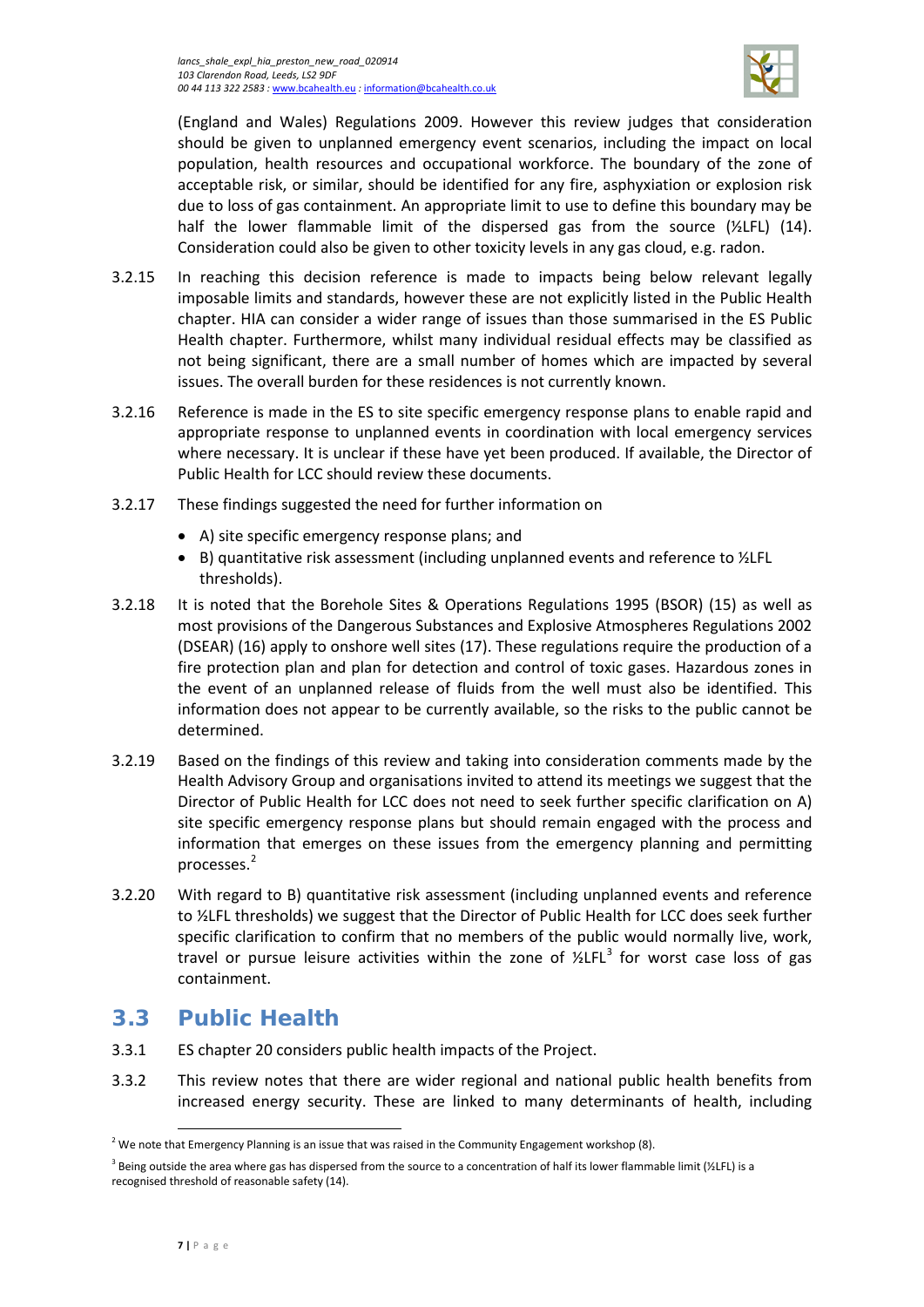

thermal control in homes and power for health and employment services. These wider benefits must be weighed against the adverse disturbance, nuisance, anxiety and contamination impacts that may affect the local population.

- 3.3.3 ES chapter 20 concludes that the residual significant effects (following the identification of mitigation measures) are the:
	- temporary visual effects from the use of the taller pieces of equipment (e.g. the drilling rig and workover rig used during hydraulic fracturing);
	- temporary sky glow and building luminance effects from night time exploration activities; and
	- the short term use of the available waste treatment capacity, for flowback fluid, within 100 miles of the Sites.
- 3.3.4 The ES states that following a review of the proposals and the receptors present in the vicinity of the scheme, it has been concluded that there is no potential for health and wellbeing impacts to arise on:
	- effects on community facilities and social networks; or
	- physical activity.
- 3.3.5 These issues have not been considered further within the ES.
- 3.3.6 The ES identifies and responds to a PHE publication on shale gas extraction (18). The ES explains how it responds to the PHE recommendation in that report, including some consideration of broader public health and socio-economic impacts. The PHE publication focuses on the potential health impacts of exposures to chemical and radiological pollutants. The PHE document states that it does not include consideration of the following issues:
	- climate change;
	- greenhouse gas emissions;
	- sustainable use of water resources:
	- nuisance issues such as noise and odours;
	- traffic (apart from vehicle exhaust emissions);
	- occupational health;
	- visual impact; or
	- socio-economic benefits or impacts of shale gas extraction.
- 3.3.7 These issues are considered within the ES but they are not all identified by the Applicant as being relevant to health as some of the appropriate connections have not been made. Not all signposting provided in ES Appendix T (analysis) gets addressed in the ES Public Health chapter.
- 3.3.8 It is worth commenting that although the ES Public Health chapter is intended to consider the effect on the community, as opposed to individuals, there are some communities which we would expect to experience effects which become cumulative and synergistic: noise, dust, light, inconvenience. Defining an effect of 36 months duration as transient may be justifiable when looked at over the duration of the project. We would not expect 36 months to be a transient event for people living close to the Project, especially if they are elderly. The uncertainty of the outcome (*i.e.* the possibility of more drilling and further applications) or possible pollution episodes can lead to anxiety with attendant health problems.
- 3.3.9 A potential gap in the cumulative impacts section of the ES is the proposal for the 'development hub' of as many as 5,500 new homes near the A55 interchange, to the east of Blackpool. The expansion could also include around 60 ha or employment land and a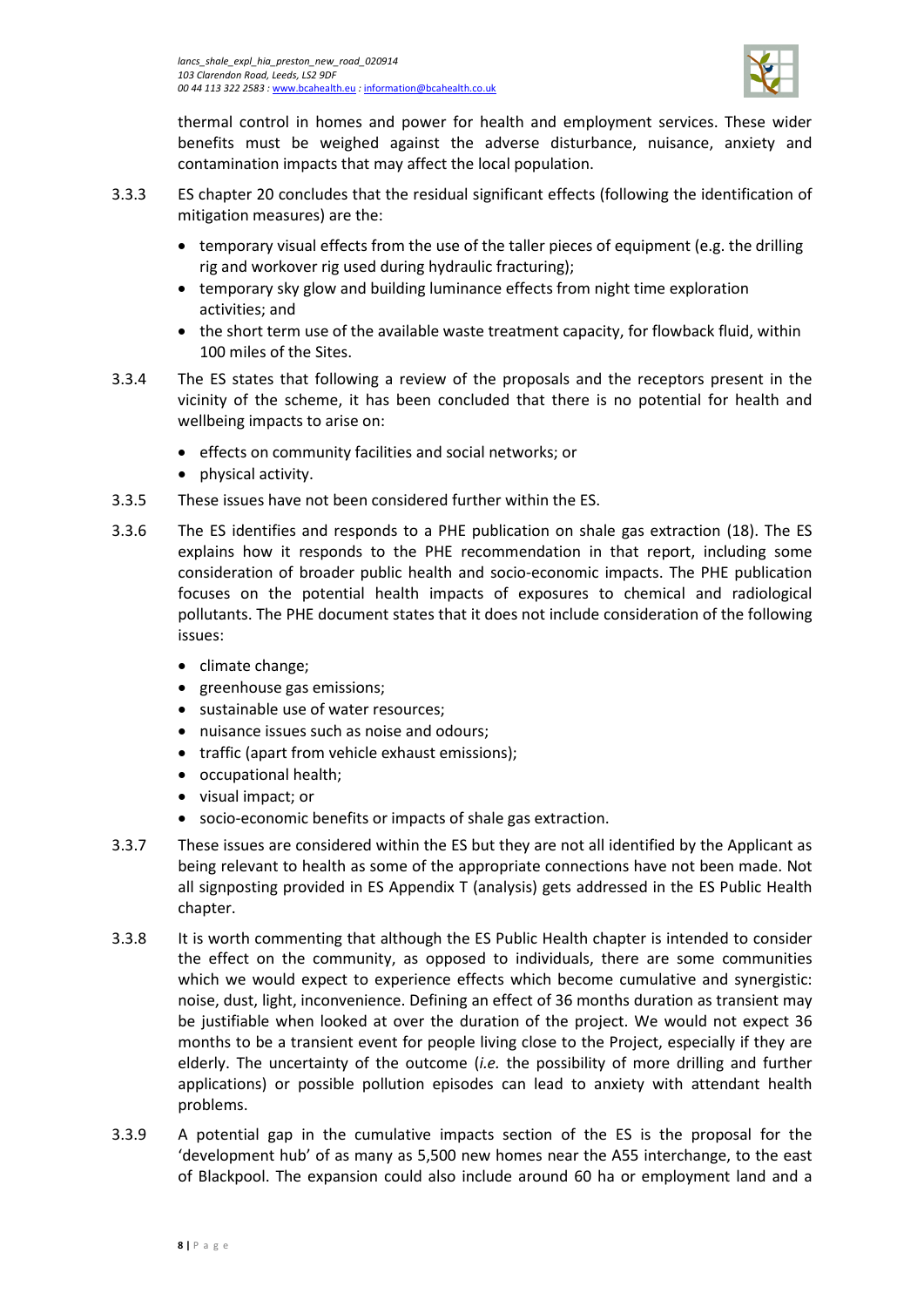

Mental Health Hospital at Whyndyke Farm (19). The Blackpool emerging Core Strategy (20) Policy CS25 describes South Blackpool housing growth, including lands around Junction 4 of the M55. Policy CS24 also supports employment growth for this area.



### Figure 3-1: South Blackpool development hub potential expansion

- 3.3.10 These findings suggested the need for further information on what effect (for example: direct, indirect, cumulative, differential or synergistic) the Project will have on proposed development within Fylde (21), including the proposed mental health unit at Whyndyke Farm.
- 3.3.11 Based on the findings of this review and taking into consideration comments made by the Health Advisory Group and organisations invited to attend its meetings we suggest that the Director of Public Health for LCC does seek further specific clarification on proposed development within Fylde (21), including the proposed mental health unit at Whyndyke Farm.
- 3.3.12 The Public Health chapter (chapter 20) of the ES discusses the following issues and concludes there are no significant impacts from:
	- noise;
	- air quality;
	- water (surface and groundwater); and
	- perception effects.
- 3.3.13 Noise, air quality and water are all topics with ES chapters in their own right. We review these separately by individual topic chapters to obtain a clearer understanding of how the findings were reached. The following section considers what, in the ES are called, perception effects.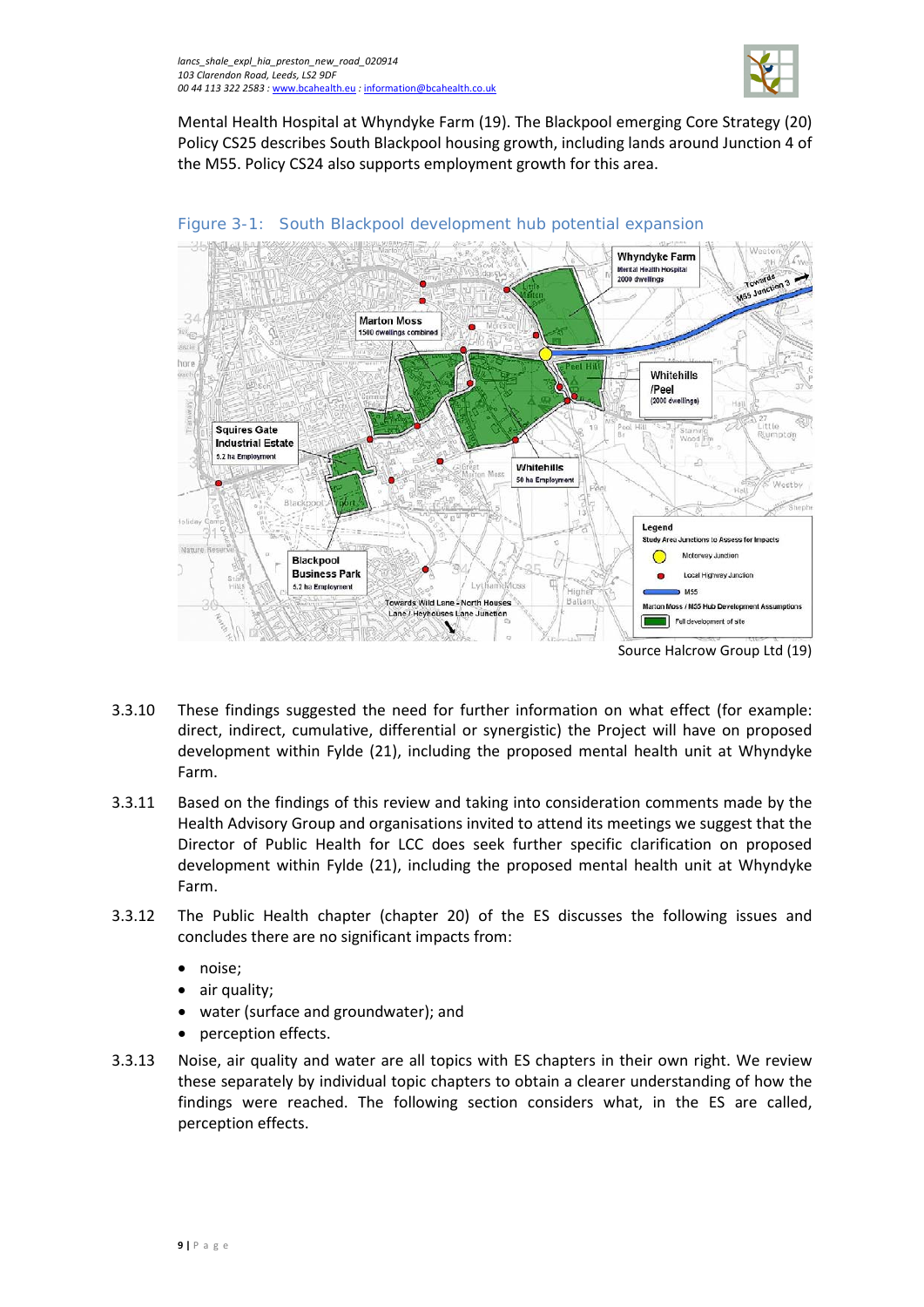

### **Perception effects**

- 3.3.14 Perception effects are covered in Public Health chapter 20. No formal methodology is set out for the consideration of perceptions of risk. We note that the term 'perception' can be considered pejorative and infer that something is not real. We also note that this term is used within the literature on shale gas extraction (see for example, Ladd (22)). In any further shale gas extraction HIAs we would advise framing this as an investigation of *community understanding of risk*.
- 3.3.15 The discussion of perceptions makes limited reference to supporting literature, relying largely on a review of case studies looking into health risk perception in the North West of England (23). Whilst this is a useful source, particularly due to its geographic relevance, on its own it does not constitute a full picture of the issues. We suggest in the following paragraph some recent studies that would bear further examination.
- 3.3.16 Although a wide conceptual base to the consideration of perception risks is not essential for the ES, the following issues raised in the health literature could be the subject of further consideration in the context of the setting of the project :
	- There are significant differences in community responses to similar public health threats. Distinguishing factors may include: prior experience and visibility of threat; socio-demographic characteristics; volume and type of media coverage; or government reaction and availability of social support (24).
	- Risk-refuting information may reduce anxiety about a particular disaster, but may not reduce anxiety about an industry in general (25).
	- Risk communication strategies that incorporate the needs of the target audience(s) with a multi-faceted delivery method are most effective at reaching the audience. Furthermore, the response to risk communications may be influenced by: personal risk perception; previous personal experience with risk; sources of information; and trust in those sources (26). It is worth noting that this is a community which is sensitised, having recollection of the Abbeysteads incident thirty years ago, in which migration of methane was responsible for an explosion.
	- Evidence from the nuclear industry suggests that people with a high perception of risks may be less attentive to information about protective actions. People with little confidence in authorities may also be more likely to have a low reception of information (27).
- 3.3.17 If someone deems that they are at risk (irrespective of the level of risk) this can affect their health and well-being. For example: increased levels of fear, anxiety and stress affect mental well-being, which can also cause physiological changes including increases in adrenaline, nor-adrenaline and cortisol levels; increased levels of fear/anxiety can lead to social isolation especially in older people who may be afraid to go out, and thereby experience reduced social contact (and possibly reduced levels of social support), which can lead to depression (pre-existing health states that exacerbate this effect include hearing loss, which in combination with depression is linked to the development of Alzheimer's). Women who are pregnant or who have young children may also choose not to go out through fear, and thereby experience similar effects, coupled with a reduction in physical activity for the women and the children.
- 3.3.18 With regard to risk perception, the Applicant has outlined ways in which provision of information will be expected to allay fears. Participants in the Community Engagement workshop (see source 8) suggest this is an important health issue. No evidence is presented that information provided by the Applicant to date has reduced community fears about the project.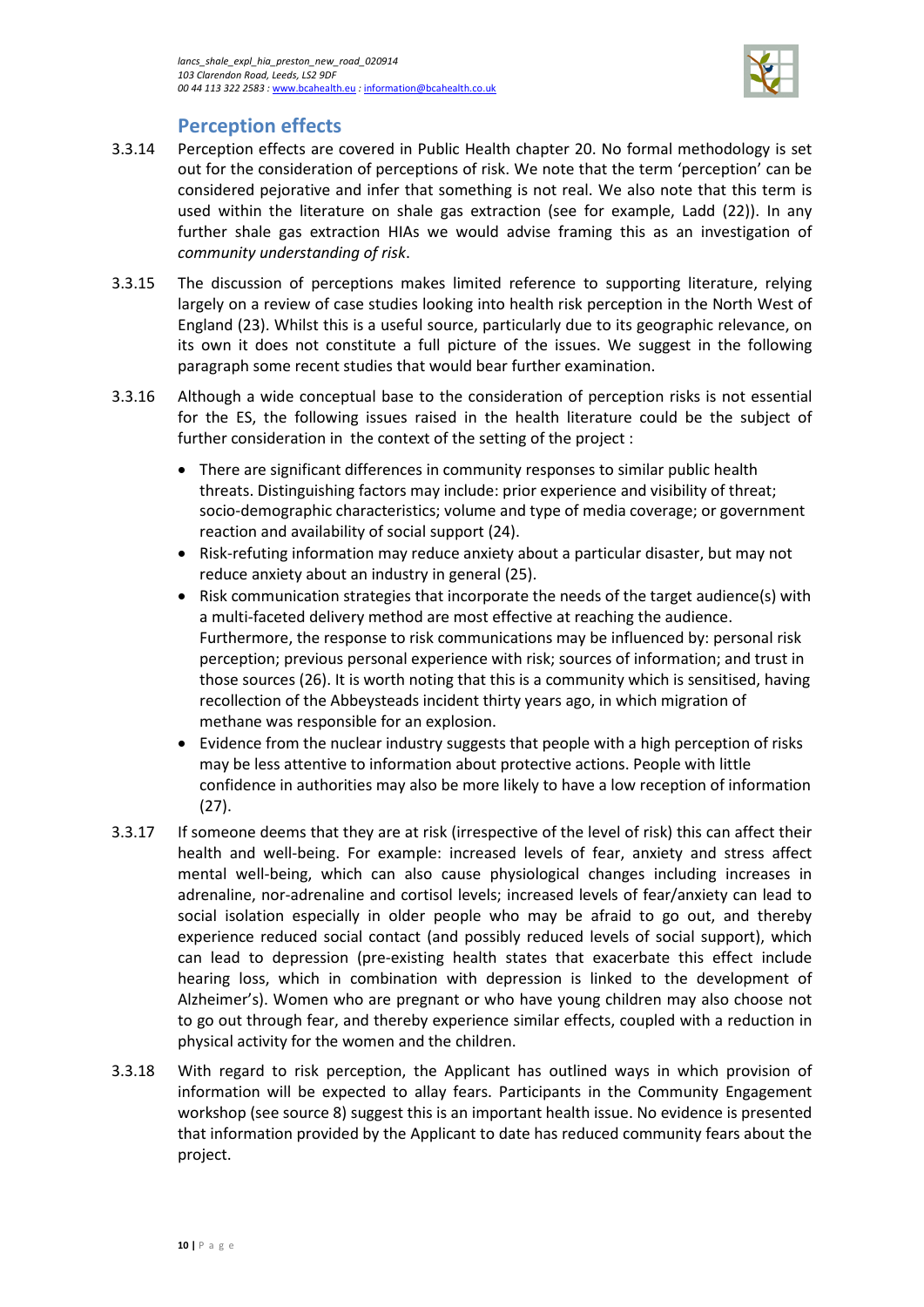

- 3.3.19 The ES discussion includes a summary of concerns raised during an ES consultation with residents. It is noted that consultations have been general, covering a Project for development known as Roseacre Wood, as well as this current application for Preston New Road. However, the issues of concern tend to be generic, and include perceptions of risk from:
	- radioactive material;
	- flammable gases;
	- potentially hazardous materials on site;
	- emissions to air (including flaring);
	- induced seismicity; and
	- ground / surface water pollution.
- 3.3.20 The issue of risks to potentially sensitive groups or individuals (e.g. children or people with pre-existing health conditions) was also raised. Although information on many of these issues is provided elsewhere in the ES, the Public Health chapter does not clearly signpost or summarise the actual risks presented by the current application for these concerns. We note that the Applicant's response to their public consultation has addressed these issues directly, and in some cases they have undertaken to make alterations accordingly.
- 3.3.21 These findings suggested the need for further information on the influence of people's understanding of safety on the surrounding areas, including consideration of: property values; amenity value of outdoor space; and levels of physical activity.
- 3.3.22 Based on the findings of this review and taking into consideration comments made by the Health Advisory Group and organisations invited to attend its meetings we suggest that the Director of Public Health for LCC does seek further specific clarification on the influence of people's understanding of safety on the surrounding areas, including consideration of: property values; amenity value of outdoor space; and levels of physical activity. This is because these are potentially important determinants of health that are currently not well understood.

# <span id="page-14-0"></span>**3.4 Air quality**

- 3.4.1 ES chapter 6 assesses the air quality impact of the Project. It explains that data about the Project activities (e.g. the type and number of vehicle movements and the quantity and quality of gas burned in the flares) were used to predict the quantity and distribution of gas and dust emissions. The chapter states that these were then compared to legal levels that set out safe limits for these emissions. This assessment also assessed the potential quantities of naturally occurring radioactive gas, specifically radon that could be emitted during flaring. The chapter concludes that none of the predicted emissions exceed safe limits. It therefore concludes that the Project will not result in a significant effect on air quality.
- 3.4.2 The ES chapter 6 air quality notes that the area in which the site is situated is rural and not densely populated. There are no existing significant sources of emissions to the atmosphere. Likewise, there are no areas within the vicinity of the Site where there is an existing problem with air quality or pollution. This appears consistent with viewing the site using Google earth (28), Defra AQMA mapping (29) and Environmental Agency interactive mapping of emissions permits and incidents (30) as well as a site visit.
- 3.4.3 The ES assesses five sources of air pollution these are emissions from:
	- construction activities:
	- the vehicles associated with the use of the Site;
	- the flaring of gas during flow testing;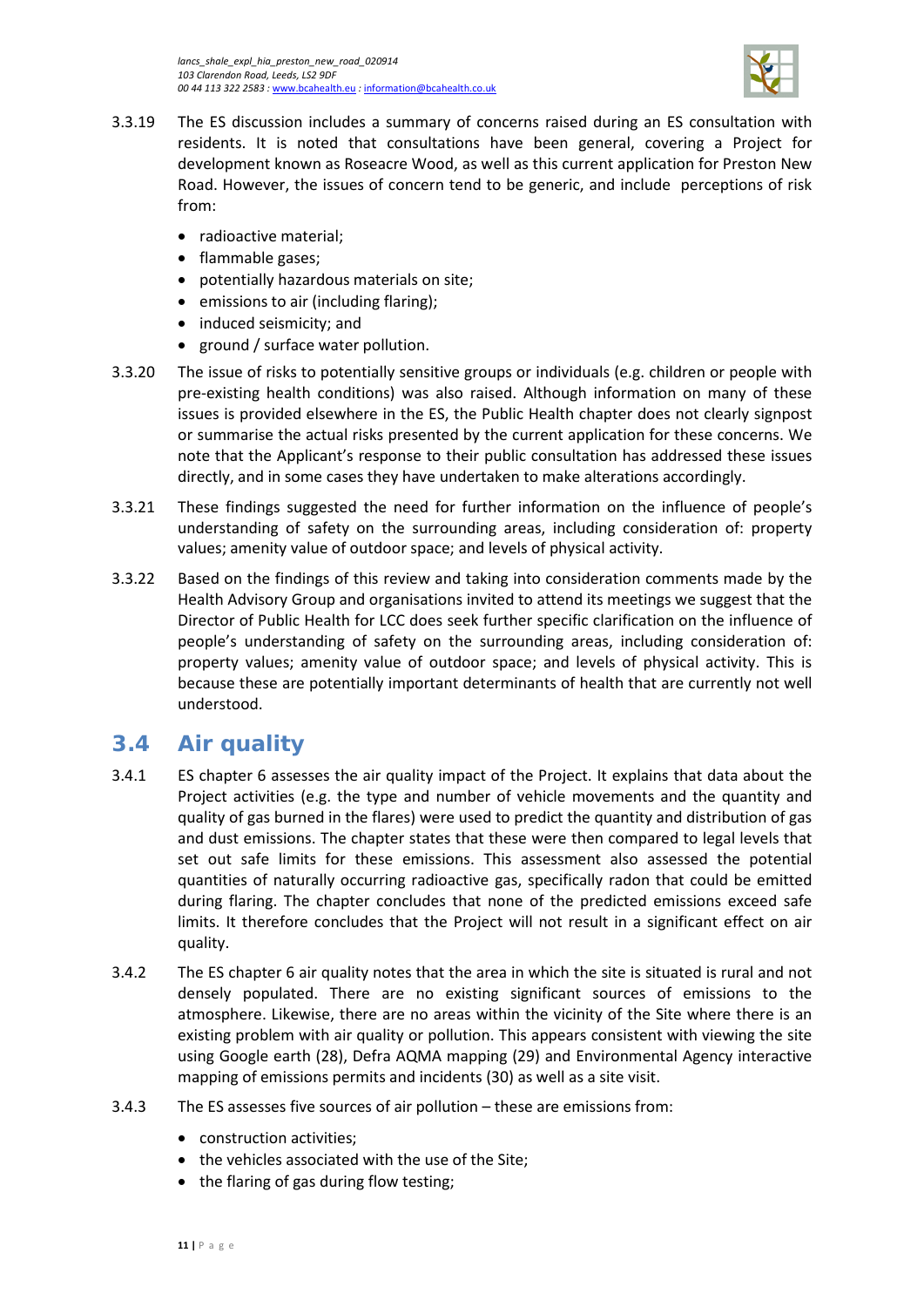

- equipment associated with the operation of the Site (e.g. generators, pumps and blenders); and
- fugitive emissions.
- 3.4.4 The assessment concludes that the main atmospheric pollutants from the Project are the gases that are emitted when gas is burnt in the flare.
- 3.4.5 The Air Quality Standards Regulations 2010 sets out target and limit values for England (31). The UK Air Quality Strategy sets out air quality objectives and policy options to improve air quality in the UK (32). The ES air quality assessment uses these air quality limit values to assess the significance of impacts. Whilst this is a reasonable methodology to adopt, it is noted that:
	- the recent REVIHAAP report by the World Health Organization (33) into the health effects of air pollution may result in further lowering of statutory thresholds and WHO recommended levels for air pollutants; and
	- the European Commission has tabled a proposal for The Clean Air Policy Package, which would update the 2008 directive with revised limit and target values (34).
- 3.4.6 Although it is accepted that the application should be compliant with current, not hypothetical future, regulatory and statutory requirements, consideration of relevant scientific evidence on thresholds of harm is an important consideration for HIA. For example the REVIHAAP report confirms that for Particulate Matter there is no evidence of a safe level of exposure or a threshold below which no adverse health effects occur (33). The Committee on the Medical Effects of Air Pollutants (COMEAP)'s report on particulate air pollution concluded that in quantitative terms a pollution reduction of 1  $\mu$ g/m<sup>3</sup> of PM<sub>2.5</sub> would lead to on average 20 days increased life expectancy from birth per person (the extent to which individuals are affected is likely to be highly variable) (35).
- 3.4.7 According to the Air Quality Standards Regulations 2010, PM<sub>2.5</sub> annual mean limit values of  $25\mu$ g/m<sup>3</sup> is to be met by 1<sup>st</sup> January 2015 (31). The ES does not discuss the project's impact on levels of PM<sub>2.5</sub>. Sources of PM<sub>2.5</sub> include diesel generators, vehicles (both dust from movement and exhaust emissions) and flaring. Such impacts should be treated as cumulative. This type of impact also has the potential for differential impacts particularly for people with a pre-existing respiratory conditions or children whose bodies are still developing (some of whom may also have pre-existing health conditions).
- 3.4.8 These findings suggested the need for further modelling from the Applicant which takes into account the cumulative output of  $PM_{10}$  and  $PM_{2.5}$  for flaring, traffic movement, construction, generators, and other activity. We recognise that  $PM_{2.5}$  is not usually included in ESs but it is an important issue for health (36).
- 3.4.9 A clear course of action on this issue is difficult to determine as a judgement must be reached on proportionality versus potential health impacts where there is no known lower threshold for harm. Based on the precautionary principle we suggest that the Director of Public Health for LCC confirms with the Applicant that  $PM_{10}$  and  $PM_{25}$  levels are as low as reasonably practical using BAT. A planning condition covering all types of emissions and pollutants to this effect could be considered.
- 3.4.10 The demonstration that all pollution will be as low as reasonably practical using BAT is wider than just PM or even air quality and should also include other forms of disturbance, such as noise and light (see later sections).
- 3.4.11 As an alternative to statutory and regulatory targets any exceedance of the air quality thresholds set out by the World Health Organization (37) could be considered a significant negative impact. Although these more stringent thresholds are sometimes viewed as aspirational, particularly in areas with high background air pollution, they could be a more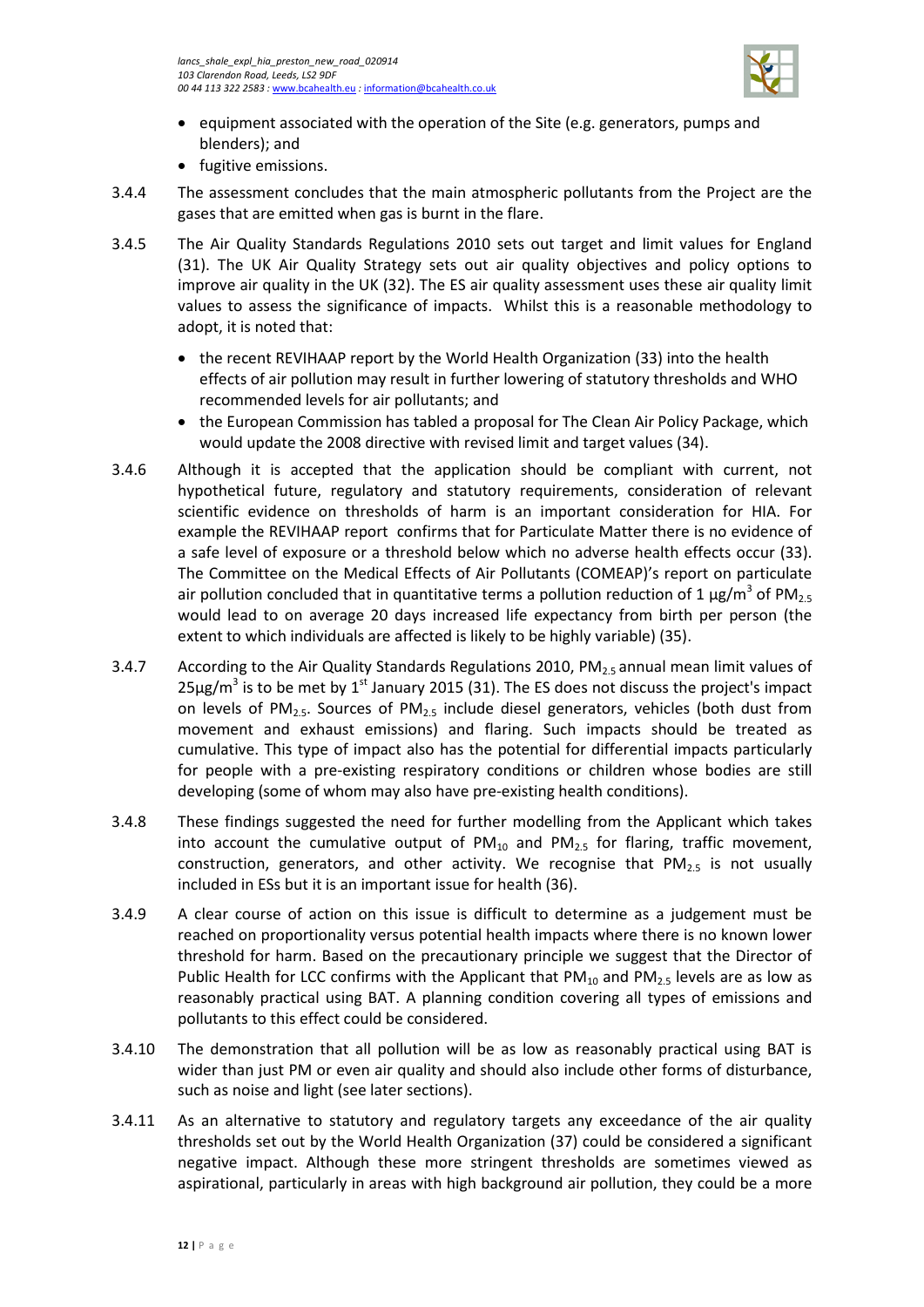

appropriate set of values for HIA. As noted above some of these values may be further reduced as a result of the REVIHAAP report (33).

3.4.12 [Table 3-1](#page-16-0) provides a comparison, for those thresholds which have directly comparable units, between the UK Air Quality Standards Regulations 2010 (31) and those of the WHO (37). The differences relate primarily to particulate matter and sulphur dioxide concentrations.

| <b>Pollutant</b>               | <b>UK Air Quality Standards</b>         | <b>WHO Guide Values</b>                |
|--------------------------------|-----------------------------------------|----------------------------------------|
| Particles (PM <sub>10</sub> )  | 50 $\mu$ g/m <sup>3</sup> 24 hour mean  | 50 $\mu$ g/m <sup>3</sup> 24 hour mean |
|                                | $40 \mu g/m3$ annual mean               | $20 \mu g/m^3$ annual mean             |
| Particles (PM <sub>2.5</sub> ) | $25 \mu g/m^3$ annual mean              | 10 μg/m <sup>3</sup> annual mean       |
| Nitrogen dioxide               | 200 $\mu$ g/m <sup>3</sup> 1 hour mean  | 200 $\mu$ g/m <sup>3</sup> 1 hour mean |
|                                | $40 \mu g/m3$ annual mean               | $40 \mu g/m3$ annual mean              |
| Ozone                          | 100 $\mu$ g/m <sup>3</sup> 8 hour mean  | $100 \mu g/m^3$ 8 hour mean            |
| Sulphur dioxide                | 125 $\mu$ g/m <sup>3</sup> 24 hour mean | $20 \mu g/m^3$ 24 hour mean            |

#### <span id="page-16-0"></span>Table 3-1: Comparison of UK Air Quality Standards and WHO Guide Values

- 3.4.13 Exhaust emissions are an important source of traffic-related pollution, and epidemiological and toxicological studies have linked such emissions to adverse effects on health (33). It is also noted that road abrasion, tyre wear and brake wear are non-exhaust traffic emissions that become relatively more important with progressive reductions in exhaust emissions, and to which the Applicant's vehicles will contribute. Toxicological research increasingly indicates that such non-exhaust pollutants could be responsible for some of the observed adverse effects on health (33). Notwithstanding the potential for some health impact from traffic emissions, the ESs assumptions around the limited impact from the number of vehicles involved in the development appear reasonable.
- 3.4.14 The ES main air quality assessment modelling for  $NO<sub>x</sub>$ ,  $PM<sub>10</sub>$  and Benzene appears appropriate. The closest residential receptors appear to have been identified. The modelling assumptions appear reasonable. It is noted that the largest air quality impacts are predicted at Plumpton Hall Farm and Staining Wood Farm (the latter includes a small relatively new multi-property residential development).
- 3.4.15 The ES includes a brief discussion of potential fugitive gas releases. This notes that the probability of uncontrolled releases is very low and that significant impacts would only occur to the public if they were present very close to the source and for the wind to be blowing towards them. The ES states that the closest properties are over 3,000m from any potential source. The distance appears to be closer to 300m and at a relative orientation for downwind exposure as judged from the wind rose in ES figure 6.2. The HIA may benefit from a quantitative risk assessment being undertaken by the Applicant to better inform the potential impacts of uncontrolled gas releases with clearly identified receptors.
- 3.4.16 These findings suggested the need for further information on the distance between a potential source of fugitive gas releases and residential properties.
- 3.4.17 Based on the findings of this review and taking into consideration comments made by the Health Advisory Group and organisations invited to attend its meetings we suggest that the Director of Public Health for LCC does not need to seek further specific clarification on the error in distance between a potential source of fugitive gas releases and residential properties point. However we suggest the Director of Public Health for LCC does seek further specific clarification on the risk from fugitive emissions including quantitative risk assessment.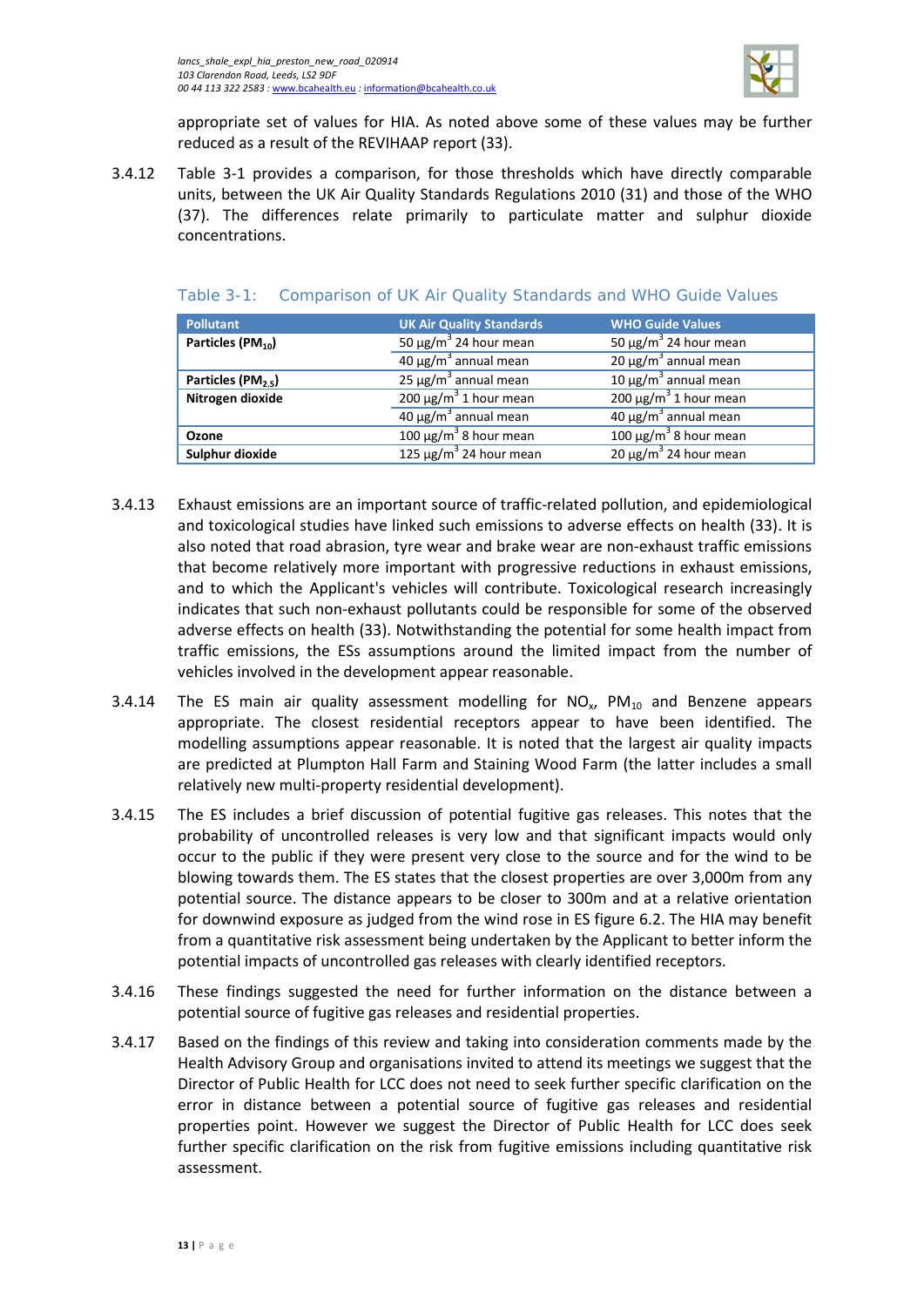

- 3.4.18 The ES air quality chapter does not indicate clearly the expected composition of the gas to be extracted. It does suggest that volatile organic compounds (VOC) are not likely to be present. It is not clear if levels of other gases such as ozone (indirect impact resulting from the emission of NOx with sunlight, and which may be high at a location which is influenced by maritime incursions of ozone), or polycyclic aromatic hydrocarbons (PAHs) should be considered. Note the substances listed by Kovats et al (38) as being potentially present. Such data on expected concentrations could be reviewed against applicable standard or guideline value, including reference where appropriate to the HPA Chemicals & Poisons A-Z and compendium to comment on expected toxicity levels for fugitive gas releases. Concentrations in extracted gas would be needed in appropriate unit (e.g. mg/m<sup>3</sup> or ppm) to aid comparison with thresholds for health impacts.
- 3.4.19 These findings suggested the need for: further information on the predicted composition of the gas that will be extracted; how the composition of the extracted gas will be verified and monitored; and what remodelling will be undertaken once this information is available.
- 3.4.20 Based on the findings of this review and taking into consideration comments made by the Health Advisory Group and organisations invited to attend its meetings we suggest that the Director of Public Health for LCC does not need to seek further specific clarification on this point, but should remain engaged with the process and information on this issue that emerges from the planning and permitting processes.

### *Radon*

- 3.4.21 As radon emissions are not a standard inclusion within EIA air quality assessments, this review has gone into greater detail on this specific issue. Radon is an issue for both air quality and water quality associated with the application. The air quality impacts are discussed here. Water quality impacts of radon are discussed in the review of the ES hydrogeology chapter.
- 3.4.22 An important consideration in this case is that unlike the natural migration of ground radon into homes, this potential radon exposure arises from a conscious decision to undertake an activity that increases the radon concentration in the local atmosphere. Whilst the levels are likely to be below statutory or regulatory maximum values (based on the ES modelling results), the radon levels do present a potential health impact, as there is no known threshold below which radon exposure carries no risk (39).
- 3.4.23 Radon comes from uranium which occurs naturally in many rocks and soils. Most radon gas breathed in is immediately exhaled and presents little radiological hazard. However, the decay products of radon attach to atmospheric dust and water droplets which can then be breathed in and become lodged in the lungs and airways. Some radon decay products emit alpha particles which cause significant damage to cells in the lung. Radon is now recognised to be the second largest cause of lung cancer in the UK after smoking (40).
- 3.4.24 For Radon, the ES adopts the International Commission on Radiological Protection (ICRP) dose constraint of 300 microsievert ( $\mu$ Sv) per year for a single source.<sup>[4](#page-17-0)</sup>
- 3.4.25 Mobbs et al place this threshold in perspective (41): epidemiologists, radiobiologists and medical practitioners may consider a few tens of millisievert (mSv) to be a low radiation dose. National radiological protection standards are specified in the Ionising Radiations Regulations<sup>[5](#page-17-1)</sup>, with annual dose limits of 20 mSv for workers and 1 mSv for members of the

l

<span id="page-17-0"></span><sup>&</sup>lt;sup>4</sup> Sievert (Sv) is the international (SI) unit of effective dose, obtained by weighting the equivalent dose in each tissue in the body with ICRPrecommended tissue weighting factors, and summing over all tissues.

<span id="page-17-1"></span><sup>&</sup>lt;sup>5</sup> Mobbs et al incorrectly reference this legislation. The correct reference is to the Ionising Radiations Regulations 1999, which came into force in 2000. Available at[: http://bit.ly/1nS4t64](http://bit.ly/1nS4t64)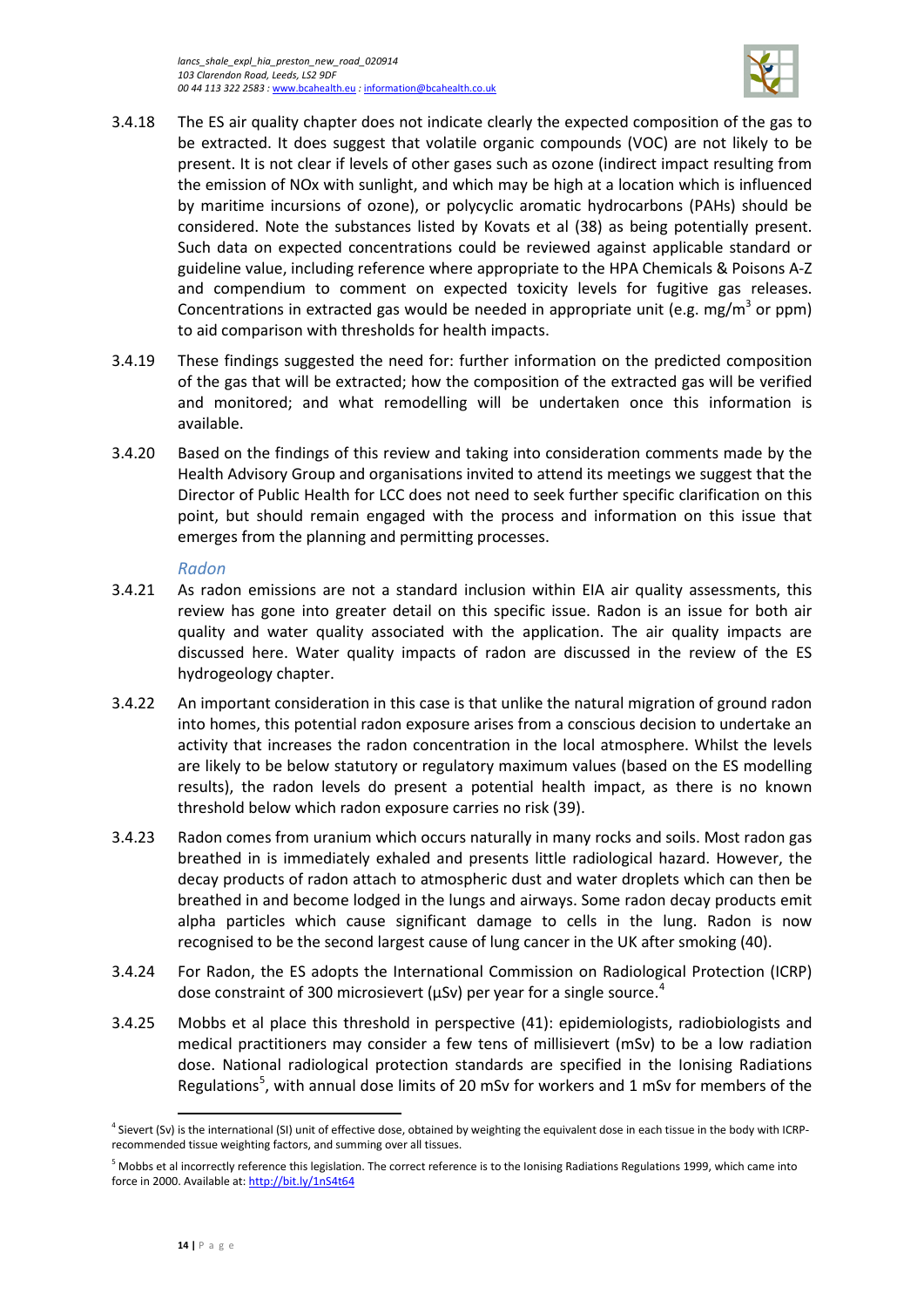

public. Public radiological protection standards for radioactive discharges are set at a dose constraint of 0.3 mSv (i.e. 300 microsievert (μSv)) per year, with a requirement to reduce doses as low as reasonably practical below this level (DETR, 2000) (41). In the UK the HPA has calculated that on average people are exposed to about 2.7 millisieverts (mSv) of radiation a year (40).

- 3.4.26 Radon is of concern because of its association with increased risk of cancer, including lung cancer and leukaemia (42). The risk from radon is approximately 25 times higher for cigarette smokers than for non-smokers (40). The radon smoking interaction represents a potentially important synergistic impact (sum greater than the parts). For people who smoke, the synergistic effects of exposure to radon are multiplied. Synergisms among occupational inhalation exposures are known; perhaps the best documented example is the synergy between radon progeny and cigarette smoking in producing lung cancer in underground miners. In this example, the presence of synergism was shown by a pooled analysis of data that contained information from cohorts of underground miners on both exposure to radon decay products and smoking. Statistical models were used to estimate the degree of synergism, which could be determined with reasonable precision because substantial data were available. This work was recently referenced in meta-analysis in Environmental Health Perspectives (43).
- 3.4.27 Alpha particle emissions dominate the carcinogenic action of radon and its decay products. The passage of a single alpha particle through the nucleus causes complex clustered damage to the DNA. Most cancers are of monoclonal origin and derive from a single damaged cell through a multistage process of genetic changes (40). One radon decay particle is therefore sufficient to cause cancer.
- 3.4.28 Radon is usually measured in units of becquerels per cubic metre,  $Bq/m<sup>3</sup>$  (i.e. concentration of radioactivity in air). The average outdoor radon level varies between 5 and 15 Bq/m<sup>3</sup>. Evidence suggests an increase of 100 Bq/m<sup>3</sup> in the long-term average radon concentration in the home would cause an increase in the risk of lung cancer of between 5% and 31%. This risk appears to vary linearly with the radon concentration, with no threshold below which the risk is zero (40).
- 3.4.29 The Ionising Radiations Regulations 1999 (IRR99) (44) radon criterion of 400 Bq/m<sup>3</sup> is a workplace threshold above which the responsible employer is required to manage radon exposure of employees and, where appropriate, the public. If the radon measurements do not exceed 400 Bg/m<sup>3</sup> in any 24 hour period in the workplace (IRR Reg 3.1(b)), then the occupational and public dose limits will not apply. The ES describes radon exposure in units of microsievert ( $\mu$ Sv) rather than Becquerels per cubic metre (Bq/m<sup>3</sup>). Furthermore data is presented as annual averages rather than 24 hour means. Although the ES modelling results suggest radon exposure will be very low, it is unclear from the data if there are peaks in radon exposure levels (notably during operation of both flares) either within or outside the surface site boundary that would cause IRR99 to apply. It may therefore be appropriate for monitoring to include measures of radon levels as  $Bq/m<sup>3</sup>$  24hr means.
- 3.4.30 The ES modelling of radon to a hypothetical 'local resident family' (living 100m away and eating food grown 500m away) resulted in an effective dose of 0.3  $\mu$ Sv per year. The ES concludes this is not significant. ES Appendix F states that the estimated exposure is considered suitably worst-case, and falls significantly within both the dose constraint of 300 μSv per year for a single source, and the statutory public dose limit of 1,000 μSv per year.
- 3.4.31 A possible limitation of the modelling is that the model spreads the assumed 120 day flare burn as a discharge over the course of 1 year, to give an annual effective dose. Little further detail is provided, so there is a possibility that (as Radon has a 3.82-day half-life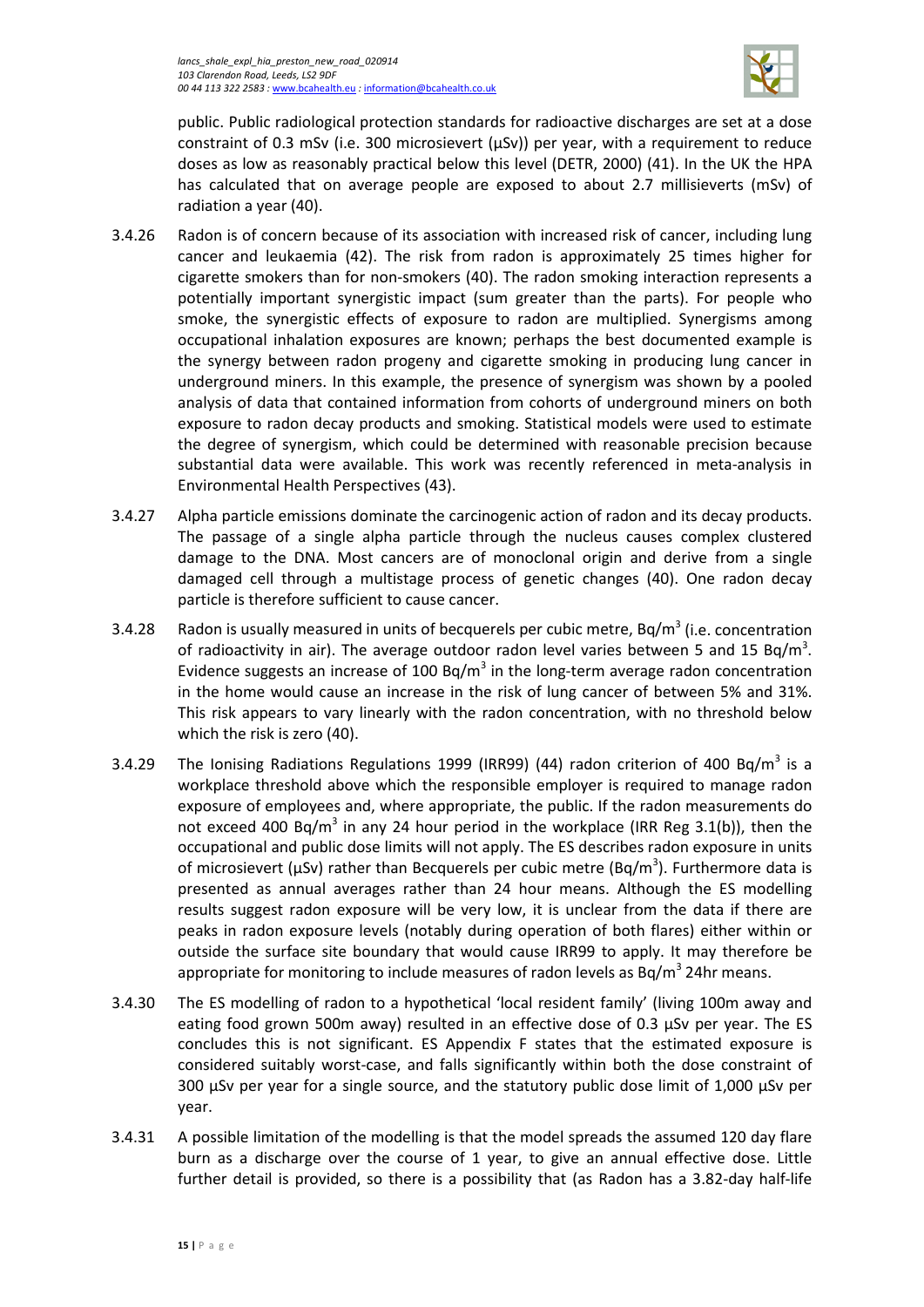

(41)) the annual exposure rate may be lower than for a 120 day period. The ES states that the initial flow test period will be 90 days, during which time gas will be flared from two flares located within the boundary of the site. During the extended flow testing the gas will not be flared, but piped to the gas grid. The 120 days therefore seems reasonable, however only one flare is referred to in the radon modelling.

- 3.4.32 Regulation of all disposals of radioactive waste, including discharge into the environment rests with the Environment Agency. The Environment Agency acts so as to limit such disposals so that public exposure to radiation is as low as reasonably achievable, and is within national dose limits and constraints, in accordance with the Radioactive Substances (Basic Safety Standards)(England and Wales) Direction 2000 (45).
- 3.4.33 Although the lack of a lower threshold for harm from radon might suggest it would be desirable for the Environment Agency to require doses as low as reasonably practical, statutory guidance states that where the prospective dose to the most exposed group of members of the public is below 10 μSv per year from the overall discharges of an operator the Environment Agency should not seek to reduce further the discharge limits that are in place, provided the operator applies and continues to apply  $BAT<sup>6</sup> (46)$  $BAT<sup>6</sup> (46)$  $BAT<sup>6</sup> (46)$ .
- 3.4.34 On this basis this review concludes that, although the assessment of radon emission may have some limitations, it is likely to be of the correct order of magnitude and this is below statutory values for radiological exposure to the public. Whilst this does not preclude all harm, it would seem to be below the threshold where further mitigation would be expected. Notwithstanding recommendations that exposure should be reduced as far as practical the following issues could be explored:
	- Monitoring to confirm the modelled compositions and exposures.
	- A calculated equivalence of uSv/year to worst case Bq/m<sup>3</sup> 24 hour mean for the period of flaring (i.e. not averaged over a year) would be helpful to compare the predicted levels with IR99 target levels.
	- It is unclear if the radon model included allowances for weather conditions (which may affect dispersion with distance). For the avoidance of doubt the radon modelling could potentially be re-run with actual rather than hypothetical receptors and weather parameters. This is not expected to alter the ESs conclusion, but would assist in resolving this as an issue for the HIA.
- 3.4.35 These findings suggested the need for further information on the radon modelling, particularly: on whether there will be periods of higher exposure to radon (e.g. during the 120 day flare period assumed by the radon modelling) than is suggested by the ES reporting the exposure levels as an annual effective dose; whether one or two flares have been modelled; the likely radon exposure levels during unplanned events (e.g. loss of gas containment at ground level) for occupational and residential receptor doses; and results using actual rather than hypothetical receptor and weather data.
- 3.4.36 Based on the findings of this review and taking into consideration comments made by the Health Advisory Group and organisations invited to attend its meetings we suggest that the Director of Public Health for LCC seeks further specific clarification on this point. For each radon modelling result (including those requested above), data in unit of μSv/year and  $Bq/m<sup>3</sup>$  24 hour mean would be useful.

### *Conclusion on air quality*

3.4.37 Public health protection is improved when emissions are controlled and facilities are located away from where people live (47). Overall the ES air quality assessment shows that

 $\overline{\phantom{a}}$ 

<span id="page-19-0"></span> $6$  The term BAT means the latest stage of development (state of the art) of processes, of facilities or of methods of operation which indicate the practical suitability of a particular measure for limiting discharges, emissions and waste.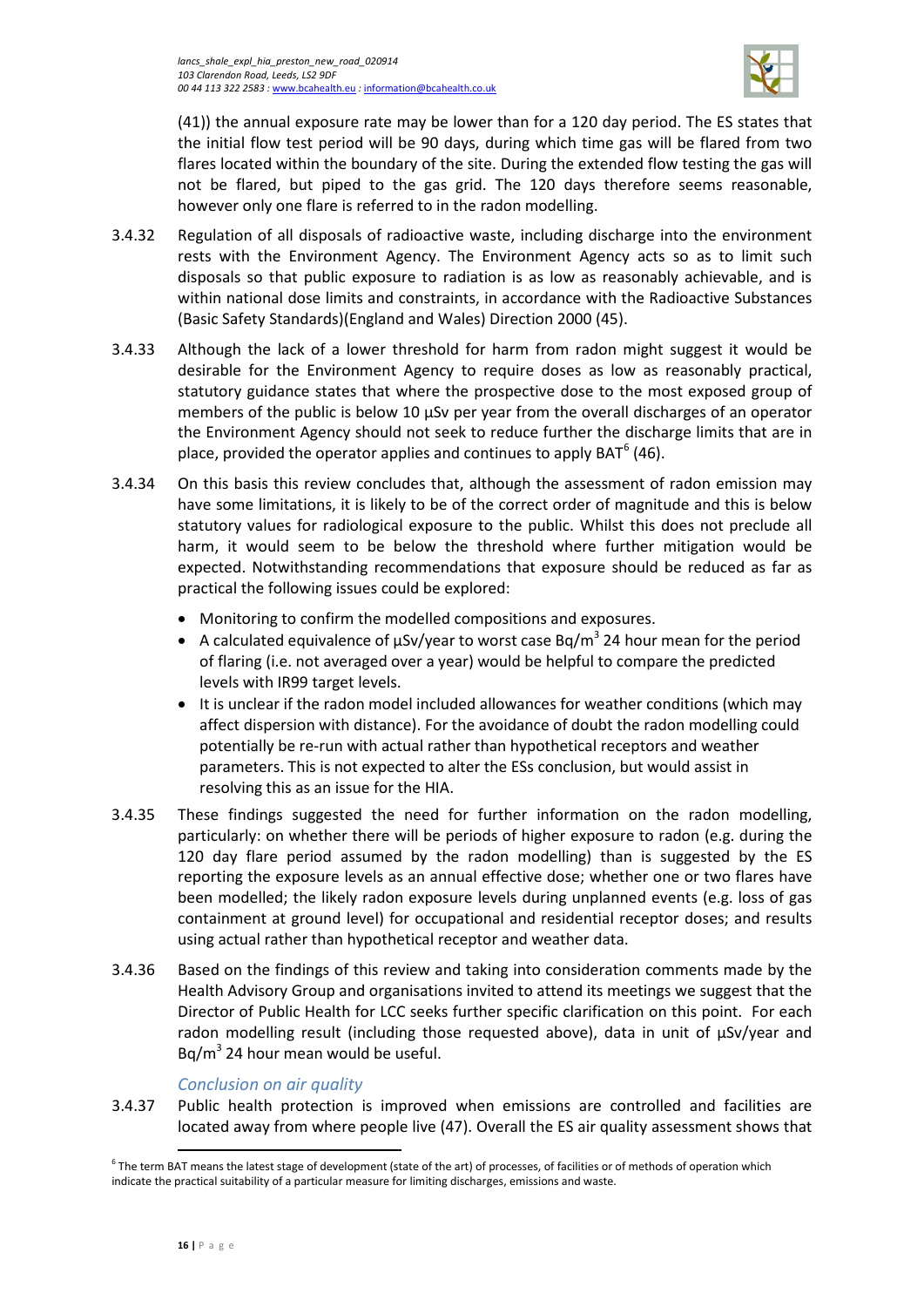

emissions are controlled and the site is situated away from major population centres (although there are a number of dwellings nearby). The air quality modelling of the emissions covered by the ES are suitable to inform the health related assessment of air quality impacts. There are a few areas where additional information could be requested to provide reassurance to the DPH that human health will not be impaired. Other than emergency scenarios, it is agreed that the potential for health impacts as a result of the development's impact on air quality are limited. The full life cycle impacts associated with offsite waste transport and disposal could be an area of further clarification in conjunction with the Environment Agency.

# <span id="page-20-0"></span>**3.5 Noise**

- 3.5.1 ES chapter 16 assesses noise and vibration impacts of the Project. It concludes that the Project will not result in a significant effect from noise or vibration. The only exception is during hydraulic fracturing were the pumps to be operating outside of normal daytime working hours in which case a significant noise effect is predicted. A restriction in working hours is therefore proposed.
- 3.5.2 The ES chapter 16 noise notes the site is in a rural location, however the proximity of the M55 to the north and A583 to the south means that during the day time road noise is a particular feature of the current environment. This appears consistent with viewing the site using Google earth (28) and Defra noise mapping (48), which although not extending to the site, shows elevated levels for the M55 and A583.
- 3.5.3 The ES reports that the only stage of the project with the potential to result in a significant noise effect is where hydraulic fracturing occurs during night time (2300-0700) where noise limits are at their most stringent.
- 3.5.4 Noise is a ubiquitous feature of major transport routes and construction sites. It is noted that the closest residential receptors are Plumpton Hall Farm and Staining Wood Cottages, which are likely to have high background traffic noise from the A583. It is noted that although at a greater distance the Carr Bridge Park residents live in structures which may have lower sound attenuating properties. It is unclear if this was taken into consideration when Carr Bridge Park was not included as a receptor in the noise assessments.
- 3.5.5 These findings suggested the need for further information on whether the noise modelling takes account of the fact that the properties at Carr Bridge Park are not permanent structures and may thus provide less sound attenuation from the drilling and operation.
- 3.5.6 Based on the findings of this review and taking into consideration comments made by the Health Advisory Group and organisations invited to attend its meetings we suggest that the Director of Public Health for LCC does not need to seek further specific clarification on this point.
- 3.5.7 The ES states that vibration is generally not expected to be perceptible from the Project. Vibration associated with potential microseismic events during hydraulic fracturing is addressed separately in ES Chapter 12.
- 3.5.8 The ES noise assessment uses the British Standard BS 5228 Part 1 (noise) thresholds (49) which is appropriate to the project being undertaken, being a code of practice for construction and open sites. This includes:
	- noise thresholds for specified working hours (see section E.3.2 of that guidance);
	- thresholds for insulation of homes for certain exceedances (see section E.4 of that guidance); and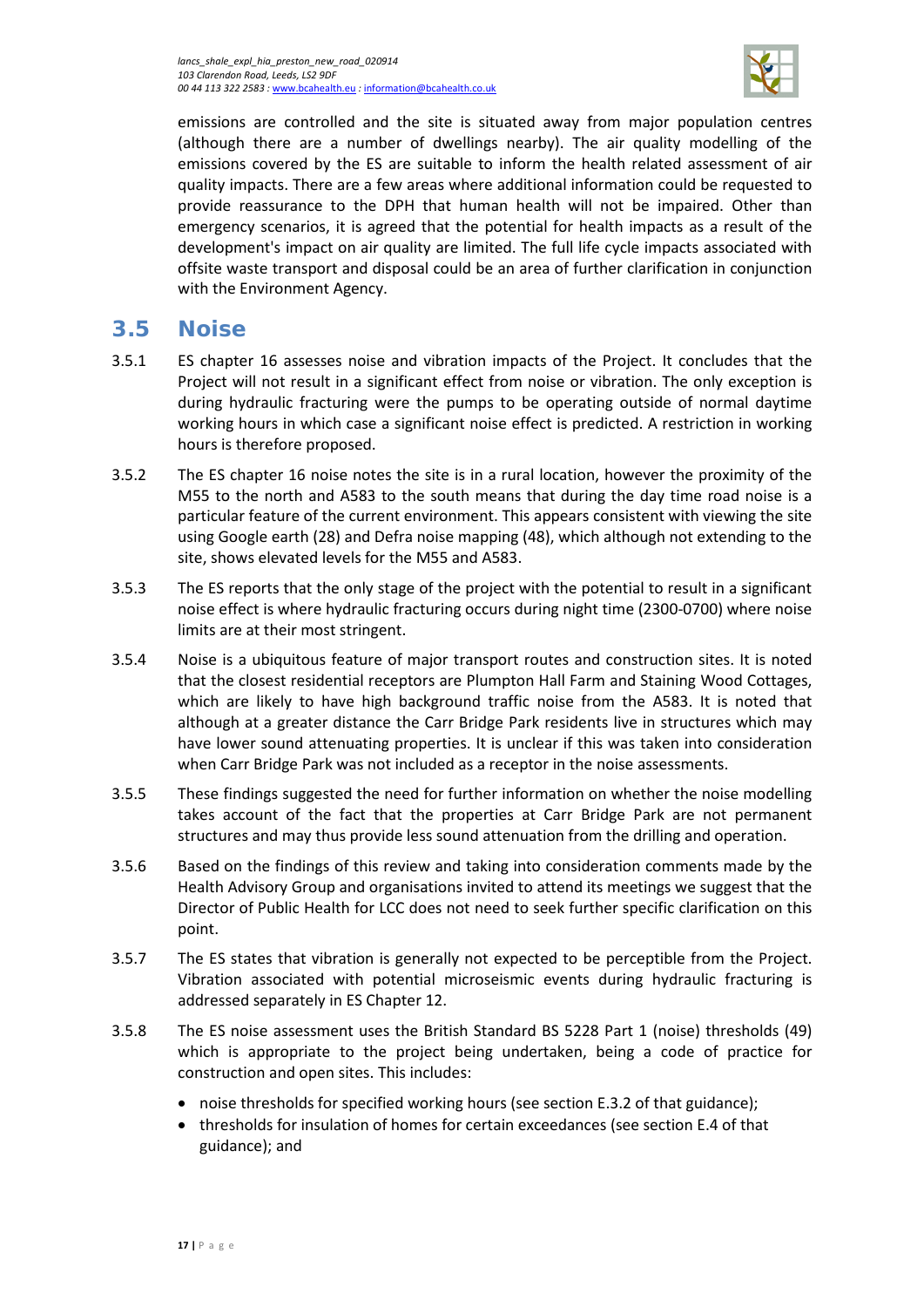

- recommendations for re-housing in certain circumstances (see section 6.3 (g) of that guidance)<sup>[7](#page-21-1)</sup>.
- 3.5.9 The way in which significant health effects are defined is important for HIA. For example noise thresholds for health impacts compiled by the European Environment Agency (50) might suggest that any persistent exceedance of 42 dB  $L_{den}$  could potentially be considered a significant negative impact (see [Table 3-2\)](#page-21-0). At higher noise levels, persistent strong annoyance significantly elevates relative risks in the cardiovascular system, the respiratory system, and the musculoskeletal system as well as by depression (51).

#### <span id="page-21-0"></span>Table 3-2: Effects of noise on health and wellbeing with sufficient evidence

| <b>Effect</b>                      | <b>Dimension</b>                | <b>Acoustic</b><br>indicator <sup>8</sup> | Threshold <sup>9</sup> | <b>Time</b><br>domain |
|------------------------------------|---------------------------------|-------------------------------------------|------------------------|-----------------------|
| Annoyance disturbance              | Psychosocial, quality of life   | Lden <sup>10</sup>                        | 42                     | Chronic               |
| Self-reported sleep<br>disturbance | Quality of life, somatic health | Lnight <sup>11</sup>                      | 42                     | Chronic               |
| Learning, memory                   | Performance                     | Lea                                       | 50                     | Acute,<br>chronic     |
| <b>Reported health</b>             | Wellbeing clinical health       | Lden                                      | 50                     | Chronic               |
| Hypertension                       | Physiology somatic health       | Lden                                      | 50                     | Chronic               |
| <b>Ischaemic heart diseases</b>    | Clinical health                 | Lden                                      | 60                     | Chronic               |

3.5.10 The WHO state that a threshold of 40 dB L<sub>night, outside</sub> should be the target of the night noise guideline to protect the public, including the most vulnerable groups such as children, the chronically ill and the elderly (52). [Table 3-3](#page-22-0) sets out supporting evidence for this threshold.

 $\overline{\phantom{a}}$ 

<span id="page-21-1"></span> $<sup>7</sup>$  BS 5228 Part 1 insulation and therefore re-housing thresholds are not exceeded by the Projects predicted residual impacts (assuming</sup> that fracturing pumps are operated only during weekday daytime and Saturday mornings).

<span id="page-21-2"></span><sup>8</sup> Lden and Lnight are defined as outside exposure levels.

<span id="page-21-3"></span><sup>&</sup>lt;sup>9</sup> Level above which effects start to occur or start to rise above background.

<span id="page-21-4"></span> $10$  Lden is the day-evening-night equivalent level. This is the A-weighted, Leq noise level, measured over the 24 hour period, with a 10 dB penalty added to the levels between 2300 and 0700 hours and a 5 dB penalty added to the levels between 1900 and 2300 hours to reflect people's extra sensitivity to noise during the night and the evening.

<span id="page-21-5"></span> $11$  Lnight is the night equivalent level Leq. This is the A-weighted, Sound Level, measured overnight 2300 - 0700 hours.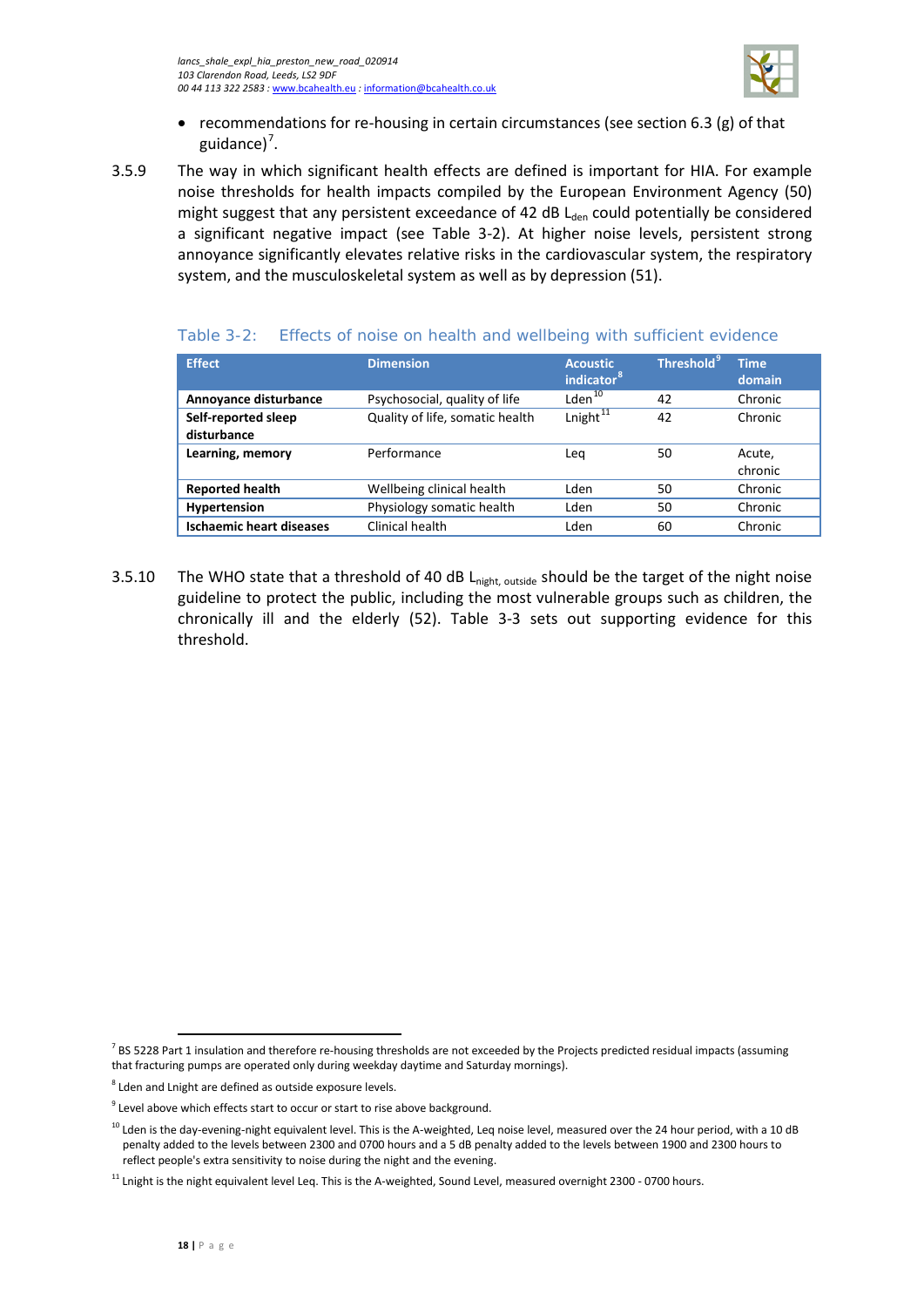

#### <span id="page-22-0"></span>Table 3-3: Summary of effects and threshold levels for effects where sufficient evidence is available

| <b>Effect</b>                |                                                                                                  | <b>Indicator</b> | Threshold.<br>dB |
|------------------------------|--------------------------------------------------------------------------------------------------|------------------|------------------|
|                              | <b>EEG</b> awakening                                                                             | LAmax, inside    | 35               |
| <b>Biological</b>            | Motility, onset of motility                                                                      | LAmax, inside    | 32               |
| effects                      | Changes in duration of various stages of sleep, in<br>sleep structure and fragmentation of sleep | LAmax, inside    | 35               |
| <b>Sleep quality</b>         | Waking up in the night and/or too early in the<br>morning                                        | LAmax, inside    | 42               |
|                              | Increased average motility when sleeping                                                         | Lnight, outside  | 42               |
|                              | Self-reported sleep disturbance                                                                  | Lnight, outside  | 42               |
| <b>Well-being</b>            | Use of somnifacient drugs and sedatives                                                          | Lnight, outside  | 40               |
| <b>Medical</b><br>conditions | Environmental insomnia                                                                           | Lnight, outside  | 42               |
|                              |                                                                                                  |                  |                  |

Sufficient evidence: A causal relation has been established between exposure to night noise and a health effect. In studies where coincidence, bias and distortion could reasonably be excluded, the relation could be observed. The biological plausibility of the noise leading to the health effect is also well established.

3.5.11 For the day time, the Community Guidelines from the WHO (53) recommends 50/55  $L_{Aea}$ <sub>16hr</sub> as health based threshold, which is in line with earlier recommendations and guidance from ISO and national and international environment agencies (50). The WHO Community Guidelines are currently being updated (54). [Table 3-4](#page-23-0) provides guide thresholds for specific environments from the WHO Community Guidelines.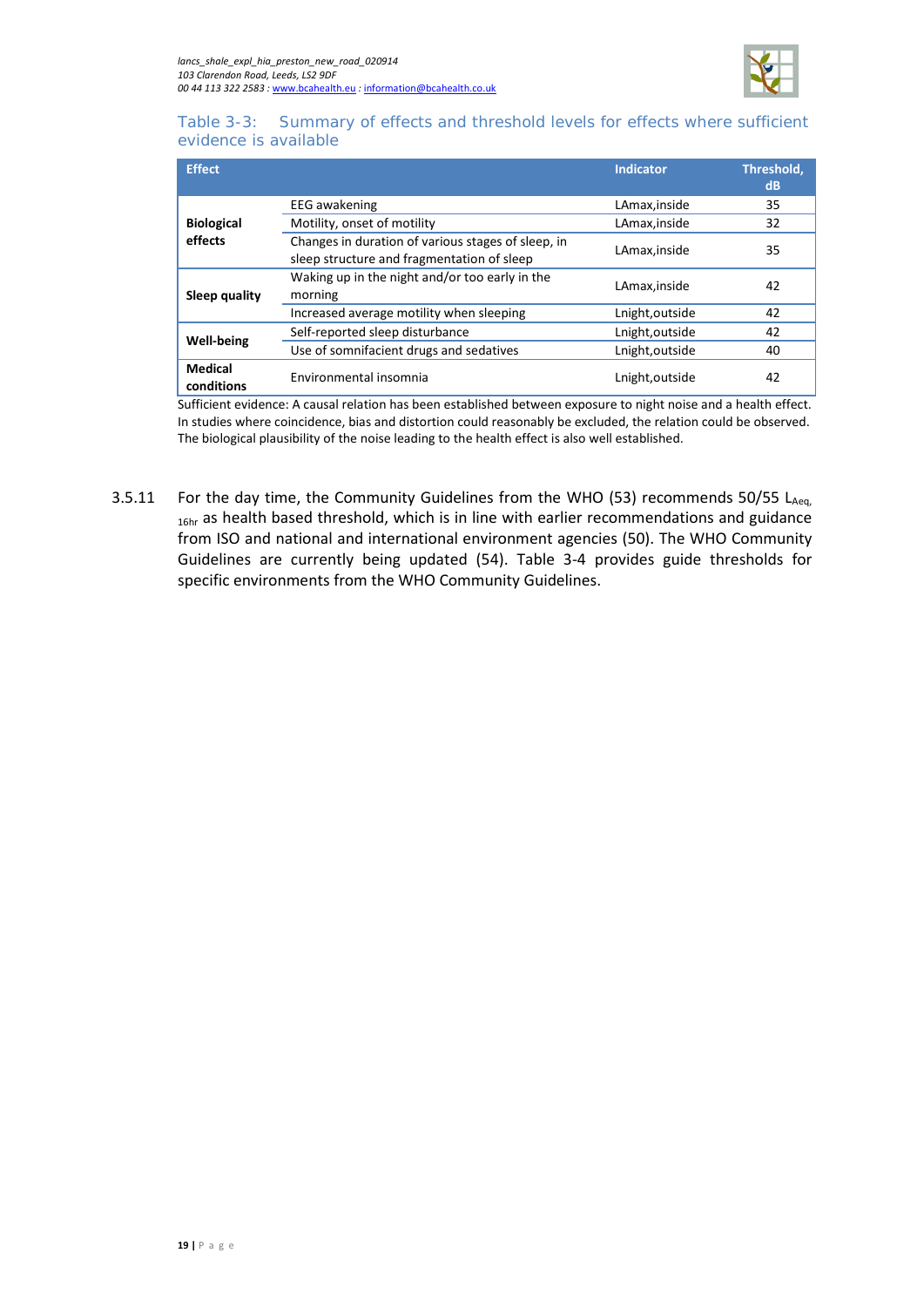

### <span id="page-23-0"></span>Table 3-4: WHO guideline values for community noise in specific environments

| <b>Specific environment</b>                                                      | <b>Critical health effect(s)</b>                                                           | Leq<br>[dBA] | <b>Time base</b><br>[hours] | Lmax, fast<br>[dBA]      |
|----------------------------------------------------------------------------------|--------------------------------------------------------------------------------------------|--------------|-----------------------------|--------------------------|
| <b>Outdoor living area</b>                                                       | Serious annoyance, daytime and<br>evening                                                  | 55           | 16                          |                          |
|                                                                                  | Moderate annoyance, daytime and<br>evening                                                 | 50           | 16                          |                          |
| Dwelling, indoors                                                                | Speech comprehension and moderate<br>annoyance, daytime and evening                        | 35           | 16                          | 45                       |
| <b>Inside bedrooms</b>                                                           | Sleep disturbance, night-time                                                              | 30           | 8                           | 45                       |
| <b>Outside bedrooms</b>                                                          | Sleep disturbance, window open<br>(outdoor values)                                         | 45           | 8                           | 60                       |
| School class rooms and pre-<br>schools, indoors                                  | Speech intelligibility,<br>disturbance of information extraction,<br>message communication | 35           | during class                |                          |
| Pre-school<br>Sleep disturbance<br>bedrooms, indoors                             |                                                                                            | 30           | sleeping-<br>time           | 45                       |
| School, playground outdoor<br>Annoyance (external source)                        |                                                                                            | 55           | during play                 | $\overline{\phantom{a}}$ |
| Hospital, ward rooms,                                                            | Sleep disturbance, night-time                                                              | 30           | 8                           | 40                       |
| <b>indoors</b>                                                                   | Sleep disturbance, daytime and<br>evenings                                                 | 30           | 16                          |                          |
| Hospitals, treatment rooms,<br>Interference with rest and recovery<br>indoors    |                                                                                            | #1           |                             |                          |
| Industrial, commercial<br>shopping and traffic areas,<br>indoors and<br>outdoors | Hearing impairment                                                                         |              | 24                          | 110                      |
| Ceremonies, festivals and<br>entertainment events                                | Hearing impairment (patrons:<5<br>times/year)                                              | 100          | 4                           | 110                      |
| Public addresses, indoors<br>and outdoors                                        | Hearing impairment                                                                         | 85           | 1                           | 110                      |
| Music through headphones/<br>earphones                                           | Hearing impairment (free-field value)                                                      | 85#4         | 1                           | 110                      |
| Impulse sounds from toys,                                                        | Hearing impairment (adults)                                                                | ÷,           | $\overline{\phantom{a}}$    | 140#2                    |
| fireworks and firearms                                                           | Hearing impairment (children)                                                              |              |                             | 120 #2                   |
| Outdoors in parkland and<br>Disruption of tranquillity<br>conservation areas     |                                                                                            | #3           |                             |                          |

 $#1:$  as low as possible

#2: peak sound pressure (not Lmax, fast), measured 100 mm from the ear

#3: existing quiet outdoor areas should be preserved and the ratio of intruding noise to natural background sound should be kept low

#4: under headphones, adapted to free-field values

From WHO (53)

- 3.5.12 The following paragraphs discuss the main ES noise findings. The ES noise chapter distinguishes noise impacts from various activities, including: traffic, construction, drilling and hydraulic fracturing.
- 3.5.13 For transport noise the ES reports findings in units of dBL<sub>Aeq,16hr</sub>. As in this case the duration is stated (16hr), this review compares this to the WHO 2000 (53) level of 50/55 LAeq, 16hr as a basis for estimating whether health impacts are likely. As noted above the HIA should also consider  $L<sub>den</sub>$  and  $L<sub>night</sub>$  thresholds. The ES states that baseline road traffic already exceeds the 50/55  $L_{Aea, 16hr}$  threshold, with no change attributable to construction traffic. Levels are  $68.0$ -69.5 dBL $_{Aea,16hr}$ . Similar results (with some small increases above background levels) are found for traffic associated with the mobilisation of the drilling and hydraulic fracturing rigs and flow testing. The exceedance of WHO recommended noise levels suggests the potential for health impacts, although the existing exceedances by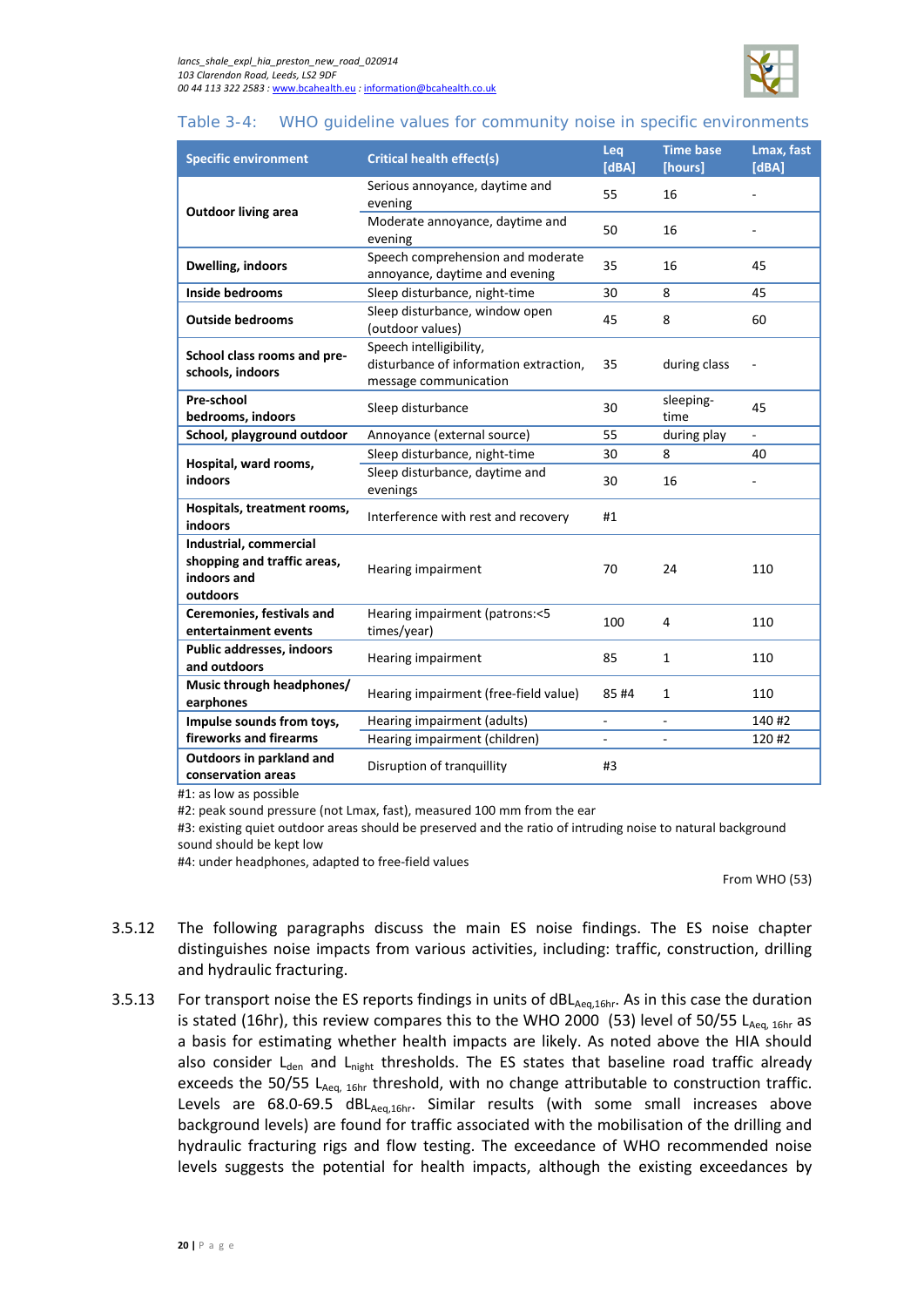

background levels would be an important factor for HIA. Clarification could be sought as to peak noise values and any periods of extended elevated noise levels within the 16hr period. Such a clarification would be relevant to all the ES noise modelling. In addition, a rolling 16 hour average would enable appropriate baseline data for periods of relative quiet, such as Sunday mornings, or early mornings..

3.5.14 For construction noise, levels at the closest receptors (Plumpton Hall Farm and Staining Wood Cottages) range from 54-63 dBL<sub>Aeq</sub>. No time base equivalent values (e.g. L<sub>Aeq. 16hr</sub>) are provided. This could be clarified with the ES consultants so the HIA can discuss any health impacts. The ES assesses these levels against a criterion of 65 dBL $_{Aeq}$ , reaching a conclusion of no significant impacts. Similar results are found for construction associated with extended flow testing (excavation of a trench for pipe laying would at the closest point temporarily cause noise levels of 66dBL<sub>Aeq</sub> at Staining Wood Cottages).

### *Drilling*

- 3.5.15 Drilling will be an operation which is continuous 24 hours per day, seven days per week. Well 1 is expected to require 5 months of drilling, wells 2-4 will take approximately 3 months each. Wells will be drilled sequentially.
- 3.5.16 For drilling (a continuous process operating 24hrs per day), the ES reports levels that range from 39-47 dBL<sub>Aeq</sub> at Plumpton Hall Farm and Staining Wood Cottages respectively. Although no time base equivalent values (e.g.  $L_{Aeq, 16hr}$ ) are provided, this suggests that for Staining Wood Cottages the WHO night-time threshold of 40dB would be exceeded. Table 16.1 of the ES sets out noise thresholds for different times of day. These thresholds against which significance is assessed are also dependent on background noise levels. The ES uses this methodology to justify having higher thresholds for some residential receptors than others. For example the ES adopts different night-time criteria for Plumpton Hall (45 dBLAeq) compared to Staining Wood Cottages (50 dBLAeq). The baseline noise monitoring results are set out in ES Appendix P. The results appear consistent with the thresholds selected by applying the methodology set out in ES Table 16.1. Although this may be an appropriate methodology for EIA, the approach applies noise criteria that exceed WHO guidance. The HIA may therefore adopt a different methodology and reach different conclusions. This is a potential impact the HIA may wish to consider in more detail.

### *Hydraulic fracturing*

- 3.5.17 The ES reports that the only stage of the project with the potential to result in a significant noise effect is where hydraulic fracturing occurs during night time (23:00-07:00) where noise limits are at their most stringent. A restriction in working hours is therefore proposed for the pumping and fracturing. This will be between 07:00-19:00, Monday to Friday; and 07:00-13:00 on Saturday.
- 3.5.18 The ES reports that the noise associated with hydraulic fracturing is principally from the hydraulic pumps. No other noisy equipment is operated during the rest of the hydraulic fracturing process. Hydraulic fracturing will require 30-45 stages per well, each stage requiring the pumps to operate for approximately 3 hours. The hydraulic fracturing of each well is anticipated to last approximately two months. There are four wells. Wells will be hydraulically fractured sequentially.
- 3.5.19 The ES reports noise levels that range from  $60-67$  dBL $_{Aeq}$  at Plumpton Hall Farm and Staining Wood Cottages respectively. No time base equivalent values (e.g.  $L_{Aeq-16hr}$ ) are provided. The ES assesses these levels against a criterion of 65  $dBL<sub>Aea</sub>$  (weekdays and Saturday morning) and 55 dBL $_{Aeq}$  (weekday evenings, Saturday after 13:00 and Sunday). The ES concludes that there are no significant impacts for weekdays and Saturday mornings. However there is a potentially significant impact weekday evenings, Saturday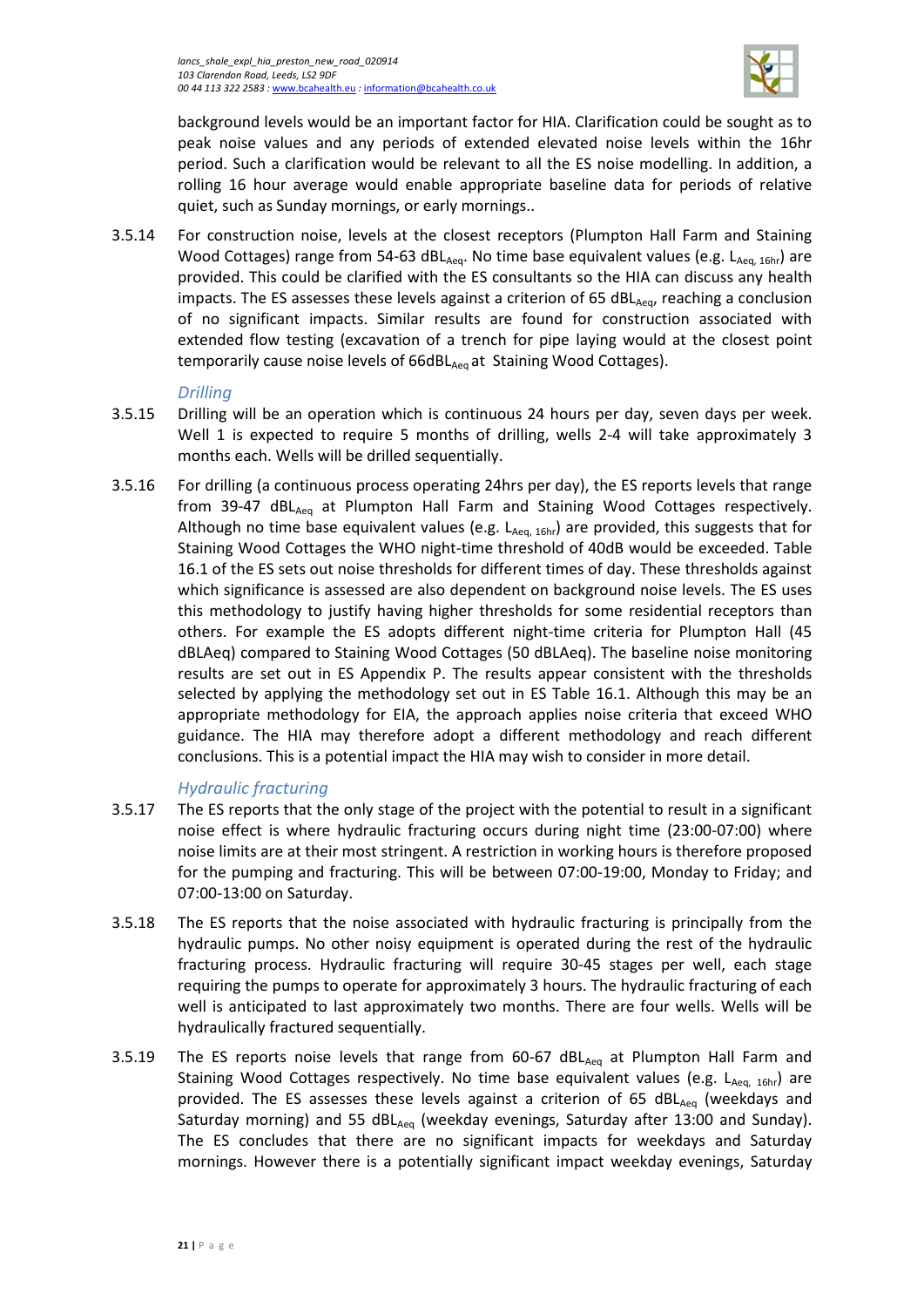

after 13:00 and Sunday. Hydraulic fracturing equipment noise is a potential impact the HIA may wish to consider in more detail.

3.5.20 [Figure 3-2](#page-25-0) is reproduced from ES Appendix P to show the potentially most significant noise impact of the project, hydraulic fracturing.

<span id="page-25-0"></span>Figure 3-2: Noise from hydraulic fracturing pumping operations calculated at ground floor level (to reflect daytime impacts)



Reproduced from ES (Appendix P, page A13, source 2)

### *Conclusion on noise impacts*

- 3.5.21 Notwithstanding the difference in thresholds that could be used in HIA as opposed to EIA, the methodology used by the ES noise assessment appears appropriate for an EIA. The modelled results could form the basis for HIA. To do so the values may need to be converted to the time bases used in [Table 3-2,](#page-21-0) [Table 3-3](#page-22-0) and [Table 3-4.](#page-23-0) Such conversions could be requested from the ES consultants.
- 3.5.22 Generally the ES noise findings suggested the need for further information on the peak noise values and time based units (period for which the value is an average) for each of the residual noise impacts. E.g.  $L_{Aeq, 16hr}$  is the average over 16hrs. Currently units are just  $L_{Aeq}$ . Levels for all residual noise impacts in the following units would be helpful: Lden outside, Lnight outside, LAmax , Leq (dbA) and LAeq, 16hr.
- 3.5.23 As noted in the preamble to this review such a request would normally fall within the iterative HIA process. An alternative to requesting that all ES data is provided in alternative units and a subsequent reanalysis of the results would be for commitments to be given that conservative health thresholds will be met. Based on the findings of this review and taking into consideration comments made by the Health Advisory Group and organisations invited to attend its meetings we suggest that the Director of Public Health for LCC request additional mitigation be incorporated into the Project to ensure that at all receptors noise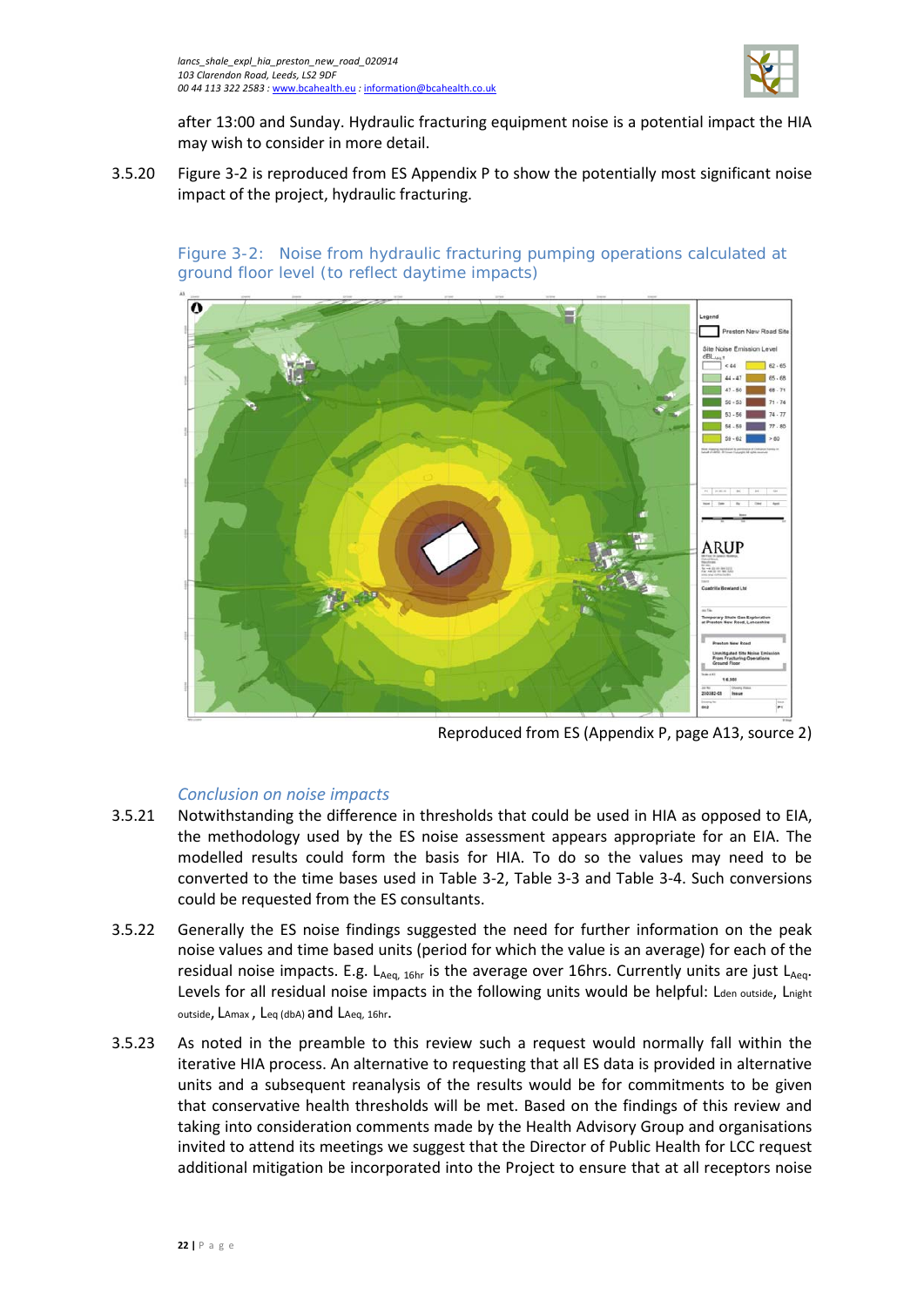

levels attributable to the Project (notably well pad construction, drilling and hydraulic fracturing) neither exceed the WHO general health based threshold of 50/55 dB  $L_{Aea, 16hr}$ (53); nor the WHO night noise threshold of 40 dB  $L_{night, outside}$  (52). This recommendation is aligned with the HIA objective of minimising health impacts, rather than meeting statutory or regulatory limits.

- 3.5.24 As the thresholds applied by the ES suggest there will be no significant impacts, the noise chapter only specifies minimal mitigation. This includes usual best practice for operating machinery and vehicles; selection of quieter plant and equipment; and as far as is practicable, placing plant in screened positions to minimise noise emission in the direction of dwellings. As an HIA can consider current levels of understanding of impacts on health, as yet not incorporated into legal limits it may be appropriate for the application to consider noise attenuating screening or other mitigation. Although there may be some visual impact, noise barriers should be a relatively straight forward addition (unless a significant noise source exists high on the drilling rig or other plant). The ES states that the site and access road will be secured by a 4m high welded mesh security fence. A solid rather than chain link type fence could contribute to noise mitigation, a specialised noise barrier more so.
- 3.5.25 With regard to mitigation of the potential noise impacts from hydraulic fracturing, the ES notes that the most effective and efficient mitigation would be to manage the works so that fracturing pumps are operated only during weekday daytime and Saturday mornings.
- 3.5.26 As noted that the ES draws its threshold data for Saturday 0700-1300 from British Standard BS 5228 Part 1 (noise) thresholds (49). Although this guidance allows for less stringent thresholds on Saturday mornings, compared to the rest of the weekend, Saturday is not part of the traditional 5-day working week. The appropriateness of causing disturbance on a Saturday morning is therefore debatable.
- 3.5.27 Based on the findings of this review and taking into consideration comments made by the Health Advisory Group and organisations invited to attend its meetings we suggest that the Director of Public Health for LCC requests regulatory authorities to control the working hours and days for Project activities, particularly hydraulic fracturing. Consideration could be given to only operating the hydraulic fracturing pumps during weekday daytime and ceasing activity during weekends and bank-holidays.
- 3.5.28 With regard to cumulative effects the ES notes that the addition of noise levels is logarithmic, so the combination of processes does not lead to large increases in the total noise. For example, two sources having the same noise level give rise to a total noise level 3dB higher than one of the sources individually. If the noise levels of two sources differ by 10dB or more, the combined level is the same as the higher level alone. The ES finds no cumulative noise impacts. The following two paragraphs suggest a need for more evidence to support this conclusion.
- 3.5.29 The assessment has taken background noise as being the most dominant, predominantly due to the nearby road. In paragraph 94 of the ES noise chapter, the ES suggests that though the hydraulic fracturing noise will exceed the ESs threshold levels at Staining Wood Cottages, the background road noise (and the fact that only a few dwellings are affected) makes this a "not significant effect". It would be worth investigating this further. Just because there is noise there already does not make it acceptable to contribute further. Also, as the traffic noise falls, residents may well be upset to find that they are now disturbed further by additional, persistent noise (3hrs at a time).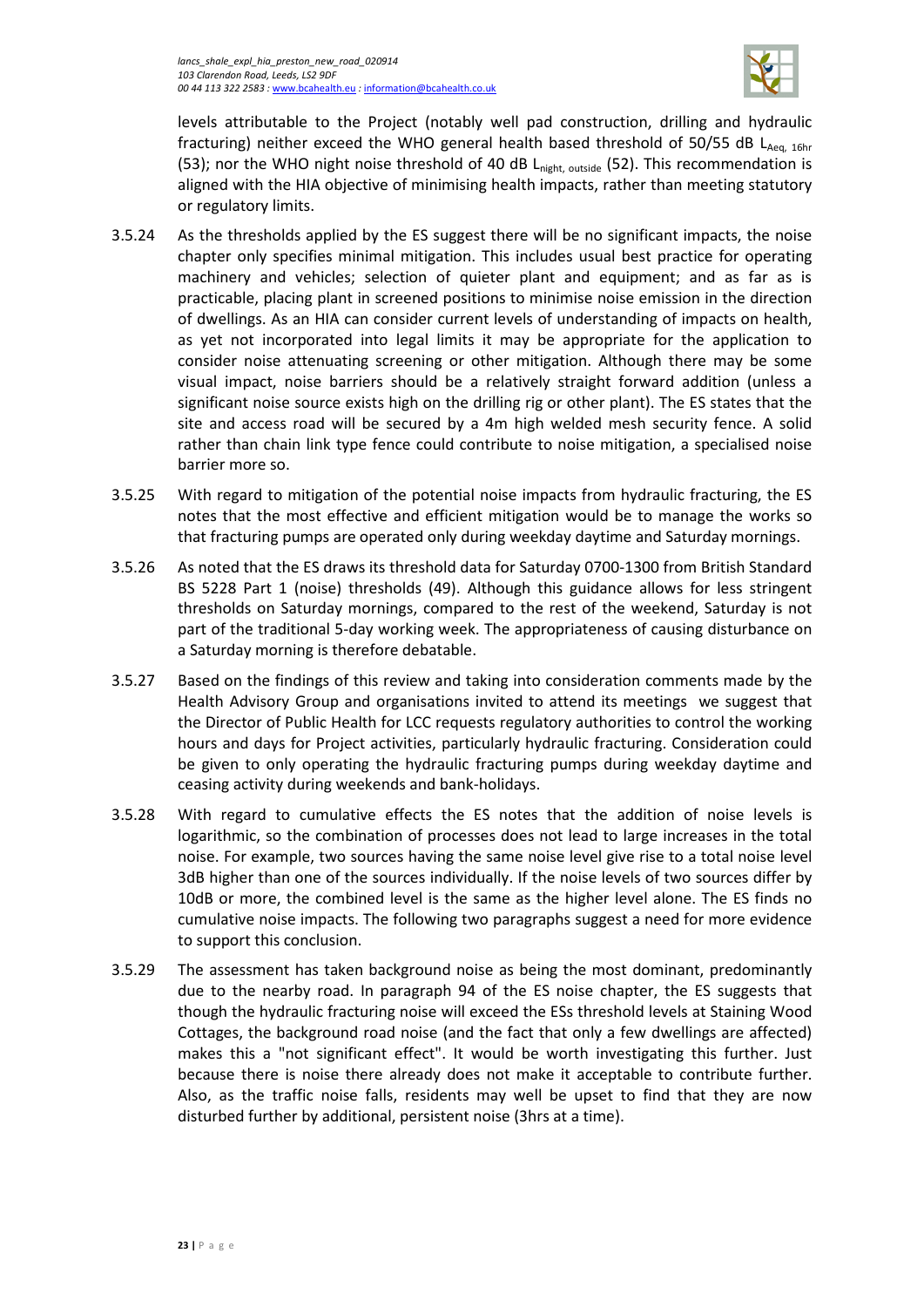

- 3.5.30 This review notes that the frequency spectrum and time-structure of the Project's predicted noise will determine whether it is clearly audible against background levels even if they are of similar decibels.
- 3.5.31 These findings suggested the need for further reporting of the frequency spectrum and time-structure of noise attributable to the Project to evidence that it will not be clearly audible against background levels.
- 3.5.32 Based on the findings of this review and taking into consideration comments made by the Health Advisory Group and organisations invited to attend its meetings we suggest that the Director of Public Health for LCC seeks further specific clarification for noise impacts attributable to the Project which are justified on the basis of being of a similar decibel level to background noise. The request should be for further reporting of the frequency spectrum and time-structure of such noise to establish whether it will be clearly audible against background levels.

# <span id="page-27-0"></span>**3.6 Hydrogeology and Ground Gas**

- 3.6.1 ES chapter 11 assesses hydrogeology and ground gas impacts of the Project. It notes that the well pad and wells themselves have been designed so that leaks or spills do not enter the wider environment (the soil above the wells, groundwater, surface water or the atmosphere) and lead to pollution or contamination. The chapter states that when drilling through potentially sensitive rock layers only drilling fluids which are non-hazardous to groundwater will be used. This may change as the deeper rock strata are penetrated, when LTOBM (Low Toxicity Oil Based muds) may be used. The chapter concludes that the Project will not result in a significant effect on hydrogeological features. The chapter notes that prior to and during exploration works ground and surface water quality will be monitored. When the wells are no longer needed they will be decommissioned following the guidance from relevant regulatory bodies (Environment Agency, DECC and the Health and Safety Executive).
- 3.6.2 The ES chapter 11 hydrogeology and ground gas covers a range of issues relevant to health. These include water contamination and gas migration. The ES chapter states that it considers off-site human health, on-site human health (site workers and visitors) and crops and livestock (potential food chain impacts). Later in the chapter the ES states that site management will be compliant with relevant health and safety legislation and will be regulated by the Health and Safety Executive (HSE). As such risks to site workers and visitors ('on-site human health receptors') associated with activities on the pad are not considered explicitly in the assessment. This is not an unusual approach to adopt. Further HIA work could consider on-site receptors, including emergency scenarios.
- 3.6.3 The ES describes the relevant management procedures that will be in place. These include the Applicant's Health Safety, Security and Environment (HSSE) Risk Management Framework for operational risks. The ES chapter also states that the implementation of the site health and safety procedures, record keeping, monitoring and auditing will be regulated by the HSE. Whilst the HSE have a role to play, it should be noted that the HSE's remit covers the health and safety of the work force and any members of the public who may visit the site. Limits which apply for personal exposure over an eight hour working day are different from those for a twelve month period for people outside the site boundary. That being said, HSE will be keen to ensure that catastrophic failure does not occur. Consultation findings suggest this is an area of concern for the public.
- 3.6.4 The ES notes that the site will be operated under an Environmental Permit, regulated by the EA, which will require that the design and operation of the regulated activities on the site meet the necessary standards described as Best Available Techniques (BAT).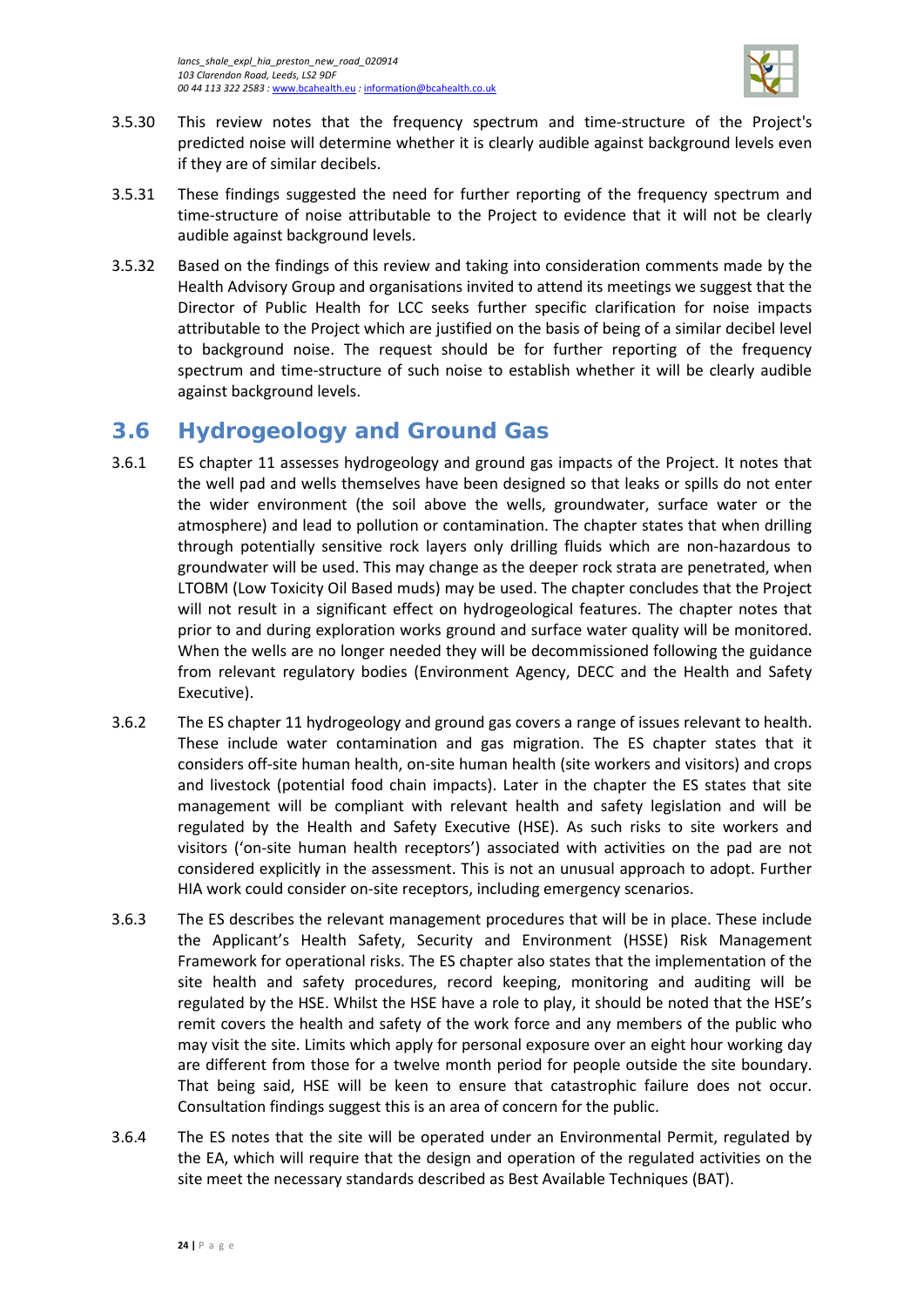*lancs\_shale\_expl\_hia\_preston\_new\_road\_020914 103 Clarendon Road, Leeds, LS2 9DF 00 44 113 322 2583 :* [www.bcahealth.eu](http://www.bcahealth.eu/) *:* [information@bcahealth.co.uk](mailto:information@bcahealth.co.uk)



- 3.6.5 The ES reports that groundwater is not widely exploited in the central and western Fylde, with the nearest recorded groundwater abstractions (golf club irrigation) being approximately 4.5km to the south. United Utilities operates a groundwater well field for public water supply abstracting from the Sherwood Sandstone aquifer to the east of the Woodsfold fault, which is approximately 8km east at the surface. The nearest public supply borehole to the Site is located over 14km to the east. The ES provides evidence supporting the hypothesis that the Woodsfold fault creates a barrier to water movement, thus isolating the site from public water abstraction. Monitoring in conjunction with United Utilities to confirm this hypothesis will be important. ES Figure 4.4 shows the maximum extent of the below ground works for the Preston New Road site. ES Appendix K figure K3 shows the Preston New Road site relative to the Woodfold fault. The direction of underground operations appears to be away from the Woodfold fault and at a reasonable distance. The Roseacre Wood site is significantly closer to the Woodsfold fault suggesting more significant implications to public water supplies if the hypothesis on water permeability is incorrect. ES section 11.6.12 sets out summary groundwater and ground gas monitoring plans. It is noted that the detailed monitoring scope and reporting procedures will be agreed with the regulators in advance and presented in the Environmental Management and Monitoring Plan (EMMP). Clarification could be sought on whether this will include wider ground water monitoring (e.g. east of the Woodfold fault) as currently the plans appear limited to monitoring around the well pads. Recent publications suggest that deep drilling and injection activity does have an effect on natural fault lines (55). The Applicant does not expect the fault lines in the vicinity (including the Woodfold fault) to be affected by fracking, and as public water abstraction remains beyond the Woodfold fault line the Applicant expects the aquifer to be protected. We note that appropriate monitoring of any impact to public water supply by the Project will be important.
- 3.6.6 These findings suggested the need for further information on how, and for how long, the Applicant will monitor the ground water quality to the east of the Woodfold fault to confirm the hypothesis, advanced in the ES, that the fault creates a barrier to water movement between the ground water contamination of the application and the public water supply.
- 3.6.7 Based on the findings of this review and taking into consideration comments made by the Health Advisory Group and organisations invited to attend its meetings we suggest that the Director of Public Health for LCC seeks further specific clarification on the monitoring strategy to ensure public water supply is not contaminated directly or indirectly as a result of the Project, including long-term impacts. The Director of Public Health for LCC should also remain engaged with the process and information that emerges on this issue from the permitting around this issue.
- 3.6.8 The ES notes that the assessment of potential human health exposure from naturally occurring radioactive material (NORM) in flowback and NORM monitoring is a requirement of the environmental permitting process. Flowback fluid samples will be analysed to assess NORM and chemical concentrations. It will be important that this information informs ongoing review of the hazardous waste transport and treatment plans.
- 3.6.9 The ES identifies possible hazardous ground gases as methane, carbon dioxide, carbon monoxide, hydrogen sulphide and radon. The ES considers methane to be the main risk driver for human health impacts from loss of gas containment. The ES assumes that as the potential pathways to human health receptors are expected to be long in terms of distance and travel time through the ground/groundwater radon is not considered to be a potential ground gas hazard due to its short half-life.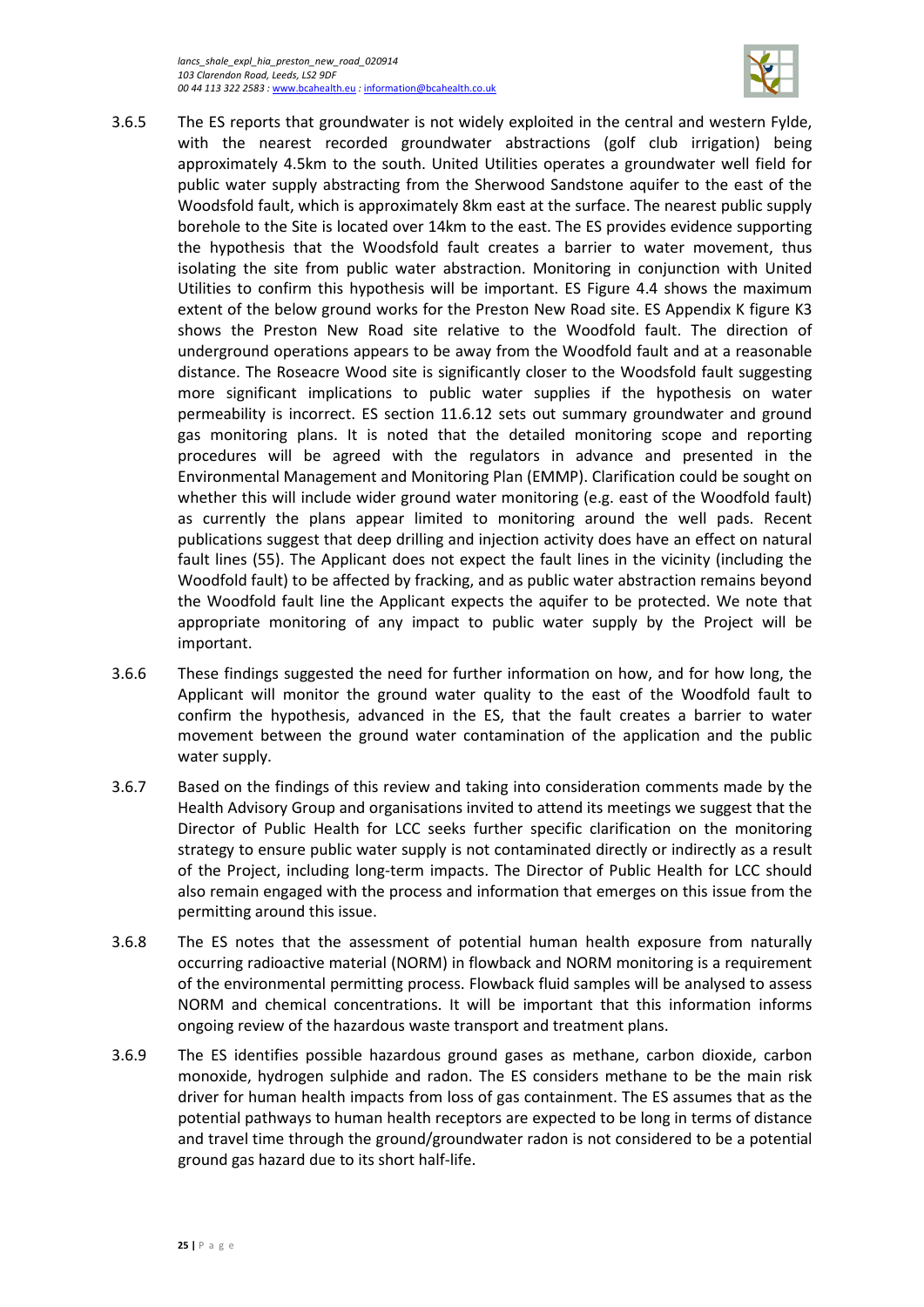

- 3.6.10 The ES considers a potential loss of well integrity resulting in gas migration to shallow groundwater with subsequent abstraction of groundwater and use within a confined space by off-site human health receptors. Consideration is also given to potential loss of well integrity resulting in gas migration to shallow soils and entry into buildings for both on-site and off-site human health receptors. In both cases the ES concludes that a properly constructed well with: multiple overlapping casing/cement barriers; pressure relief valves to protect the casing or liner during hydraulic fracturing; pressure testing of the well head; and monitoring of annulus pressures to confirm well head integrity means there will be no near surface leaks. Furthermore the ES describes how for leaks deep underground, the permeable geological layers will increase dispersion and impermeable layers will slow migration. Overall the ES concludes there is no plausible linkage pathway from gas migration to human receptors. These findings are consistent with the recent PHE review (4), which concludes that exposure to the emissions associated with shale gas extraction are low if the operations are properly run and regulated. Most evidence suggests that contamination of groundwater, if it occurs, is most likely to be caused by leakage through the vertical borehole. Contamination of groundwater from the underground fracking process itself (i.e. the fracturing of the shale) is unlikely. This review concludes that the ES assessment of ground water contamination and gas migration appears appropriate and reasonable. A limitation may be the incomplete current understanding of the deep geology and hydrogeology. However as the purpose of this exploration application includes ascertaining that information, there is limited scope to improve upon the current findings. Monitoring and strict adherence to regulatory requirements will be important, most notably in the vicinity of the well heads, strings and casings, which perforate the aquifer above the fracking area, and would be the major point for potential contamination to occur.
- 3.6.11 The possibility that induced fractures might intersect natural faults or other discontinuities (such as existing deep boreholes) providing a pathway for contaminants or gases to enter shallower formations has also been evaluated. The ES reports that the fracturing programme has been designed to keep induced fractures offset from regional faults by a distance of two times the anticipated fracture length. This will be achieved using microseismic monitoring. The ES does not specify the reliability of this method (based on micro-seismic events) to accurately determine the surrogate outcome of fracture propagation. It is a retrospective technology- that is to say the monitors will monitor in real time, and any adverse ground activity which is monitored will require that the pumping and fracturing stops. At that time it is possible that the fractures will have moved further than the operator would like. The ES notes that 3D geological survey results suggest a lack of faults that could present a risk. Furthermore the ES assumes that any unidentified fault is unlikely to stretch far enough to pass through natural impermeable layers. Even with such a route the ES finds that gas volumes would be small and greatly dispersed before they reached human receptors. The ES concludes that as multiple pathways must coincide for this risk to be realised, no plausible pathway is considered to exist. Whilst such a conclusion appears reasonable, further consideration could be made of any potential impact from long-term low level gas permeation to the surface, both on human receptors and climate change.
- 3.6.12 With regard to ground gas migration the consequences are not considered as the ES finds that 'no plausible pathway' has been identified. The ES methodology notes that where multiple pathways are required to realise the risk the probability of all the required pathways coinciding must be considered. The probability of all the required pathways coinciding may be so low as to be considered negligible, i.e. there is no plausible linkage, and therefore it is not appropriate to assign a risk magnitude. This is the case for a number of potential risks initially identified as a result of public concerns. How such risk assessment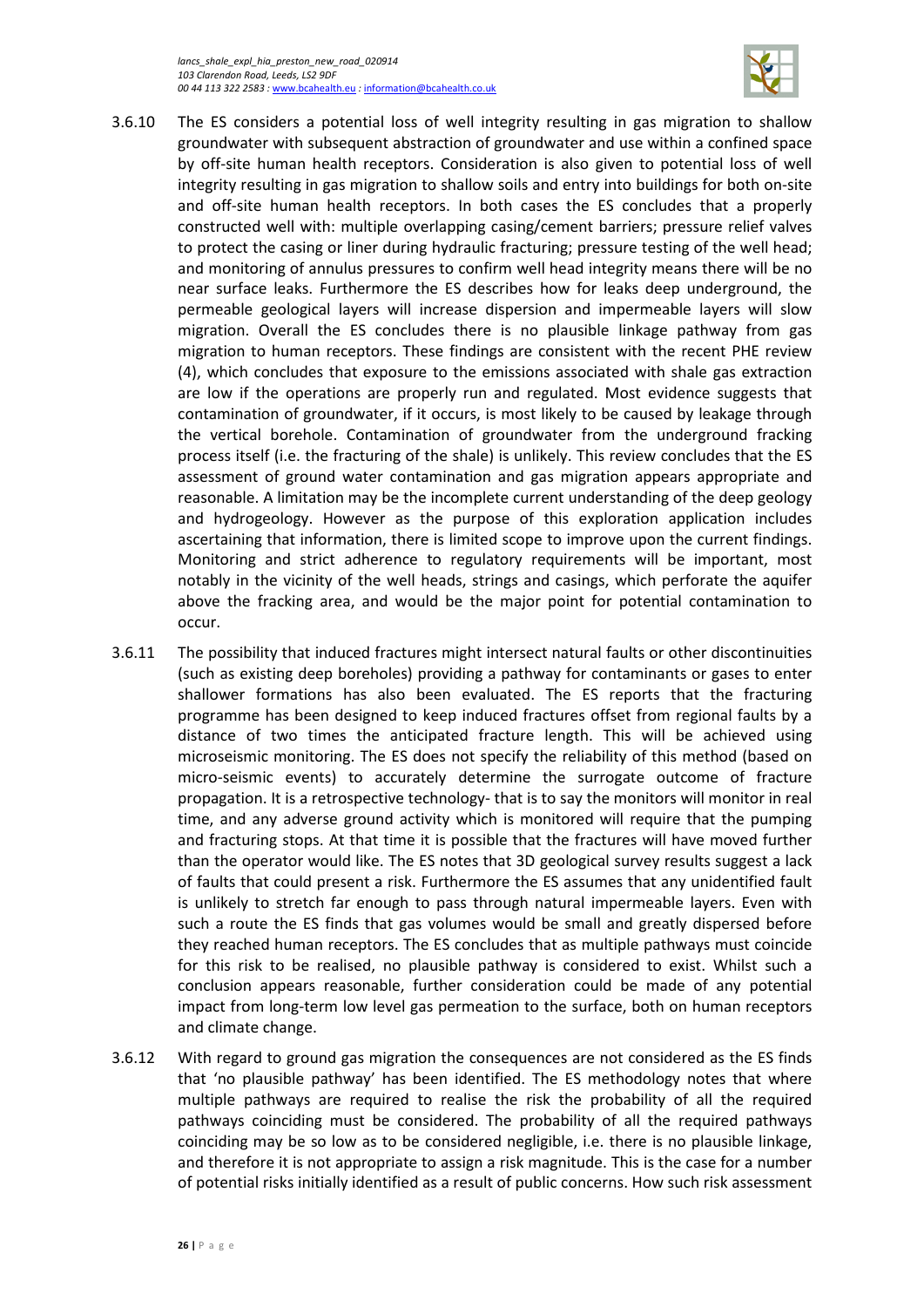

findings affect people's understanding of the risks is a matter that could be explored further under perception effects.

- 3.6.13 These findings suggested the need for further information on long-term low level gas permeation to the surface including permeation to the surface which may be distant to the proposed site.
- 3.6.14 Based on the findings of this review and taking into consideration comments made by the Health Advisory Group and organisations invited to attend its meetings we suggest that the Director of Public Health for LCC requests further information on how the application will affect long-term low level gas permeation to the surface including permeation to the surface which may be distant to the proposed site. Estimates of potential surface concentrations and areas of effect would be helpful. We suggest that the DPH remains in close contact with the EA on order to be appraised of changes to scientific knowledge which may have a bearing on the Project.
- 3.6.15 These findings also raise the need for further information on what action could be taken in the event that a significant pathway, along a fault or other discontinuity, may be established for gas to the surface.
- 3.6.16 Based on the findings of this review and taking into consideration comments made by the Health Advisory Group and organisations invited to attend its meetings we suggest that the Director of Public Health for LCC seeks further specific clarification on this point.
- 3.6.17 In terms of loss of well integrity due to natural seismic events, the ES assumes a very low probability of a significant natural seismic event being in close proximity to the Project site. Although this seems a reasonable assumption, consideration of such unplanned events could be included, ideally supported by a Quantitative Risk Assessment (QRA). It is not clear whether a QRA has been produced. There is a brief qualitative risk assessment (Appendix K section 2.5, source 2) however this provides little additional information. Scenarios in addition to earthquakes could also consider loss of the surface infrastructure due to fire, vehicle strike or aeroplane strike. The ES does not describe the installation of a remotely operated shut off valve below ground level, which is understood to be a standard industry feature. ES Appendix K notes that the uncontrolled release of formation fluids (oil, gas and/or water) from the well (blowouts) are rare, but usually related to human error and/or multiple equipment failure that occurs as a result of a series of failures: in observation; to properly react; or to properly maintain and test equipment. Blowouts may take hours to days to contain. It is noted that the compliance with regulatory and management regimes to avoid human error is a critically important aspect of the safety of this development. However such frameworks are largely detailed post application determination. The environmental management plan outlined in Appendix E is currently an outline of the section required to create an EMS, not an operational document. The weight placed on such regimes in mitigating risks of the development is noted.
- 3.6.18 The ES notes the potential for loss of well integrity and subsequent gas migration from degradation of the well following abandonment (if that option is adopted). Whilst the ESs plan to monitor for a year after abandonment is supported, the probability of degradation increases with time. The ES notes that degradation over decades could result in migration of contaminants into soils or ground water. This issue should be considered in more detail. One option might be additional monitoring (not necessarily continuous), e.g. at year 2, 5, 10, 20, 30 etc … We suggest that an appropriate timescale for monitoring should be identified in a literature review. It will be important that the development does not result in adverse legacy issues for air, ground or water contamination. The ES is unclear on the Applicant's responsibility for the site post abandonment/ decommissioning.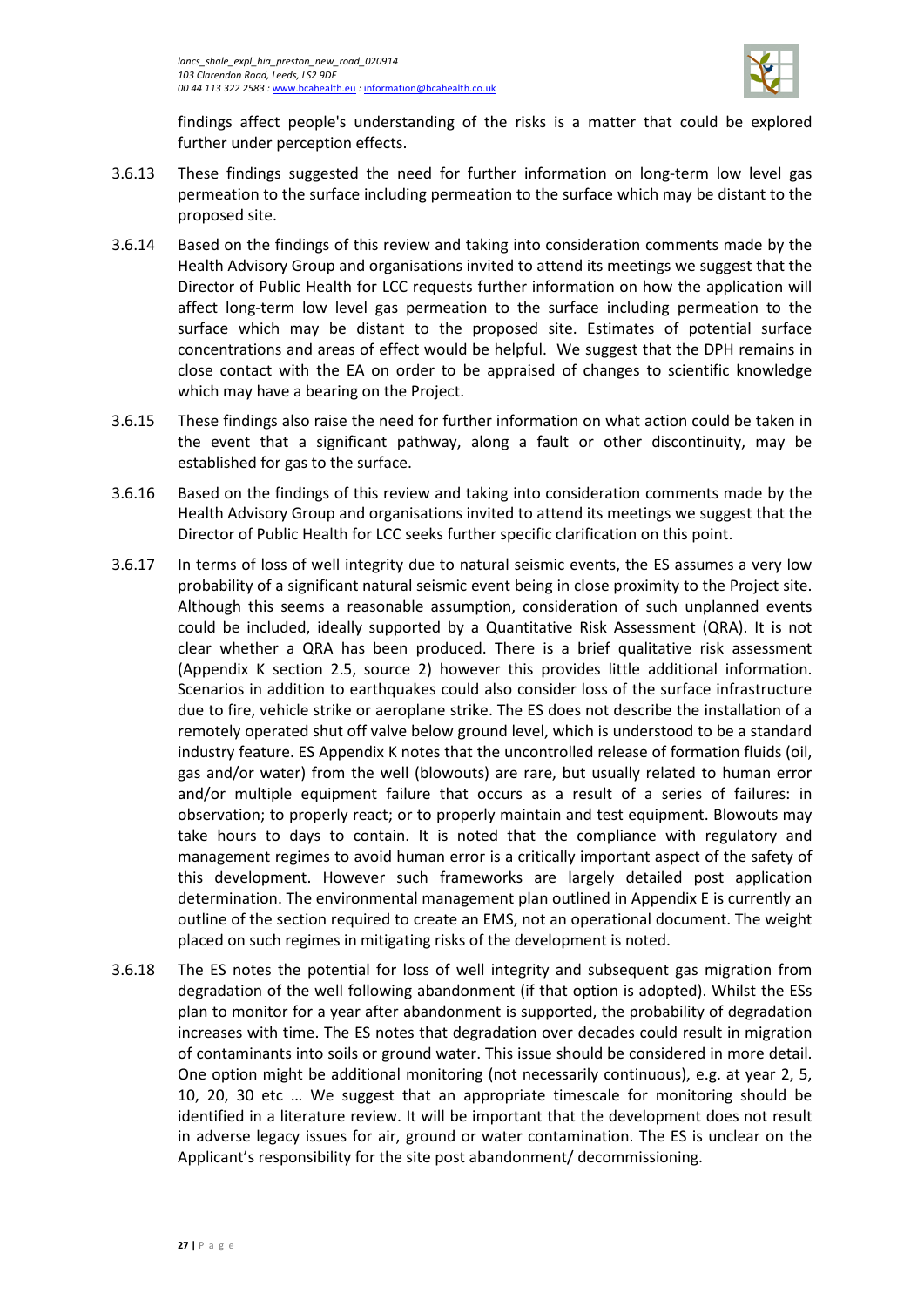

- 3.6.19 These findings suggested the need for further information on how long the Applicant will monitor the site following abandonment to ensure there are no adverse legacy issues for air, ground or water contamination.
- 3.6.20 Based on the findings of this review and taking into consideration comments made by the Health Advisory Group and organisations invited to attend its meetings we suggest that the Director of Public Health for LCC requests that regulators require an appropriate long-term monitoring plan post decommissioning / abandonment to ensure that the Project does not cause adverse legacy issues for air, ground or water contamination. Responsibility for monitoring should be clearly defined and set through condition, legal agreement and / or bond. The Director of Public Health for LCC should remain engaged with the monitoring information that emerges from the planning and permitting processes.
- 3.6.21 ES chapter 11 paragraphs 280-287 summarise the ES hydrogeology and ground gas conclusions in relation to human health. This section includes consideration of:
	- exposure to contaminated water in a watercourse downstream of the site (potentially affecting people, livestock and crops);
	- equipment failure releasing fluids at high pressure as a spray off site (potentially affecting people, livestock and crops); and
	- spillage of contents of a vehicle due to a road traffic accident.
- 3.6.22 The ES concludes that the consequence of all these potential exposures is low. The ES defines low consequence as a: minor environmental effect which may breach a regulatory standard but is localised to the point of release with no significant impact on the environment or human health. Again avoidance of and response to such incidents is an issue for regulatory and management regimes. If these are followed the conclusion of the ES are reasonable.

# <span id="page-31-0"></span>**3.7 Greenhouse Gas Emissions**

- 3.7.1 ES chapter 8 assesses greenhouse gas (GHG) impacts of the Project. It concludes that the Project carbon footprint is assessed as between 118,435 (lower range) to 124,386 (higher range) tCO2e. The chapter notes that the uncertainty about the potential flow rate of natural gas is one of the questions the Project is trying to answer. The greatest source (approximately 70%) of the project GHG emissions come from burning the gas in the flare during the temporary (maximum 90 days per well) initial flow testing phase.
- 3.7.2 The Intergovernmental Panel on Climate Change (IPCC) released its latest report in March 2014. This report was the second instalment of the Fifth Assessment Report, prepared by Working Group 2, on impacts, vulnerability, and adaptation to climate change. Chapter 11 specifically addresses human health (56). The following is a summary of key findings.
	- The health of human populations is sensitive to shifts in weather patterns and other aspects of climate change [very high confidence].
	- Until mid-century climate change will act mainly by exacerbating health problems that already exist [very high confidence].
	- If climate change continues as projected until mid-century, the major increases of illhealth compared to no climate change will occur through:
		- Greater risk of injury, disease, and death due to more intense heat waves and fires [very high confidence].
		- Increased risk of under-nutrition resulting from diminished food production in poor regions [high confidence].
		- Consequences for health of lost work capacity and reduced labour productivity in vulnerable populations [high confidence].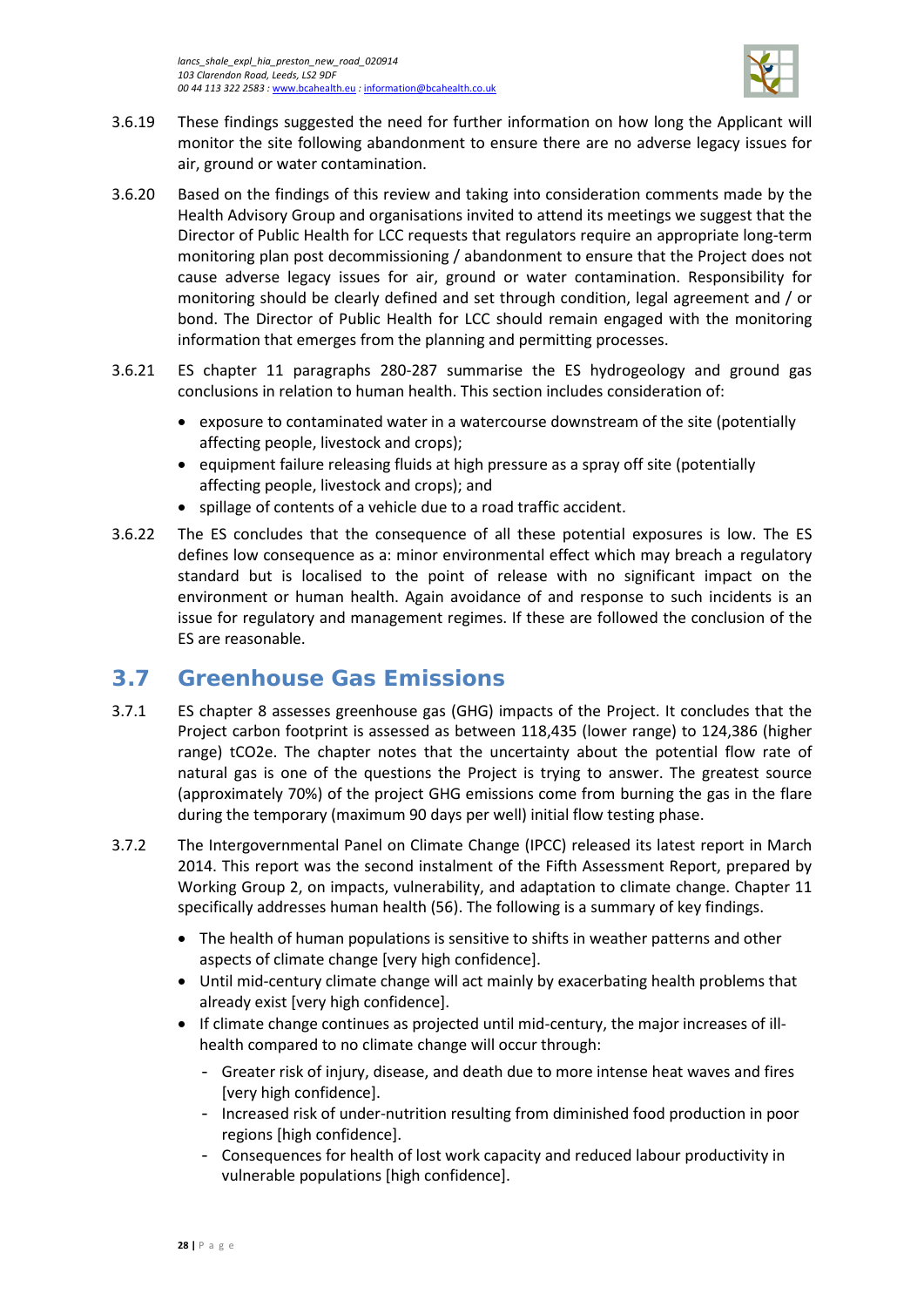

- Increased risks of food- and water-borne diseases [very high confidence] and vectorborne diseases [medium confidence].
- Impacts on health will be reduced, but not eliminated, in populations that benefit from rapid social and economic development [high confidence].
- In addition to their implications for climate change, essentially all the important Climate Altering Pollutants (CAPs) other than  $CO<sub>2</sub>$  have near-term health implications [very high confidence]. In 2010, more than 7% of the global burden of disease was due to inhalation of these air pollutants [high confidence].
- There are opportunities to achieve co-benefits from actions that reduce emissions of CAPs and at the same time improve health. Among others, these include:
	- Reducing local emissions of health-damaging and climate-altering air pollutants from energy systems, through improved energy efficiency, and a shift to cleaner energy sources [very high confidence].
	- Designing transport systems that promote active transport and reduce use of motorized vehicles, leading to lower emissions of CAPs and better health through improved air quality and greater physical activity [high confidence].
- 3.7.3 Department of Energy and Climate Change (DECC) recently published a position statement on fracking and climate change (57). That report made the following points:
	- The process of extracting shale gas, which includes exploratory drilling, hydraulic fracturing, gas production and well abandonment phases, has the potential to release methane – a powerful greenhouse gas – into the atmosphere. These emissions could increase the carbon footprint of shale gas. In large quantities, it could lessen the climate benefits of using natural gas over oil or coal.
	- In most cases, there is no economic use for the gas at exploration stage and flaring (burning it off) is the best option to minimise the emissions. Flaring reduces the greenhouse gas emissions by about 80% compared to simply allowing it to escape into the atmosphere. In production operations, operators will normally capture as much of the methane as possible and export it by pipeline.
	- Existing regulatory controls require operators to minimise venting (though this is sometimes necessary for safety reasons) and to make use of gas wherever possible (either on the site or by exporting it) rather than flaring it.
	- Technologies that can help prevent greenhouse gas emissions from shale gas sites already exist. During exploratory drilling, operators can capture methane from the fracking fluid which flows back up the well with "green completions" equipment and techniques, and the methane can then be flared.
	- A recent study by DECC Chief Scientist David MacKay examined the carbon footprint and climate change implications for UK shale gas. The study found that the carbon footprint for shale gas is significantly less than that for coal when used for electricity generation (423 – 535 gCO2e/kWh(e) versus 837 – 1130 gCO2e/kWh(e)). The study also found that, if well regulated, local greenhouse gas emissions from shale gas operations should represent only a small part of the carbon footprint. Most carbon emissions will come from its final use as a fuel.
- 3.7.4 DECC concludes that it is in the national interest for future oil and gas to be produced in the UK, under UK environmental and safety standards. DECC places a primacy on the regulatory regime to protect people and the environment, and ensures safe working. We note the emphasis placed on regulation.
- 3.7.5 As greenhouse gas emissions have the capacity to contribute to global warming, and via climate change, health, it is pertinent to consider the part the project may play in either contributing to or detracting from global warming.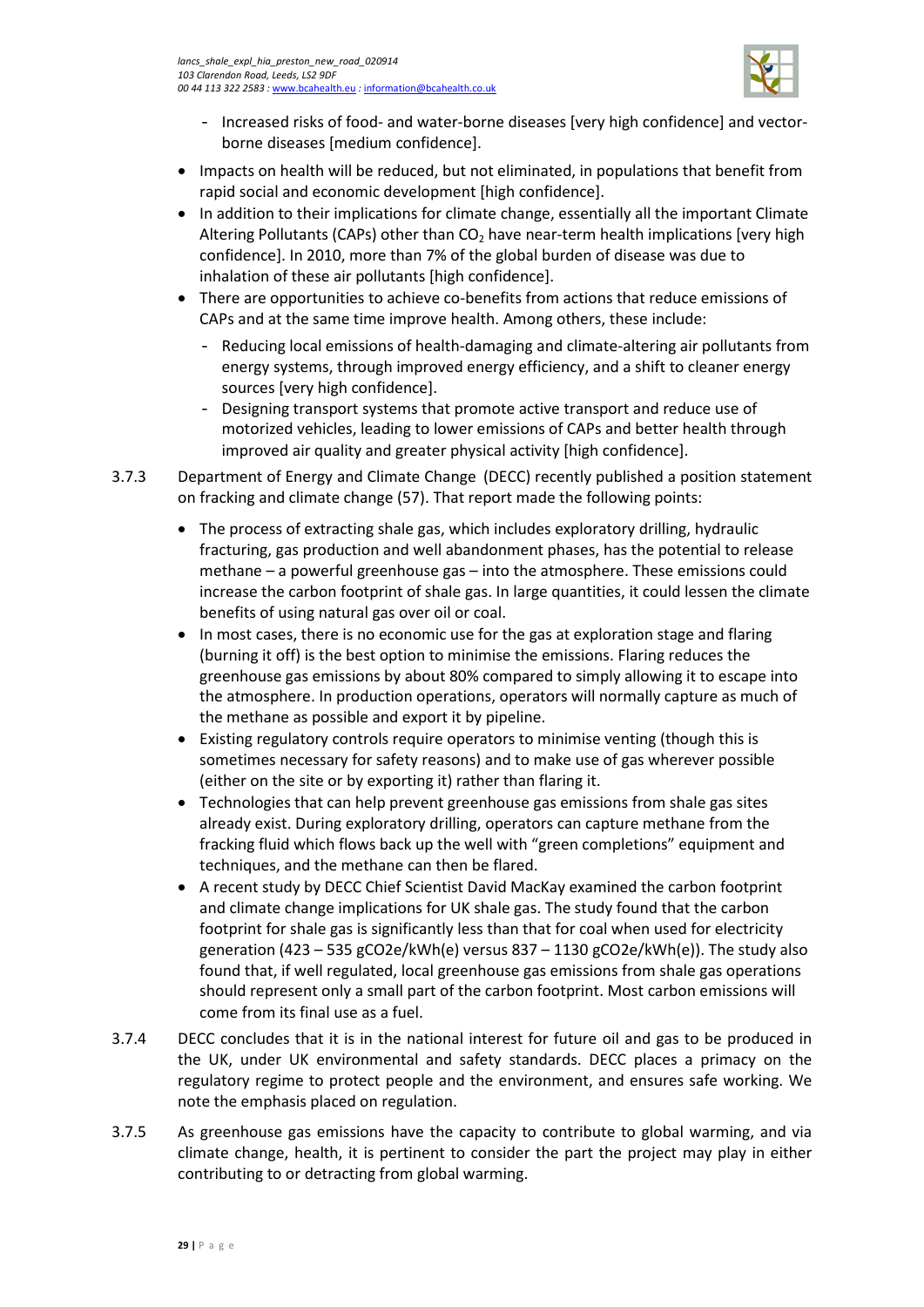*lancs\_shale\_expl\_hia\_preston\_new\_road\_020914 103 Clarendon Road, Leeds, LS2 9DF 00 44 113 322 2583 :* [www.bcahealth.eu](http://www.bcahealth.eu/) *:* [information@bcahealth.co.uk](mailto:information@bcahealth.co.uk)



3.7.6 Other gases in the atmosphere have a global warming potential too (see [Table 3-5\)](#page-33-0). For example methane, of interest in this case, has a global warming potential (GWP) 24 times greater than that of  $CO<sub>2</sub>$ . Other gases are greater still. The precise composition and volumes of gases that will be produced by the wells is unknown (determining this information is the main objective of the exploration phase). The project's impact on climate change (and therefore health impacts associated with climate change) is therefore not clear.

| <b>Designation or name</b> | <b>Formula</b>                 | 100-year GWP (SAR) | 100-year GWP (AR4) |
|----------------------------|--------------------------------|--------------------|--------------------|
| Key greenhouse gases       |                                |                    |                    |
| Carbon dioxide             | CO <sub>2</sub>                | 1                  | 1                  |
| Methane                    | CH <sub>4</sub>                | 21                 | 25                 |
| Nitrous oxide              | N <sub>2</sub> O               | 310                | 298                |
| Hydrofluorocarbons (HFCs)  |                                |                    |                    |
| $HFC-23$                   | CHF <sub>3</sub>               | 11,700             | 14,800             |
| $HFC-32$                   | CH <sub>2</sub> F <sub>2</sub> | 650                | 675                |
| Perfluorinated compounds   |                                |                    |                    |
| Sulphur hexafluoride       | SF <sub>6</sub>                | 23,900             | 22,800             |
| Perfluoromethane           | CF <sub>4</sub>                | 6,500              | 7,390              |
| Perfluoroethane            | $C_2F6$                        | 9,200              | 12,200             |
| Perfluoropropane           | $C_3F_8$                       | 7,000              | 8,830              |
| Perfluorobutane            | $C_4F_{10}$                    | 7,000              | 8,860              |
| Perfluorocyclobutane       | $c - C_4F_8$                   | 8,700              | 10,300             |
| Perfluoropentane           | $C_5F_{12}$                    | 7,500              | 13,300             |
| Perfluorohexane            | $C_6F_{14}$                    | 7,400              | 9,300              |

### <span id="page-33-0"></span>Table 3-5: 100-year global warming potentials relative to  $CO<sub>2</sub>$  for ozonedepleting substances and their replacements

Adapted from Hull (58)

- 3.7.7 The Applicant has suggested that the fracked gas may be better for the atmosphere when burned, in comparison with either coal or natural gas, which it would be expected to replace. This is based on the fact that the methane will burn more completely, and produce less  $NO<sub>x</sub>$  (another GHGs). Although combustion of methane may compare favourably, fugitive emissions of methane during the extraction process may contribute more to climate change than the savings from less GHG intensive combustion. The fugitive emissions should include: unburnt methane; fugitive methane from wells at the time of drilling; and emissions from unworked (abandoned) wells. It is noted that minimising GHG emissions from fugitive emissions or flaring is important for local, regional, national and international receptors of climate change impacts.
- 3.7.8 It is accepted that compared to venting methane to the atmosphere, flaring has a lower impact on climate change. However as no use is made of the flared gas (either heating or power generation) it does not replace other climate altering emissions. ES section 8.7.5 describes flaring as 'a necessary part of the Project' because it allows the quantity and rate of natural gas to be determined'. It should be confirmed that flaring represents the BAT for taking these measurements without undue climate change (and other air quality) impacts.
- 3.7.9 Notwithstanding DECC's (57) acknowledgement that in most cases there is no economic use for the gas during the exploration phase, there is a climate change case for capture rather than release or flaring. The ES Chapter 5 on alternatives considers flaring the collected methane from the 90 day initial flow testing stage of the exploratory fracking.<sup>[12](#page-33-1)</sup>

l

<span id="page-33-1"></span> $12$  Coal methane is seen as a resource to be contained and ultimately exploited (59;60).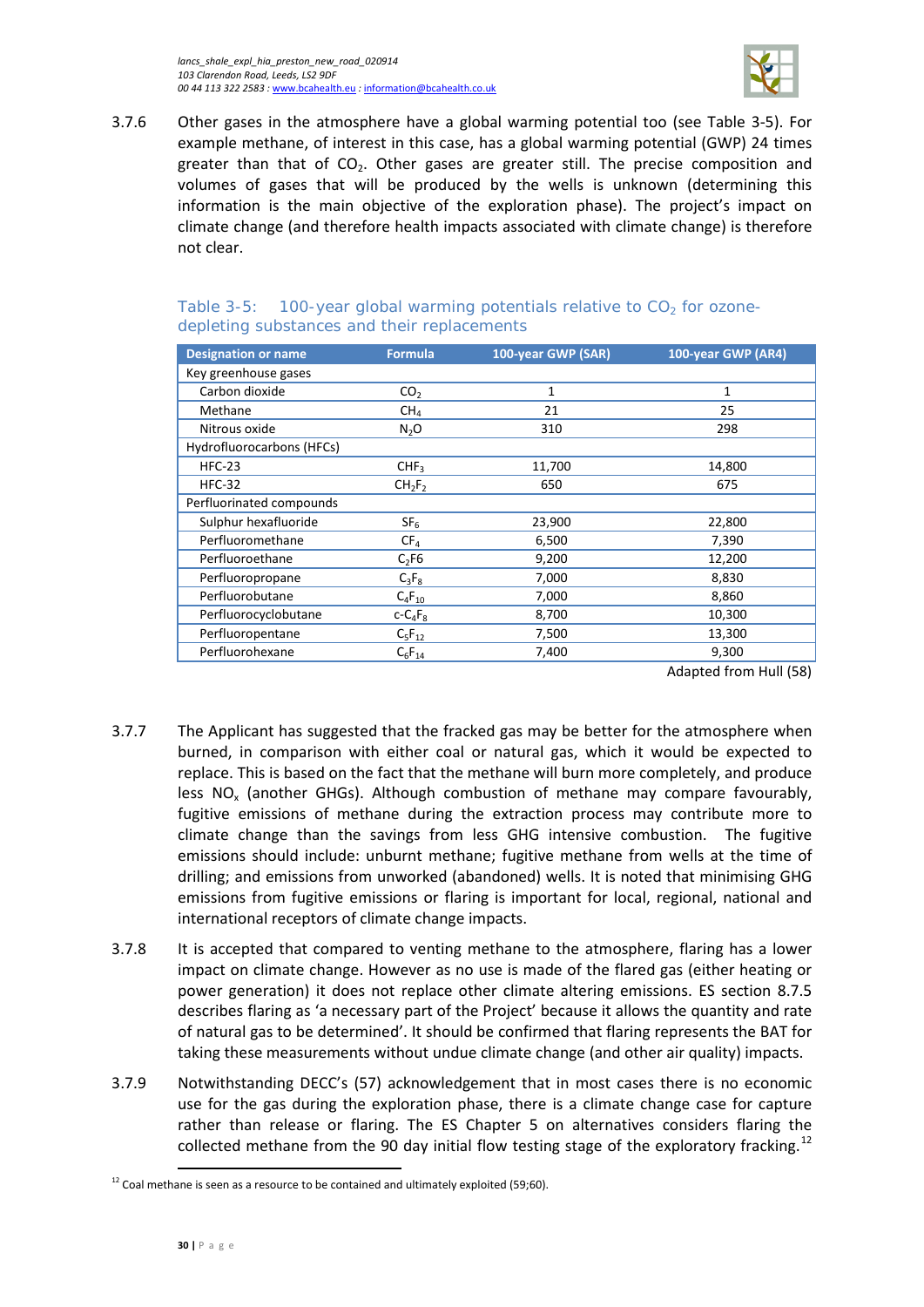

Given that flaring is the primary source of air pollution from the application (including carcinogenic radon), some clarification could be sought as to whether some other use would be more appropriate (the economic case aside).

- 3.7.10 These findings suggested the need for further information on what alternatives have been considered for the capture and the use of methane during the 90 day initial flow testing stage and how the decision to flare has been reached.
- 3.7.11 Based on the findings of this review and taking into consideration comments made by the Health Advisory Group and organisations invited to attend its meetings we suggest that the Director of Public Health for LCC seeks further specific clarification on alternatives to flaring and any long-term post abandonment impact on climate change as the well integrity degrades, potentially creating a pathway for methane to the surface.
- 3.7.12 Not all the gas liberated by the hydraulic fracturing process would be collected. The nature of the gas means it will migrate through natural fissures in the rock, and ultimately be released at a later date. This issue is also raised in the discussion of the ES air quality chapter – see section [3.4.](#page-14-0)The uncertainty associated with this means that the contribution to GHGs and climate change is impossible to quantify. To some degree it will depend upon the efficiency of the operator's ability to abstract the majority of the gas which will be liberated. Long-term management of abandoned wells will be important.

## <span id="page-34-0"></span>**3.8 Community and Socio-economics**

- 3.8.1 ES chapter 9 assesses the community and socio-economics impacts of the Project. It concludes that the temporary and relatively small scale nature of this Project means that it will not result in a significant effect on communities or socioeconomic factors. The chapter notes that it is assumed that public order and people management will be maintained by the local police force in the event of any protest or criminal activity. The chapter notes the following potential for beneficial effects:
	- opportunities for local businesses to provide services to the project;
	- community benefit payments for each exploration well; and
	- the Project will support approximately 11 full time equivalent jobs.
- 3.8.2 The area for proposed development is in Fylde, which is an area of relative affluence, and below average deprivation (61). It is, however, an area in which the population currently has a higher than usual number of over 64 year olds. This is predicted to rise. The area appears to have been selected by many residents as a rural retirement location. This suggests that the jobs which are predicted to be created should this project progress will be of little interest to the majority of the residents. The proposed project area is adjacent to Blackpool, which although it has a different profile, being much younger, it has a higher than average transient population, with low skills who may not benefit from the available job opportunities(62).
- 3.8.3 The ES community and socio-economics chapter states that it is likely that staff will be drawn from outside the local area, due to the specialist requirements. Direct employment in the local area from the Project is therefore likely to be very limited despite the Applicant noting that as a mitigation measure it will consider sourcing staff from the local employment base, where practicable.
- 3.8.4 The Lancashire area from Preston northwards, and into which the proposed development sits, is traditionally an area of employment for engineers with specialist skills, with Heysham Nuclear Power Station to the north and Salmesbury BAE systems defence construction to the east.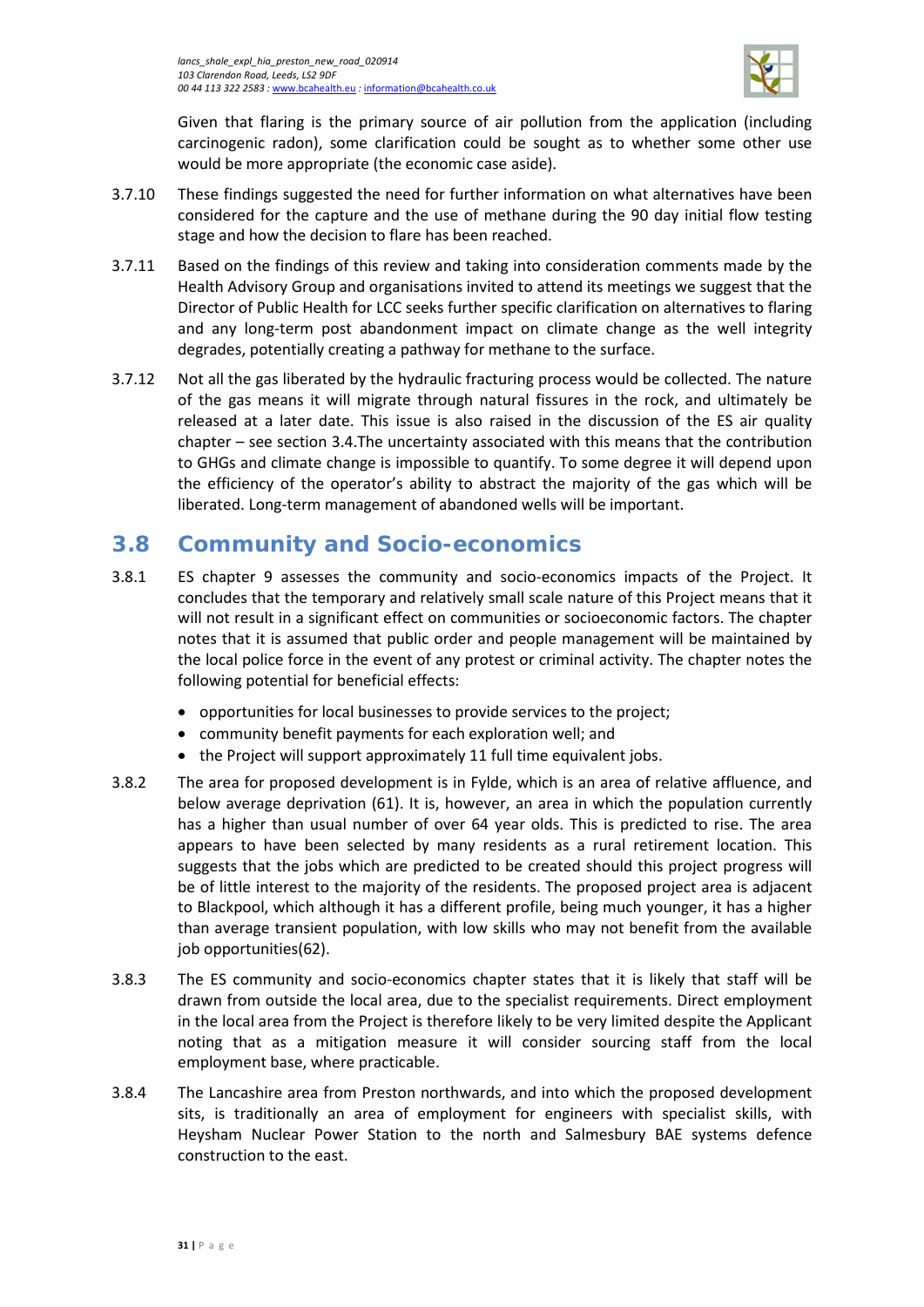

- 3.8.5 The Preston City Deal (63) which is supported by the Local Enterprise Partnership (LEP) notes: "significant opportunities exist for Lancashire to capture the economic benefits of local shale gas reserves, which are the largest in Europe". However, the ES identifies few direct or indirect economic benefits for Lancashire from the current Project.
- 3.8.6 In addition to Heysham, the locality has a nuclear research facility at Springfields. This facility is due to expand its production to manufacture the fuel for the recently agreed nuclear facility in Cumbria. Note, this facility has not been considered in the context of interaction of the proposed fracking and hazard evaluation.
- 3.8.7 Existing homes (as opposed to projected homes) which may be impacted by this Project are unlikely to feel the benefit of the potential employment opportunities afforded should the Project progress. The Applicant also considers the potential for the Project to create knock on jobs: small enterprises such as local shops which may be opened to service the workforce. Given the limited employment associated with the application the indirect employment and indirect economic benefits to the local economy are likely to be very modest.
- 3.8.8 DECC notes the following benefits to the community (64):
	- at exploration/appraisal stage, the industry will provide £100,000 in community benefits per well-site where fracking takes place; and
	- at production stage, paying 1% of revenues to communities. Industry estimates this could provide £5-10m per well, spread over 25 years, but mostly in the first 10.
- 3.8.9 The ES notes there will be a community benefit payment of £100,000 per drilled well (i.e., up to £400,000 for four wells) paid to local communities. It is unclear how this money will be allocated or if those most affected by the adverse impacts of the Project will benefit. The requirement for 1% of revenues at production stage is not mentioned despite the extended flow testing stage potentially providing up to two years of gas supply to the gas grid. Whether this activity constitutes exploration or production is debatable. How this money is distributed and used will be important. For example if placed in a community fund and invested, the income from the fund could provide important ongoing intergenerational community benefits long after gas projection has ceased.
- 3.8.10 Although the ES community and socio-economic chapter states that the assessment looks at the receiving community and socioeconomic context in terms of housing, there is no discussion of the potential for local house prices to be adversely affected by the Project.

# <span id="page-35-0"></span>**3.9 Induced Seismicity**

- 3.9.1 ES chapter 12 assesses the induced seismicity impact of the Project. It concludes that as mitigation measures have been embedded into the design and approach to the Project, the Project will not result in a significant effect. The main embedded mitigation measures are:
	- a review of available information on geology and structure (including faults) in the vicinity of the proposed stimulations;
	- avoiding drilling wells into, or close to, existing pre-stressed regional faults;
	- assessing the risk of hydraulic fracturing to trigger earth tremors;
	- when undertaking hydraulic fracturing reduce volumes of hydraulic fracturing fluids used and allow the fluid to flowback between hydraulic fracturing stages;
	- carrying out small scale hydraulic fracturing prior to the main hydraulic fracturing activities;
	- monitoring background induced and natural seismicity before, during and after the hydraulic fracturing; and
	- implementing of the Traffic Light System.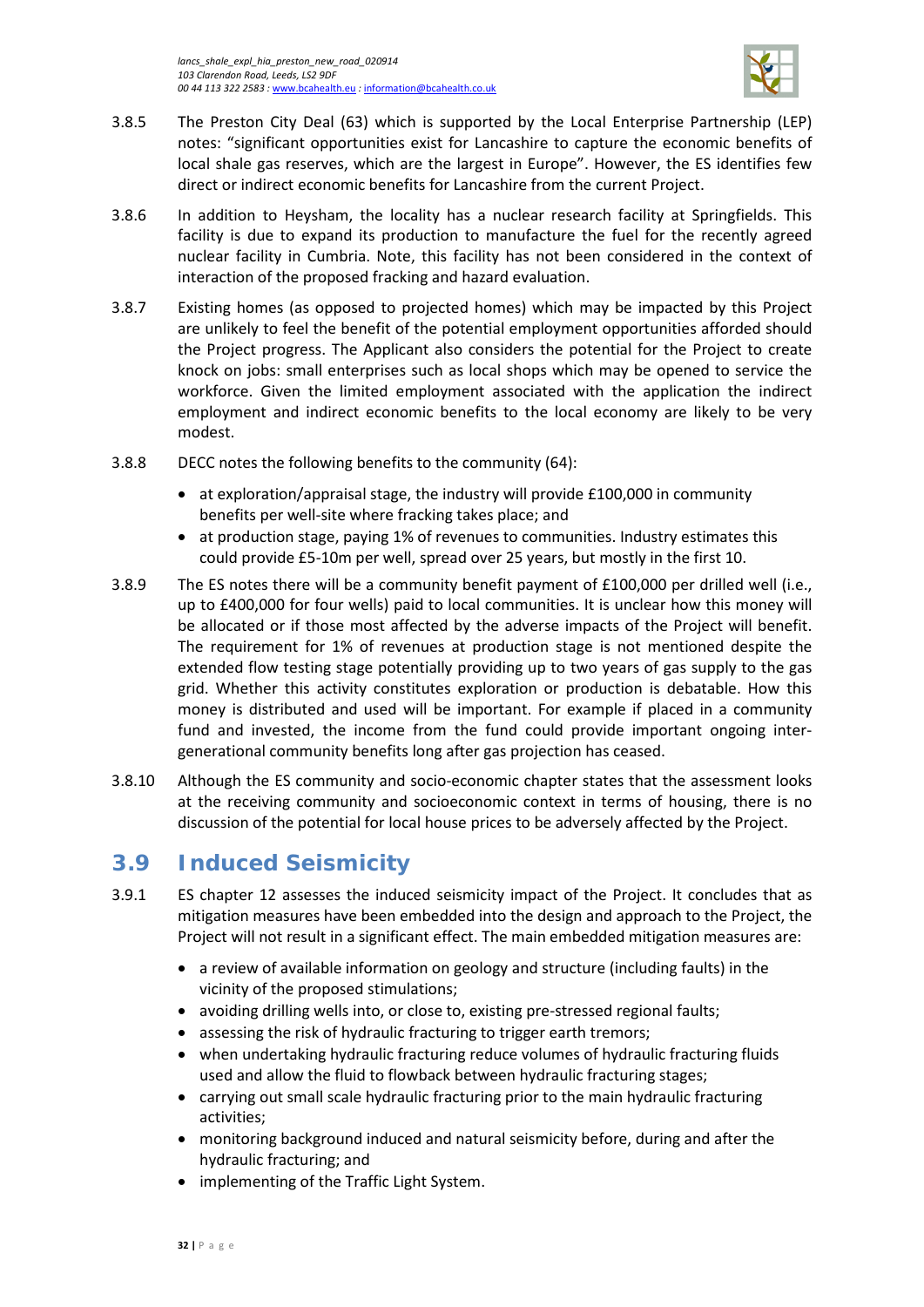

- 3.9.2 The ES chapter on induced seismicity notes that there are a number of faults in the area (paragraphs 52-59 of the ES). Later in the chapter ES paragraph 142 states that the location of the site selected by the Applicant to construct the vertical and horizontal well has taken into account the geological and structural conditions in the region and the vertical well and the horizontal wells have been located in the most favourable ground conditions to minimise the risk felt from induced seismicity from shale gas exploration operations.
- 3.9.3 There was an earth tremor in the near vicinity when Cuadrilla were drilling at another site in the region in 2011 (65;66). This was attributed by the press and public to the Cuadrilla work.
- 3.9.4 The ES considers the assessment of fracking/drilling activities over many years, and suggests that the tremors were coincidental, as there have not been any reported incidents elsewhere across the globe which may be attributable to fracking/ drilling. Deep drilling has taken place for many years for other reasons; fracking has become a controversial issue with some members of the public due to publicity regarding methane in water, as well as earth tremors, and therefore considered by many to be an undesirable activity.
- 3.9.5 The ES refers to the seismic array which will be installed to monitor earth movements during the drilling and hydraulic fracturing stages. Drilling is needed to reach the deep rocks, and install the triple layer well casings, through which the fracking fluid will eventually be pumped under pressure to force the rocks apart and release the methane. The seismic array covers a 5km area with the drill rig at the centre. The array will monitor in real time, and enable the operators to have an understanding both of the impact of what is happening at any given time, but also the vulnerabilities of the ground in the area. The operator has developed a traffic light system which refers to the monitored activity, in order to suspend activity if it is detected that certain limits are being surpassed. The ES refers to such real time monitoring as mitigation, however it could more appropriately be classified as an operational control. The seismic array will measure changes in activity, not prevent it from occurring.
- 3.9.6 The ES makes reference to work which has been undertaken by the Royal Society of Engineers which refutes the idea that drilling causes seismic activity. This has been undertaken in conjunction with the British Geological Society. A recent publication (55) on drilling, fracking and deep injection concluded that many seismic events which are attributable to these activities have been missed because of an absence of monitoring devices; they have not been installed by operators, hence only larger seismic events have registered on national monitoring equipment. Furthermore, the conclusion is that deep injections have a direct action on fault lines, making movement more likely. The project relies on the traffic light system to prevent too much movement from occurring. However if a faults slip, it cannot be returned to place, and a new pathway for contaminants may be created (see hydrogeology discussion section [3.6\)](#page-27-0).
- 3.9.7 It should be pointed out that this new publication is too recent for the ES to have access to it or reference it prior to the publication of the ES. That notwithstanding, this requires further discussion as a breach of the deeper faults has implications for groundwater and aquifer protection. The ES acknowledges the impact which the speed and volume of fracking liquid can have on the way in which the geology reacts. There is a great deal of reliance on the seismic array to indicate if there are any problems.
- 3.9.8 These findings suggested the need for further information on how Verdon's analysis (55) relates to conclusions in the ES concerning impacts on induced seismology associated with hydraulic fracturing.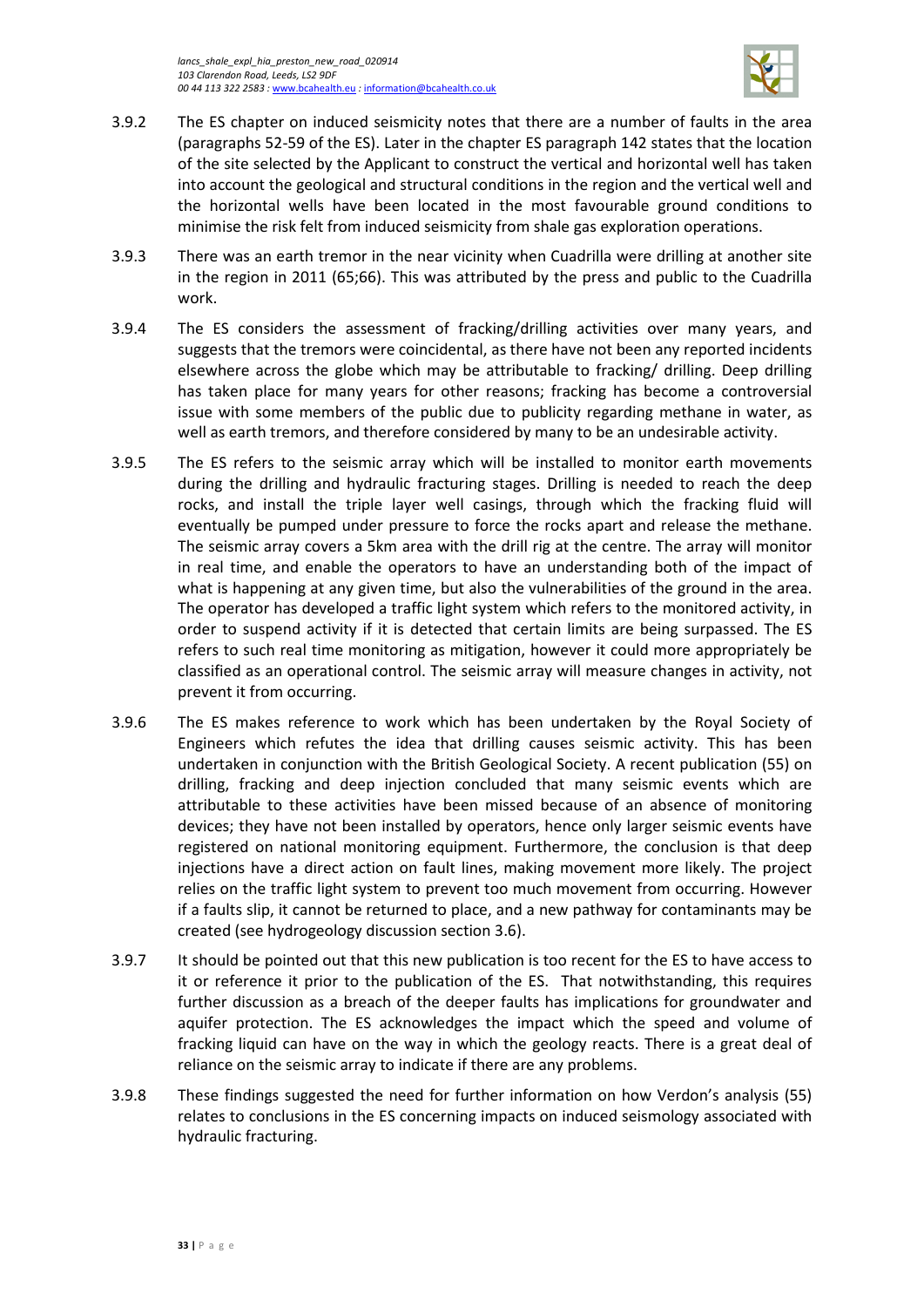

- 3.9.9 Based on the findings of this review and taking into consideration comments made by the Health Advisory Group and organisations invited to attend its meetings we suggest that the Director of Public Health for LCC seeks further specific clarification on emerging evidence that deep injections have a direct action on fault lines.
- 3.9.10 The ES section 12.8 notes the proposed gas storage project at the nearby abandoned salt mines at Preesall (situated approximately 12km north-west of the Site) and concludes that the potential cumulative seismic impact is negligible and therefore not significant. Although the salt (where storage would occur) is at depth, and not faulted, deep drilling with strings (to create and then access the gas storage) penetrate several geological layers, potentially passing through faulted rock. Seismic activity fracturing those well casings (should that project also go ahead) could lead to a major loss of gas containment. Whilst the ES concludes that there is unlikely to be a cumulative impact with this exploration stage project (see ES para 137), the compatibility of these two industries operating in the same area should be carefully considered. $^{13}$  $^{13}$  $^{13}$
- 3.9.11 The seismic activity chapter does not consider impacts on salt/brine mining in the area and its containment. Historic salt mining has left a legacy in the area of unstable salt caverns that are known to collapse with surface impacts. The extent to which induced seismic activity could contribute to such collapses should be considered.
- 3.9.12 These findings suggested the need for further information on whether the Applicant has considered the implications of seismic activity on salt/brine mining activity in the area.
- 3.9.13 Based on the findings of this review and taking into consideration comments made by the Health Advisory Group and organisations invited to attend its meetings we suggest that the Director of Public Health for LCC seeks further specific clarification on this point.
- 3.9.14 The impact of seismic activity may impair the integrity of the well heads and strings associated with this project. There is the potential for loss of containment of gas, with an attendant potential for above ground accident, or below ground contamination of aquifers, or possibly both. The well should be designed and constructed to accommodate the environmental and geologic conditions in which it is situated, including temperatures and pressure exerted by formations.
- 3.9.15 There is evidence from consultation that people are concerned about the effects on their homes from induced seismic activity and long-term ground settling movement. This is causing anxiety. Whilst it may not be feasible to expect the project to baseline housing condition, consideration should be given as to how such concerns can be monitored.
- 3.9.16 The ES notes that fracture growth and seismic events caused by hydraulic fracturing will be monitored during the fracturing using microseismic arrays which can measure the magnitude and location of induced seismicity. The ES seismic activity chapter appears to lack a discussion of the relationship between fracture growth and the measurement of induced seismicity as a surrogate for this growth. The ES places great weight on this monitoring technique to control the extent of fracture growth (i.e. maintaining a safe distance from any fault or other discontinuity that could lead to a contamination pathway or significant induced seismic event).
- 3.9.17 These findings suggested the need for further information on the degree of accuracy to which the microseismic arrays measure the extent of hydraulic fractures, including clarification of the relationship between fracture growth and the measurement of induced seismicity as a surrogate for this growth.

 $\overline{\phantom{a}}$ 

<span id="page-37-0"></span><sup>&</sup>lt;sup>13</sup> In the interests of transparency we note that BCA prepared a Health Impact Assessment report of the Preesall Underground Gas Storage Facility, on behalf of Halite Energy Group (67).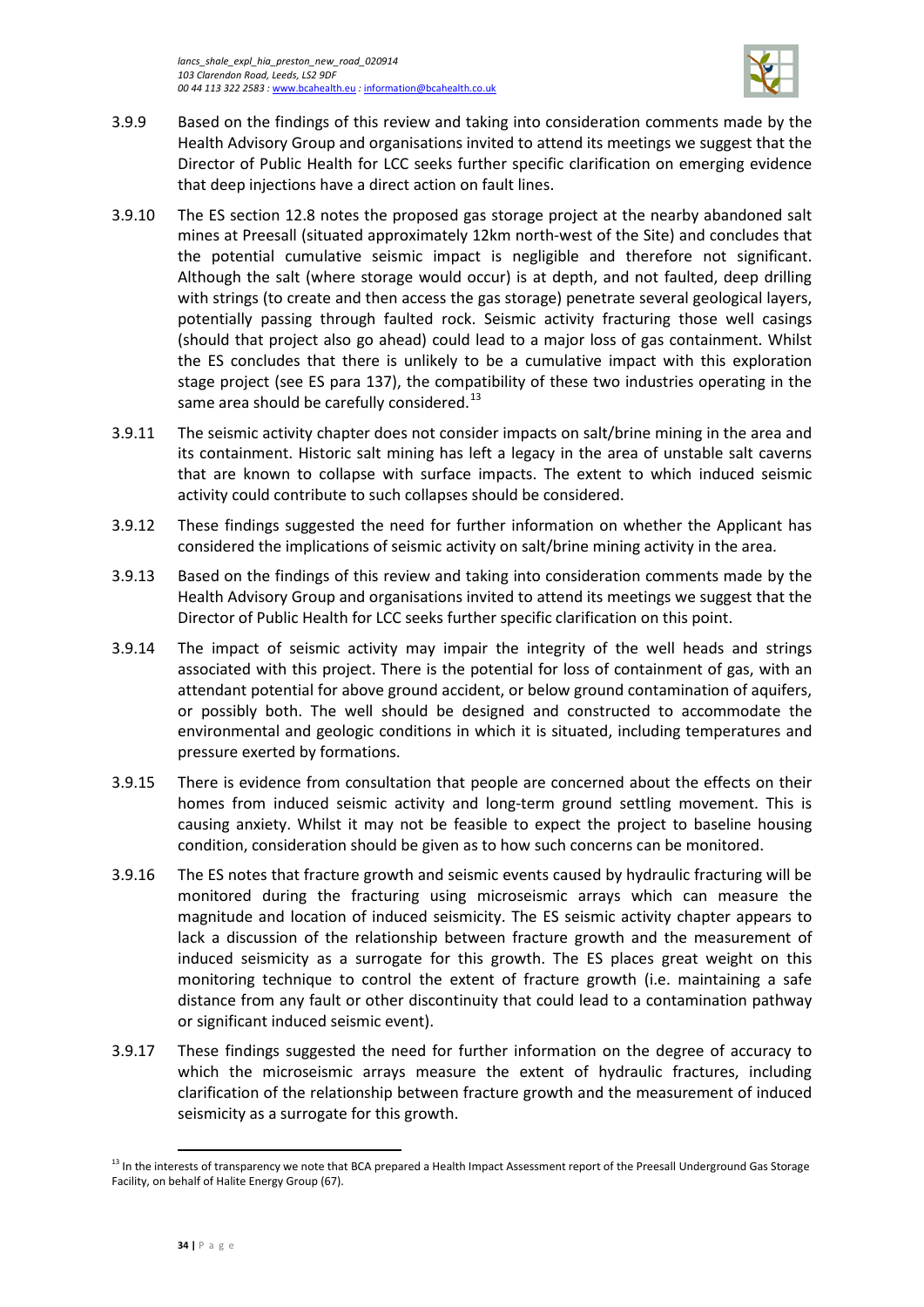

3.9.18 Based on the findings of this review and taking into consideration comments made by the Health Advisory Group and organisations invited to attend its meetings we suggest that the Director of Public Health for LCC seeks further specific clarification on this point.

# <span id="page-38-0"></span>**3.10 Land Use**

- 3.10.1 ES chapter 13 assesses land use impacts of the Project. It finds that the majority of the land that will be occupied by the well pad and access track has been assessed as moderate quality. However due to clay content in the soil there is the potential for an adverse significant effect on soil resources from compaction during the construction of the access track and well pad. The chapter concludes that the effect on farming operations is not significant. The chapter states that the significant effect will be mitigated by implementing best practice measures for the excavation and handling of soils during construction. With this mitigation in place the chapter concludes that the residual effects are not significant.
- 3.10.2 At a time when the UK is moving further from the ability to be self-sufficient in food, any activity which reduces food production is important. The ES indicates that the project area is 5Ha; it is medium grade agricultural land, currently used for dairy production. However, the ES states that a parcel of land of 8Ha has been made available as an offset. The 8Ha is rented land that is being made available to the farmstead from which the Projects land take occurs. It is unclear if new grazing land is being created, or whether this represents a net loss of agricultural land. The quality of the replacement land is also not stated. If the replacement land is of lower quality this would also represent a net loss of agricultural land. It is also unclear whether the period of rent of the replacement land is equivalent to the time that the site will be removed from agricultural use. Despite these uncertainties this is unlikely to be an issue that requires further assessment from the HIA perspective.
- 3.10.3 Lancashire has a green plan which will be used to inform the planning decision. The ES notes that some of the implementation of the plan, and its ability to provide protection for the local land, has been inconsistent, and measures which the Applicant will deploy with regards to offsetting visual intrusion, planting hedgerows, will help to enhance the area.

# <span id="page-38-1"></span>**3.11 Landscape and Visual Amenity**

- 3.11.1 ES chapter 14 assesses landscape and visual amenity impacts of the Project. It concludes that the scale of the Project and the temporary nature of the exploration works means that the effect on landscape features and landscape character will be not significant. However, due to the visually intrusive nature of some of the equipment that will be used during the first 2 to 2.5 years of the Project a significant effect on visual amenity is predicted.
- 3.11.2 There is mounting empirical evidence that interacting with nature delivers measurable benefits to people (68). Viewing natural scenes have been shown to produce different physiological responses to viewing built scenes (69).
- 3.11.3 The ES recognises that there are several properties for which the level of visual intrusion is significant. Suggestions for improvement are for trees and hedges which are currently in the vicinity of the site to be allowed to grow in order to provide screening. It is noted that some of the existing hedgerows are not necessarily in good order. If this is to be adopted, it should be undertaken at an early stage.
- 3.11.4 Visual intrusion has been considered at a local level. There has been no evaluation of the impact on the wider landscape, from the Bowland Fells in the ES. The Bowland fells are a recreational area for the local people, and the site's surface infrastructure (including 53m high rig) could potentially be visible. The use of trees and hedgerows will not be sufficient to disguise this. It is noted that the methodology for the ES visual impact assessment was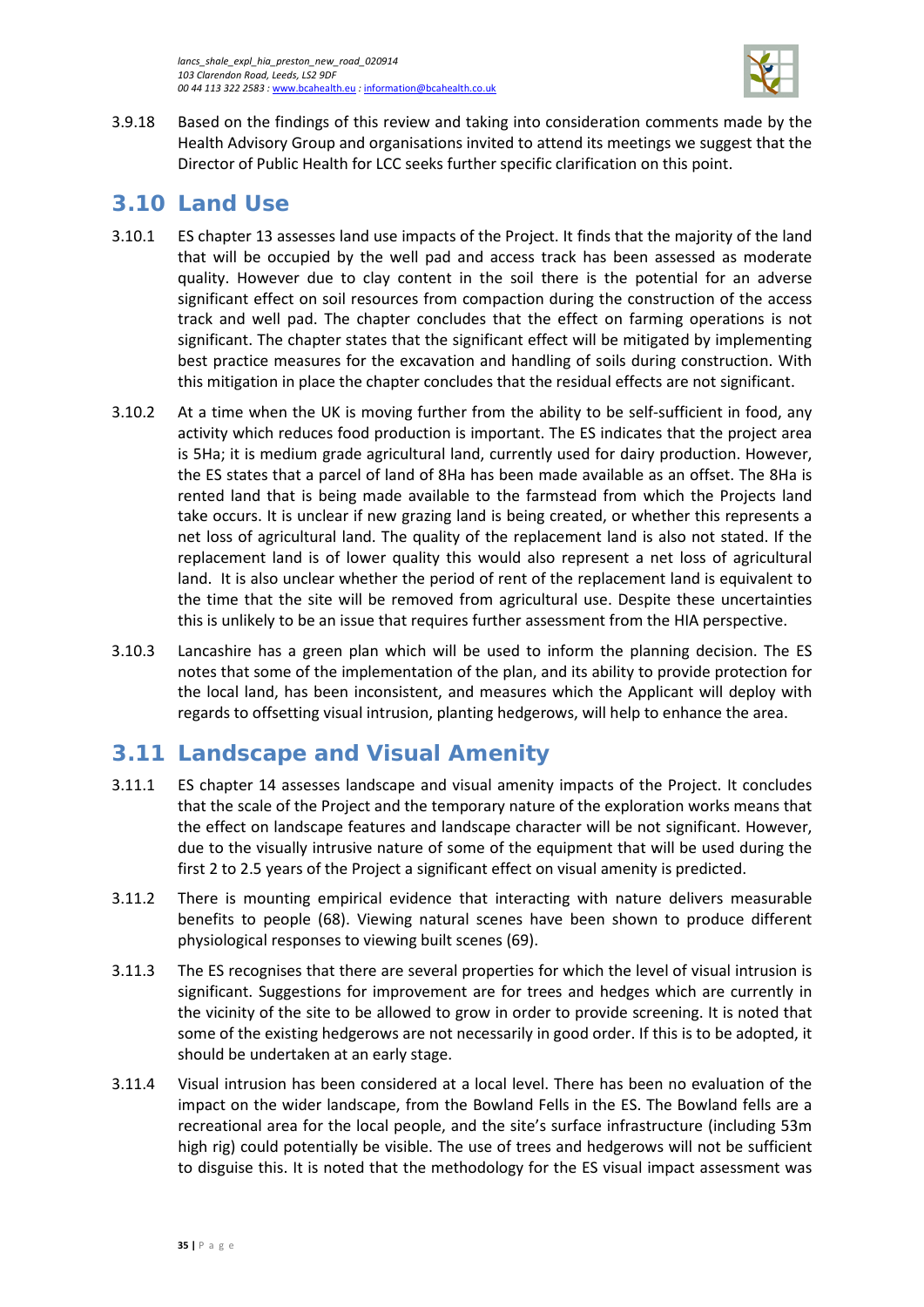

agreed with LCC's landscape architect, including a determination that the visual impact of the development on the wider landscape did not need to be investigated.

- 3.11.5 Based on the findings of this review and taking into consideration comments made by the Health Advisory Group and organisations invited to attend its meetings we suggest that the Director of Public Health for LCC does not need to seek further specific clarification on this point.
- 3.11.6 The ES does not discuss whether or not the flares could have a convection effect in the atmosphere which may create condensation plumes. Such plumes could increase visual disturbance and introduce an industrial element into the rural landscape under certain weather conditions.
- 3.11.7 These findings suggested the need for further information on whether the flares will be associated with condensation plumes under certain weather conditions.
- 3.11.8 Based on the findings of this review and taking into consideration comments made by the Health Advisory Group and organisations invited to attend its meetings we suggest that the Director of Public Health for LCC seeks further specific clarification on this point.
- 3.11.9 The 'tranquillity' of the rural environment is also important, particularly with respect to people's mental health. Tranquillity encompasses a lack of disturbance influences, notably noise and visual disturbance. The Civil Aviation Authority recently provided an overview of the current area and state of knowledge of tranquillity and tranquil spaces within the UK (70). 'Disruption of tranquillity' is mentioned in the WHO *Guidelines on Community Noise* (see [Table 3-4,](#page-23-0) last row). The impact of the Project on levels of tranquillity is an issue that could be explored further by the ES.
- 3.11.10 The ES landscape and visual chapter concludes that significant visual effects would arise as a result of the drilling rig (between 30 and 53m high), hydraulic fracturing rig and well services rig (up to 36m high) which would be in use for approximately two and half years. The ES considers that any mitigation in the form of offsite screening is not possible. The affected viewpoints are:
	- View from the footway on Preston New Road adjacent to the cottage at Plumpton Hall Farm looking west (viewpoint 5);
	- View from the entrance to Plumpton Hall Farm off Preston New Road representative of views from the houses overlooking the Site to the west (viewpoint 6);
	- View from Preston New Road in front of the house at Knights K9 Kare Kennels looking northeast (viewpoint 7);
	- View on Preston New Road from the Residential development on Foxwood Chase at Staining Wood Farm looking northeast (viewpoint 8);
	- View from field entrance off Moss House Lane adjacent to cottage property looking southeast (viewpoint 10);
	- View from Moss Meadows near Moss House Farm looking southeast (viewpoint 11); and
	- View from the fishing pond off Moss House Lane looking southeast (viewpoint 12).
- 3.11.11 All these views are characterised as affecting residential receptors within a 1km radius of the Site. This significantly impact is of potential concern for health, particularly if experienced in combination with other forms of disturbance (e.g. noise and night time lighting). The ES classifies the 2.5 years duration as temporary. This report notes that whilst temporary it is not short term.
- 3.11.12 The key points relating to visual impact from the health perspective are as follows:
	- There are a few residential receptors that will have a very intrusive view.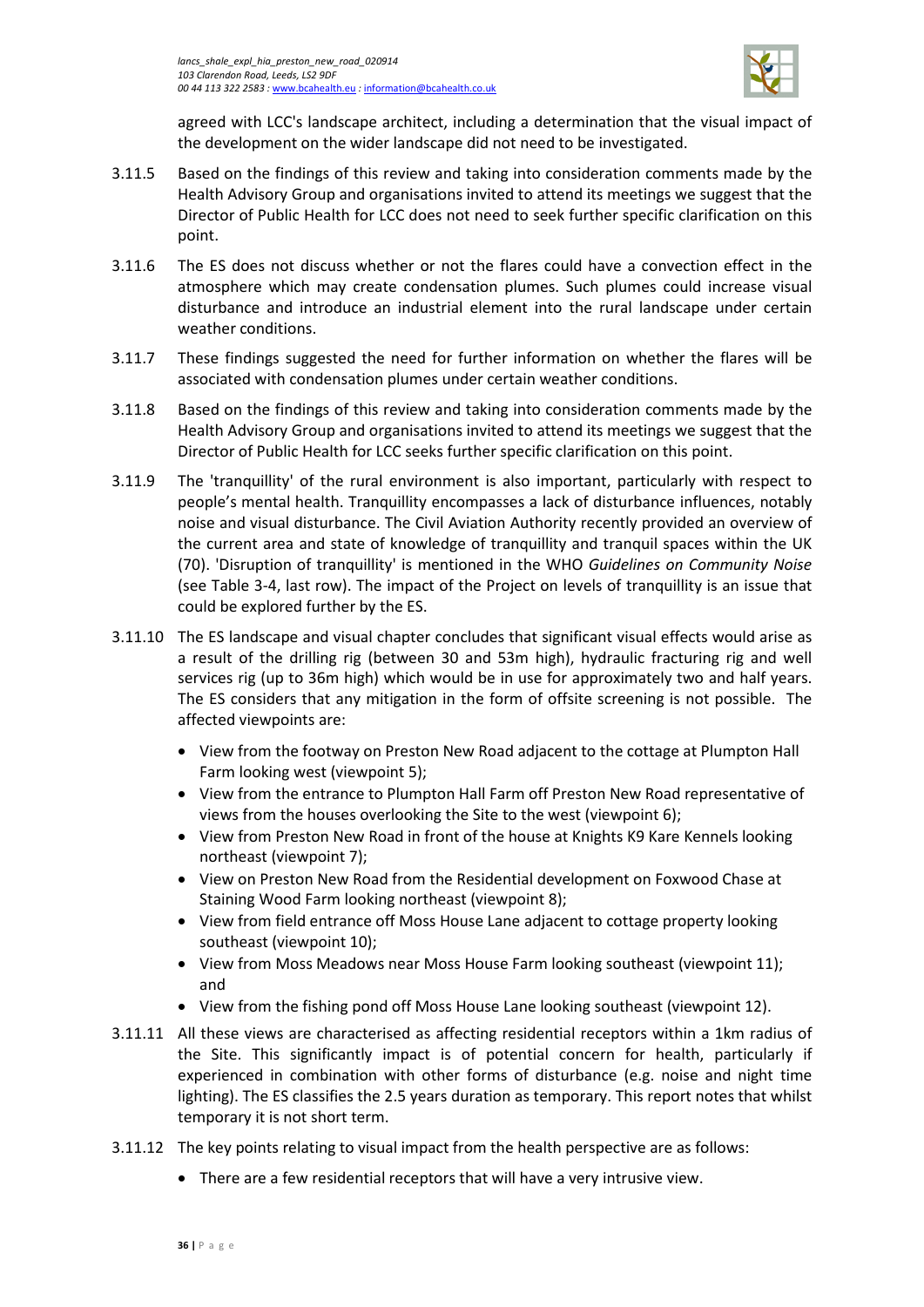

- There is also the wider (but still local) population impact from the roads and rights of way. There is potential (but probably modest) for reduced physical activity.
- Links with other disturbance, e.g. noise and light could create a cumulative impact (inter thematic – as opposed to the ES focus on intra thematic cumulative impacts).
- The visual impact may also exacerbate perception effects due to the constant visual reminder.

# <span id="page-40-0"></span>**3.12 Lighting**

- 3.12.1 ES chapter 15 assesses lighting impacts of the Project. It concludes that due to the combination of relatively few sources of night time lighting at the Site, use of lighting during the Project is predicted to have a significant effect for all project activities without mitigation except for installation of the surface and buried arrays, construction, decommissioning and restoration. By implementing mitigation measures the chapter reports that the potential effects of lighting being directed towards windows of properties and the intensity of lighting used are not significant. The chapter states that these measures also help to reduce the magnitude of the skyglow and building luminance effects although there is a temporary residual significant effect which remains following mitigation.
- 3.12.2 The ES acknowledges that the project is to be centred in a dark sky area, and as such any light which is to be introduced will be an increase on existing levels. The Applicant intends to adhere to good practice, ensuring that lights are focused downwards.
- 3.12.3 The ES identifies two sensitive receptors at Staining Wood and Little Plumpton. Although the Applicant has indicated that not all activities will take place all the time, they have also stated that the site will be staffed 24/7, and that this will require lighting for staff safety.
- 3.12.4 When the drill rig has been put into place the lighting which is on the rig will be at height, and visible from quite a distance, above any hedgerows which may have grown up.
- 3.12.5 The Applicant notes that planning applications which create light intrusion are contrary to the Blackpool Local Plan (20). Policy CS7 of the emerging Blackpool Local Plan states that: development will not be permitted that causes unacceptable effects by reason of visual intrusion, overlooking, shading, noise and light pollution or any other adverse local impact on local character or amenity. However, Fylde Borough Council, which has responsibility for oversight of lighting, seeks to control intrusive lighting at the planning stage $^{14}$  $^{14}$  $^{14}$ .
- 3.12.6 When unused to overnight light, people can have disturbed sleep patterns. Although uncertainty remains, there is plausible epidemiological evidence that circadian rhythm disruption has a variety of adverse physiological effects (71). The sensitive receptors identified will have light from several sources: the security lighting at about ten feet in height; transient, intermittent intensive lighting from construction, and the longer term rig lighting, which will be at height and is likely to impact a greater number of receptors.
- 3.12.7 The drill rig, which needs to be lit at height, (53 meters) will be in use for twenty four hours per day and require lighting. The ES acknowledges that this will be a major significant impact pre-mitigation (see ES table 15.9). The ES expects to offset this by good practice, and by responding to complaints rapidly. If drilling is to be a 24/7 operation, and as explained in earlier chapters once drilling commences it is difficult to stop, it will not be possible to extinguish the lights as they are there for safety reasons. The measures that can be implemented in response to complaints therefore need to be investigated further.

 $\overline{\phantom{a}}$ 

<span id="page-40-1"></span><sup>14</sup> http://www.fylde.gov.uk/business/environmental-protection/light-pollution/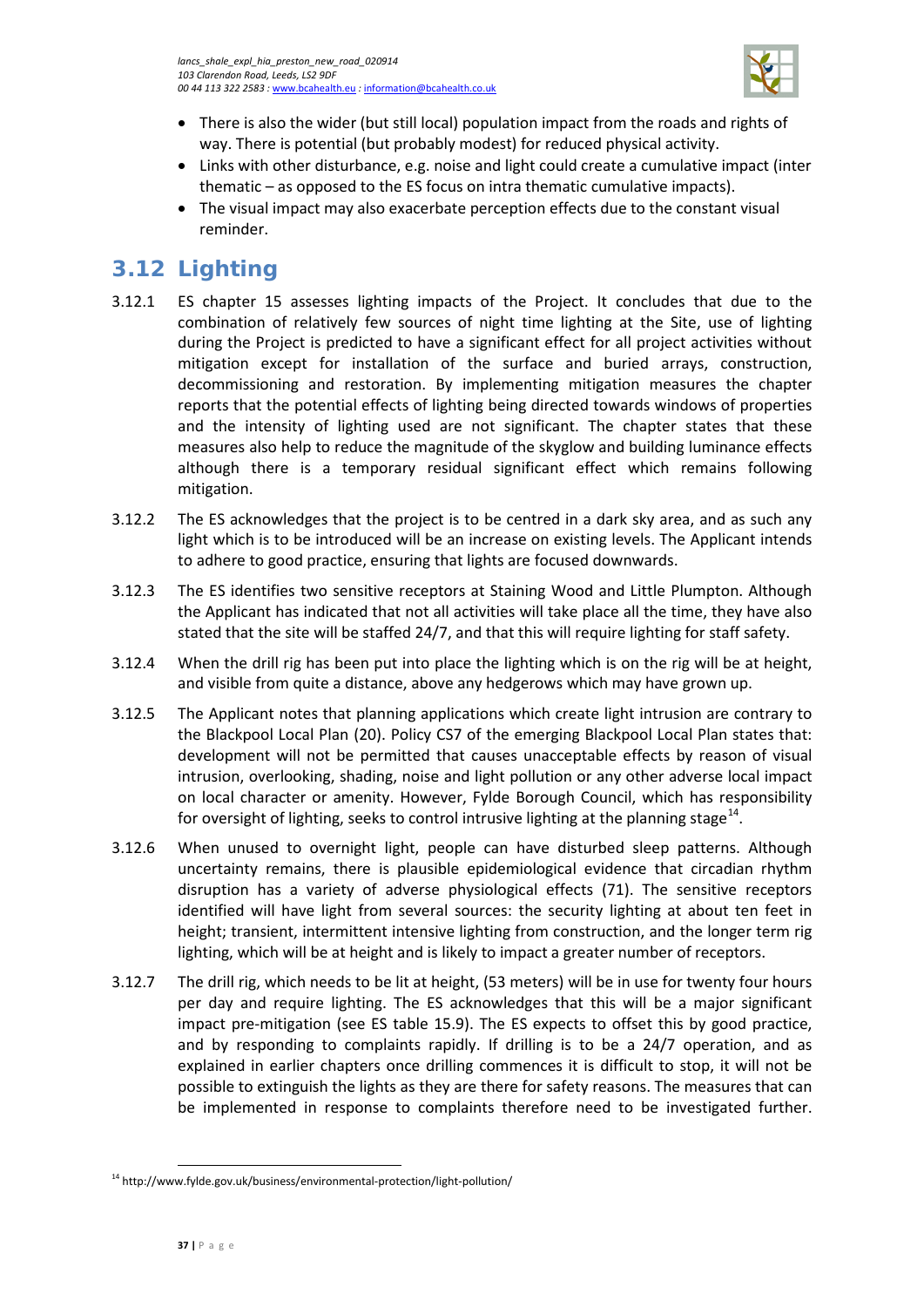

Consideration could be given to offering to fit blackout blinds in the bedrooms facing the site of the homes where significant impacts are expected.

# <span id="page-41-0"></span>**3.13 Resources and Waste**

- 3.13.1 ES chapter 17 assesses resources and waste impacts of the Project. It concludes that the waste generated by the personnel on site, in the form of general waste from canteen and office areas will not result in a significant effect. This also applies to inert and nonhazardous waste. Likewise, the quantity of waste generated by the Project (construction, drilling, hydraulic fracturing, initial and extended flow testing and decommissioning) is reported not to result in a significant effect. The chapter states that this is because there is sufficient capacity to treat the waste generated by the Project. However the chapter concludes that, although there is sufficient capacity to treat flowback fluid it is still anticipated to result in a significant effect because at peak times it will utilise a major proportion of the available treatment capacity within 100 miles of the Site (based on radiation levels and physical treatment capacity). Measures proposed by the ES to mitigate this effect are being developed and these include:
	- Use of additional treatment capacity at facilities within northern England;
	- Investment in on site treatment to recycle flowback fluid for use in hydraulic fracturing and to reduce the quantity of waste generated; and
	- Regulating the quantity of flowback fluid generated at the Site to not exceed the available waste treatment capacity.
- 3.13.2 The application provides the general pre-construction description of how waste will be managed, and disposal. It does not make any reference to minimisation of consumption, re-use, circular economy, and re-deployment of equipment.
- 3.13.3 There is no description of resource minimisation. Electronics industries (seismic array, and computerised controls) and drilling industries (tungsten tipped drills and other specialist materials) operate in a competing market for rare earth metals. Careful use of these materials is necessary for longer term availability within the healthcare field, particularly titanium for heart valves, and tungsten for artificial joints, as direct impacts, as well as competing resources for medical devices which have an increasingly sophisticated nature and greater reliance on electronics.
- 3.13.4 The application has not currently referenced the ability to treat, on site, the waste water arisings from the drilling. Such waste water may be mildly radioactive as a result of containing naturally occurring radioactive materials (NORM). Although it will be tankered from site for disposal as hazardous/radioactive waste and disposed of at an as yet unnamed licenced hazardous waste site, there is insufficient detail on how it will be temporarily stored on site. Some of the waste will be tankered within a day. Within the ES resources and waste chapter there is no clarity on the number of vehicle movements which that would entail. Although vehicle movements are described in the ES transport chapter, it is not clear exactly how many relate to removal of flowback NORM material.
- 3.13.5 It is clear that waste from this activity will place additional demand on the landfill regime. The Applicant indicates that the percentage space to be occupied is around 1% for landfill. It is somewhat greater for radionuclides. The Low level Waste Repository (LLWR) at Sellafield is able to take waste with low radioactivity contamination (the site is not identified in the ES) but is seeking to change the classification of waste which they receive in, and to move to resource efficiency<sup>15</sup>. The LLWR is an important resource for acceptance

 $\overline{\phantom{a}}$ 

<span id="page-41-1"></span><sup>&</sup>lt;sup>15</sup> The LLWR is under pressure and have changed their acceptance criteria. They are currently re-evaluating the waste which they are holding. See http://bit.ly/1lT3Mnp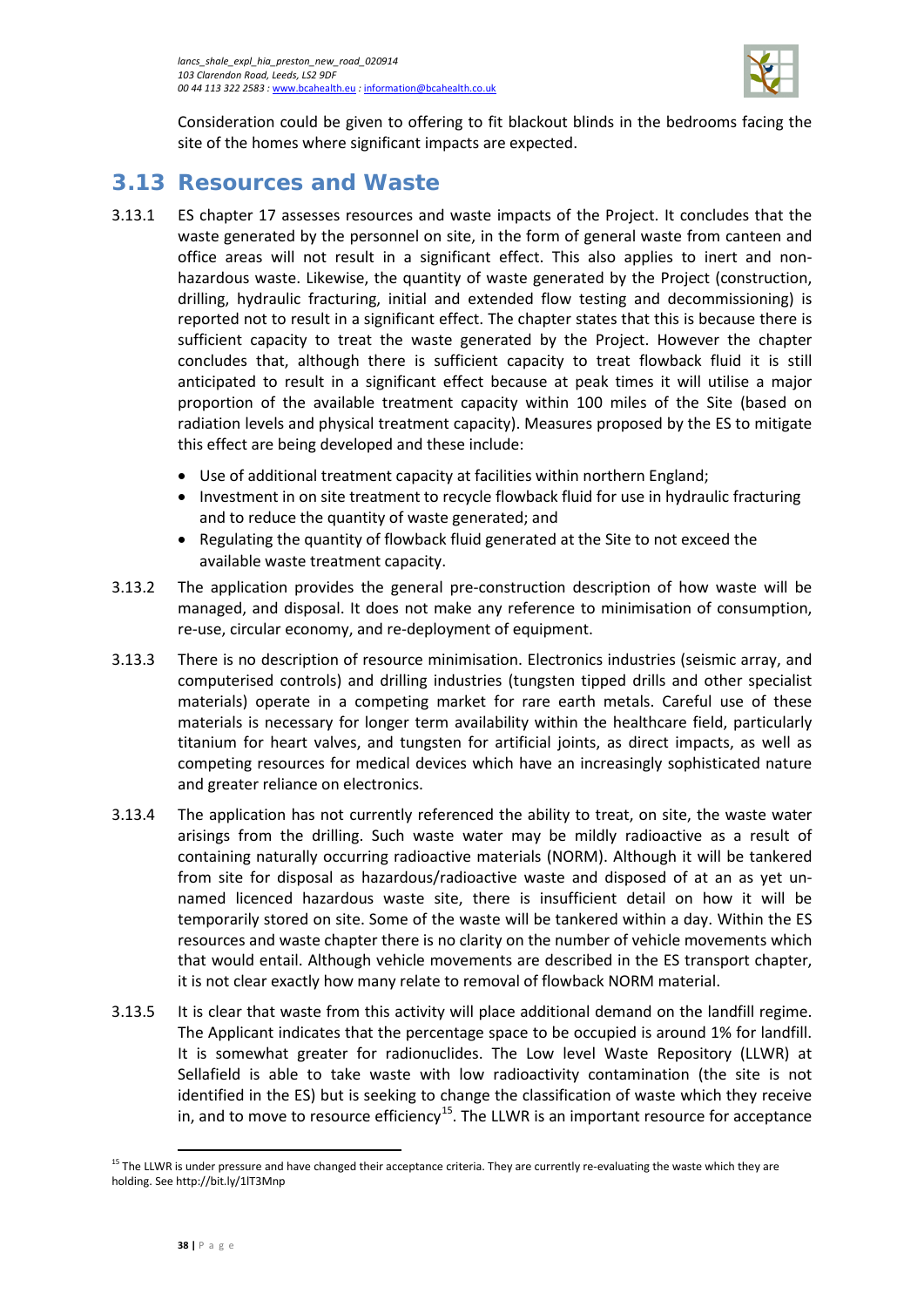

of hospital-generated low level radioactive waste. The Director of Public Health for LCC may wish to seek reassurance that acceptance of health-facility created radioactive waste is not compromised by permitting of the fracking activity given the limitations on LLWR capacity.

- 3.13.6 The EIA scoping document refers to production of liquid hydrocarbons. This is an area of uncertainty for the project as the presence of oils can only be determined once the process is underway. There is potential for flowback fluid (with NORM) to be contaminated with oil. The project proposes to reuse the flowback water as fracking fluid, reducing the burden of water consumption from Town water. The ES is not explicit on the potential liquid hydrocarbons waste stream and its implications for other process (such as the reuse of flowback water as fracking fluid).
- 3.13.7 These findings suggested the need for further information on any implications for: the capacity of regional waste sites to accept medical waste (including radioactive medical waste); and the management/process implications of a potential liquid hydrocarbon (oil) waste stream.
- 3.13.8 Based on the findings of this review and taking into consideration comments made by the Health Advisory Group and organisations invited to attend its meetings we suggest that the Director of Public Health for LCC should confirm with the regulator (EA) that this issue is being considered as part of the permitting process. The Director of Public Health for LCC should remain engaged with the process and information that emerges on this issue from the planning and permitting processes.
- 3.13.9 The treatment of flowback liquid has been identified by the Applicant as an issue which is considered to have an impact which is 'very substantial' and therefore significant. When the output is assessed with the potential for being cumulative with Rosacre wood, the quantity produced would be 68% of available capacity.
- 3.13.10 Table 17.91 (ch 17, page 526, source 2) appears to indicate that with average production of flowback fluid, the unidentified sites A and B would be over their acceptance capacity. This takes both Preston New Road and Roseacre Wood exploratory fracking sites into account. The Applicant states that care would be taken during operation not to lead to a capacity issue. The Director of Public Health for LCC may wish to seek greater clarity on the meaning of this, and reassurance that there will not be a build-up of radioactive waste which cannot be removed at a later stage.
- 3.13.11 The current application pertains to an exploratory phase only. If there is insufficient waste management capacity at this stage it is reasonable to inquire what would happen in the longer term if full shale gas extraction applications come forward, both at the two sites mentioned and elsewhere in the Region.
- 3.13.12 Based on the findings of this review and taking into consideration comments made by the Health Advisory Group and organisations invited to attend its meetings we suggest that the Director of Public Health for LCC does not need to seek further specific clarification on where the flowback fluid will be disposed, but should remain engaged with the process and information that emerges on storage, treatment and disposal of flowback fluid from the planning and permitting processes.
- 3.13.13 ES table 17.97 (ch 17, page 532, source 2) notes there may be a need for disposal of equipment which has been radioactively contaminated with NORM. There is no indication as to whether this may be an isolated incident, or a regular occurrence, nor the size of equipment which may become contaminated. This also will have a bearing on capacity.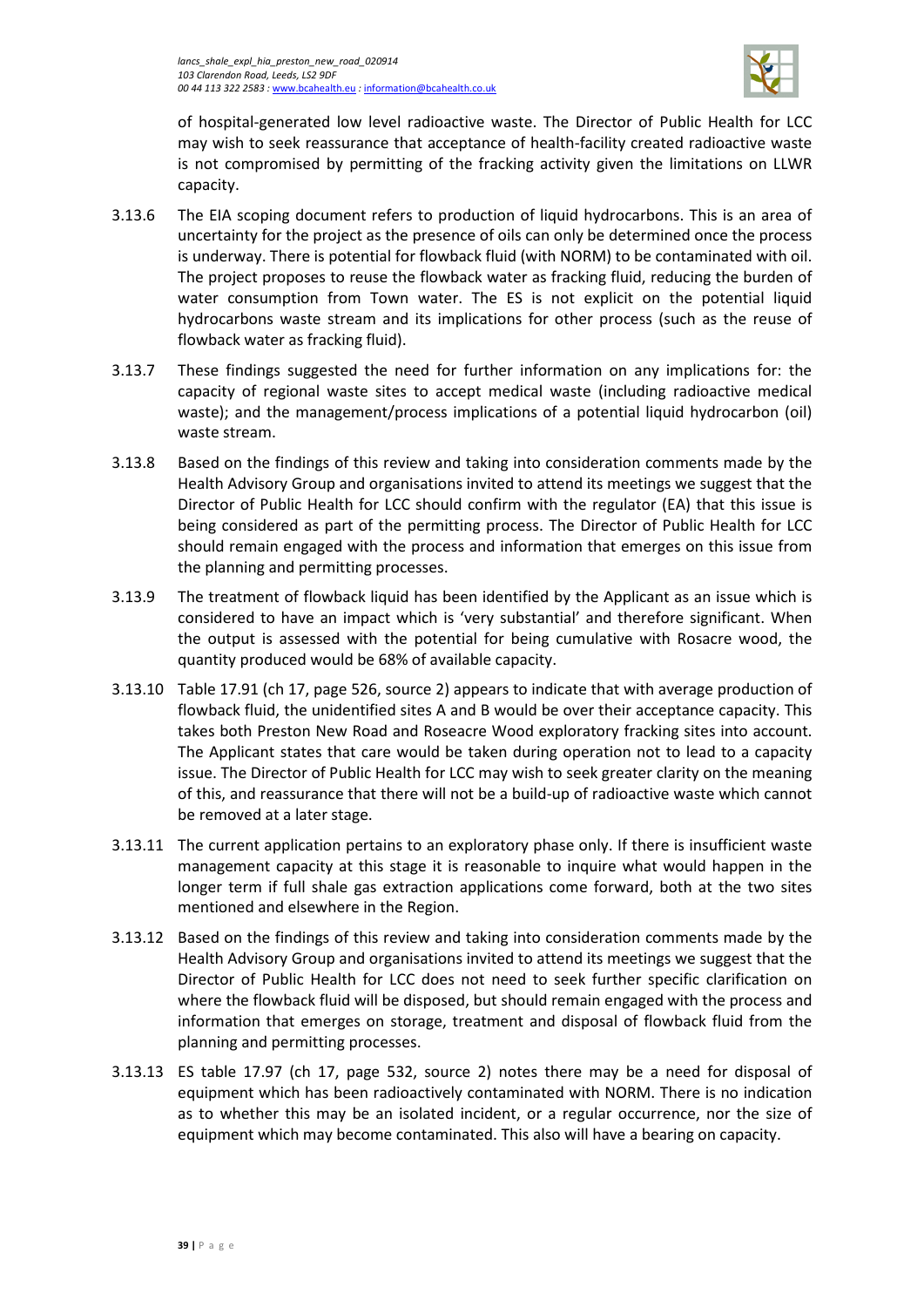

- 3.13.14 These findings suggested the need for further information on how much equipment which has been radioactively contaminated with NORM will need to be disposed.
- 3.13.15 Based on the findings of this review and taking into consideration comments made by the Health Advisory Group and organisations invited to attend its meetings we suggest that the Director of Public Health for LCC should seek further specific clarification on this point.
- 3.13.16 The ES notes that mitigation may include additional tank capacity onsite to store flowback fluids temporarily. The aim being to buffer capacity issues at treatment plants. In the ES there is no indication of a limit on such additional storage. The maximum onsite capacity should be determined in advance to ensure the site's surface spill containment capacity is appropriate in the event of worst case containment failure.
- 3.13.17 These findings suggested the need for further information on the total capacity of the onsite tanks to store flowback fluids temporarily (including the upper limit to 'additional' capacity included as mitigation to alleviate capacity issues at treatment plants).
- 3.13.18 Based on the findings of this review and taking into consideration comments made by the Health Advisory Group and organisations invited to attend its meetings we suggest that the Director of Public Health for LCC does not need to seek further specific clarification on this point as the information is provided in the wider permitting application documentation (this was confirmed for the RW application).
- 3.13.19 In addition to the question of treatment capacity, the Director of Public Health for LCC may wish to ascertain how the Applicant will manage operations in time of adverse weather conditions, both from the possible need to store waste (or alternatively suspend activity) as well as safety in terms of tanker journeys in unfavourable conditions.
- 3.13.20 The ES states (paragraph 387 of the resources and waste chapter) that, with regard to suspension brine, the Applicant will check with their waste management contractor or broker where the material will be taken and how it will be treated (ch 17, page 542, source 2). The Applicant has an obligation to know what is happening to the waste. It appears as though the Applicant is asking for a permit to operate without a clear understanding of mode of disposal for a waste stream.
- 3.13.21 These findings suggested the need for further information on how suspension brine will be disposed of.
- 3.13.22 Based on the findings of this review and taking into consideration comments made by the Health Advisory Group and organisations invited to attend its meetings we suggest that the Director of Public Health for LCC seeks further specific clarification on this point.

# <span id="page-43-0"></span>**3.14 Transport**

- 3.14.1 ES chapter 18 assesses transport impacts of the Project. It concludes that by using standard criteria to assess the vehicle movements created by projects the transport impacts from the Project have been assessed and will not result a significant effect.
- 3.14.2 The PHE profile for Fylde shows that road injuries and deaths in Fylde are significantly worse than the England average. Any change caused by the Project that could affect road safety is therefore an important issue for the HIA.
- 3.14.3 The safe transport of hazardous/radioactive wastes including 50.450m<sup>3</sup> of flowback fluid waste with NORM to offsite treatment facilities appears not to be a topic covered by the ES under Public Health. Although such transport will be under permitting regimes, the potential health impacts from spillages or accidents are important. ES hydrogeology and ground gas chapter considers the potential for off-site road traffic accident resulting in spill of potentially contaminating materials. Off-site human health is considered a receptor with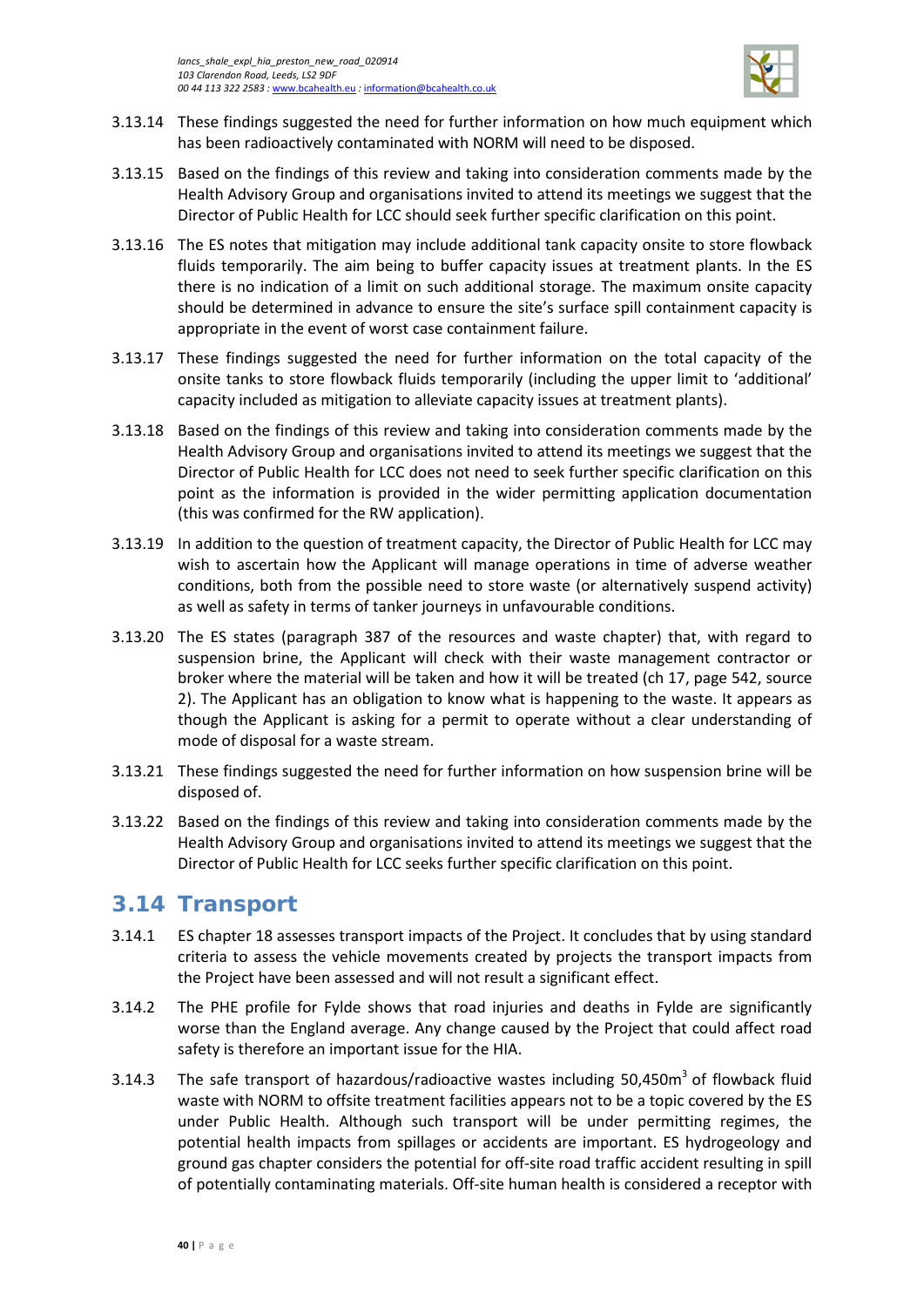#### *lancs\_shale\_expl\_hia\_preston\_new\_road\_020914 103 Clarendon Road, Leeds, LS2 9DF 00 44 113 322 2583 :* [www.bcahealth.eu](http://www.bcahealth.eu/) *:* [information@bcahealth.co.uk](mailto:information@bcahealth.co.uk)



exposure via spillage onto public highways. The ES notes that HGV routes for site vehicles will be agreed with the relevant authorities, considering the potential for accidents and selecting the most appropriate route. Furthermore that: competent haulage contractors, who are licensed waste carriers, as required under the IPPC permitting regime, will be appointed in accordance with the Applicant's HSSE Framework; vehicles will have spill kits and MSDS sheets; and the Applicant's 24 hour emergency response contractor will respond to any incident. Appendix K2 includes additional supporting assessment of transit issues, such as spills of potentially polluting material. The transport of similar wastes from the Roseacre Wood site presents a cumulative impact. The limited capacity of identified treatment facilities to manage the flowback fluid from both sites is identified in the ES resources and waste chapter as a "very substantial significant impact"<sup>[16](#page-44-0)</sup> (see paragraph 315 in section 17.7.10.2 of ES). The mitigation includes identifying alternative treatment facilities. This could extend road journeys for hazardous/radioactive waste. The ES transport assessment identifies that a significant proportion of HGV movements during the initial flow testing period are tanker movements associated with the removal of flowback fluid. The ES resources and waste chapter discusses volumes and treatment requirements for hazardous/radioactive wastes, it does not cover transport implications. The ES transport assessment accident and safety study area appears to be limited to a 2.3km section of the A583 adjacent to the site. The assessment of accidents and safety significance appears to focus on the surrounding environmental value of the land over which the risk of accidents could potentially be affected (i.e. in the immediate vicinity of the site access junction) and not human receptors. Reference is made to a safety audit having been undertaken.

- 3.14.4 These findings suggested the need for further information on the transport of hazardous and radioactive wastes (including those with NORM) from the site to treatment facilities.
- 3.14.5 Based on the findings of this review and taking into consideration comments made by the Health Advisory Group and organisations invited to attend its meetings we suggest that the Director of Public Health for LCC seeks further specific clarification on the locations and routes for hazardous and radioactive waste treatment. It is noted that hazardous loads are a familiar feature of the UK road network. Once the locations of relevant treatment facilities have been identified, the Director of Public Health for LCC could comment on the need for routing away from population centres and accident hotspots.
- 3.14.6 Traffic serving the site will be expected to travel an identified route, along the Preston New Road. This is a busy road, and baseline data from monitoring shows that there are on average approximately 10,000 traffic movements per day. Assessment by the Applicant against this baseline indicates that issues of severance, driver delay, pedestrian delay, and dust are (depending upon the phase of the operation) either neutral or slightly adverse.
- 3.14.7 The ES section 18.4.3 paragraph 13 states with regard to construction traffic routing: the effects of Site traffic have been assessed on the basis that vehicles will travel to and from the site via the Strategic Road Network (SRN) from Junction 4 of the M55 from the west along the A583 Preston New Road and from Junction 3 of the M55 to the east along the A585 Fleetwood Road and the A583 Blackpool Road. This information suggests that impacts to minor roads are therefore not anticipated.
- 3.14.8 It is noted that the baseline data was collected during October. The attraction of the Blackpool illuminations can increase traffic at this time of year. However, during the summer months standing traffic can become a feature of roads leading into Blackpool. If

 $\overline{\phantom{a}}$ 

<span id="page-44-0"></span><sup>&</sup>lt;sup>16</sup> The ES resources and waste chapter defines 'Very Substantial Significant' as a severe permanent reduction in landfill void space capacity on a local and regional scale, or a need for large scale waste treatment facilities to protect against adverse environmental effects. This equates to >10% waste generation relative to local / regional capacity.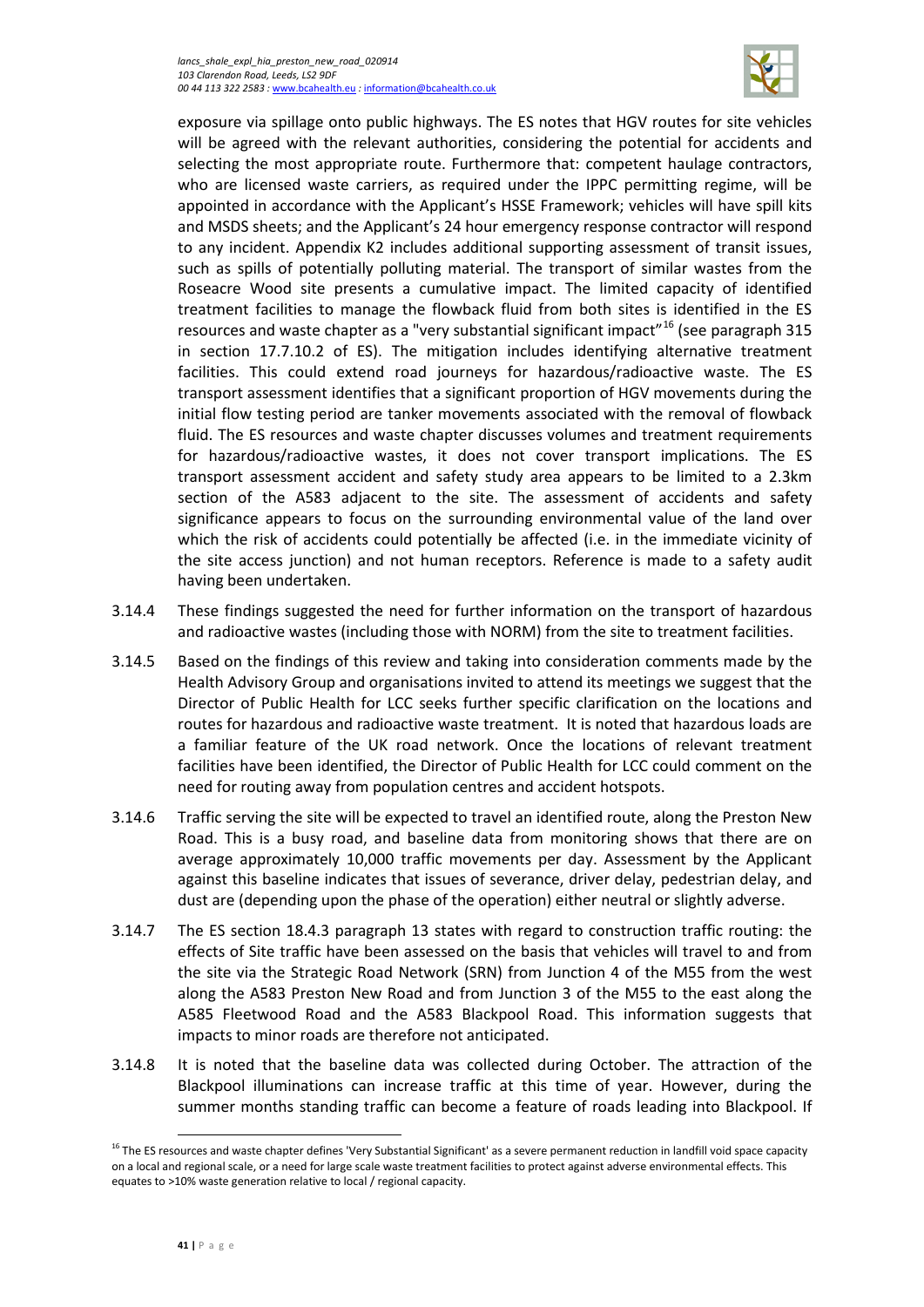

this occurs, the contribution of the HGVs to the poor air quality experienced in Blackpool and Kirkham would be increased.

- 3.14.9 These findings suggested the need for further information on whether the assessment has included seasonal road congestion.
- 3.14.10 Based on the findings of this review and taking into consideration comments made by the Health Advisory Group and organisations invited to attend its meetings we suggest that the Director of Public Health for LCC seeks further specific clarification on this point.

# <span id="page-45-0"></span>**3.15 Water Resources**

- 3.15.1 ES chapter 19 assesses water resource impacts of the Project. It notes that the location for this exploration well pad has been selected to avoid areas identified by the Environment Agency as being at risk from flooding. The chapter reports that the well pad and drainage system has been designed to retain any fluid or water that is spilt within the Site and therefore helps to manage any risks to water quality in the area. The chapter states that to avoid impacts on the availability of natural water resources in the vicinity of the Site all of the required water will be taken from the mains water network. The chapter reports that United Utilities have confirmed that they are able to supply the Site with the quantity of mains water required without having an adverse impact on other users. Foul and waste water will be removed from the Site by tanker for disposal at an appropriate licensed waste water treatment works. The chapter concludes that the Project will not result in a significant effect.
- 3.15.2 The risks of contamination of groundwater and surface water associated with the Project are presented in the Hydrogeology and Ground Gas Chapter.
- 3.15.3 At a time of uncertainty and climate change, it is difficult to evaluate opposing issues at the same time. The Applicant is required to demonstrate the ability to take operational water without compromising the quantity and quality of drinking water; to ensure that site operations do not contribute to flood risk; and to demonstrate resilience in the time of potential flood. Climate change uncertainty has been communicated by UK Climate Change Impact Programme (72).
- 3.15.4 The Applicant states that they will be using town water (i.e. water supplied via the mains to households, hospitals, businesses, and which has been treated by the water supply company, in this case United Utilities, to meet UK drinking water standard). The ES states that United Utilities PLC (UU) have confirmed through modelling that drawing up to 765 $m<sup>3</sup>$ over a 24 hour period from their 15" water main can be undertaken without flow restriction and will not adversely affect the supply to other users of their network, providing a Pressure Management Valve is installed to reduce the risk of bursts. The UU letter (ES appendix S) notes that demand by the shale gas industry has been factored into their draft plan. The letter does not specifically mention resilience to hot weather, drought or other unusually high periods of increased demand, but states that there is sufficient capacity to accommodate all flow rate scenarios at the Preston New Road site without impact to local supplies. It also notes that the Roseacre Wood site has some restrictions and would not be able to support the highest flow rate scenario without affecting other local users.
- 3.15.5 It would be appropriate to ascertain that UU as supplier and the Environment Agency (EA) as regulator have confidence that the proposed level of usage will not compromise households in the event of hot weather and increased demand. In two summers recently contingency plans have been put in place for supplying water via stand pipes if demand outstrips supply. The effect would cover an area beyond the operational area of the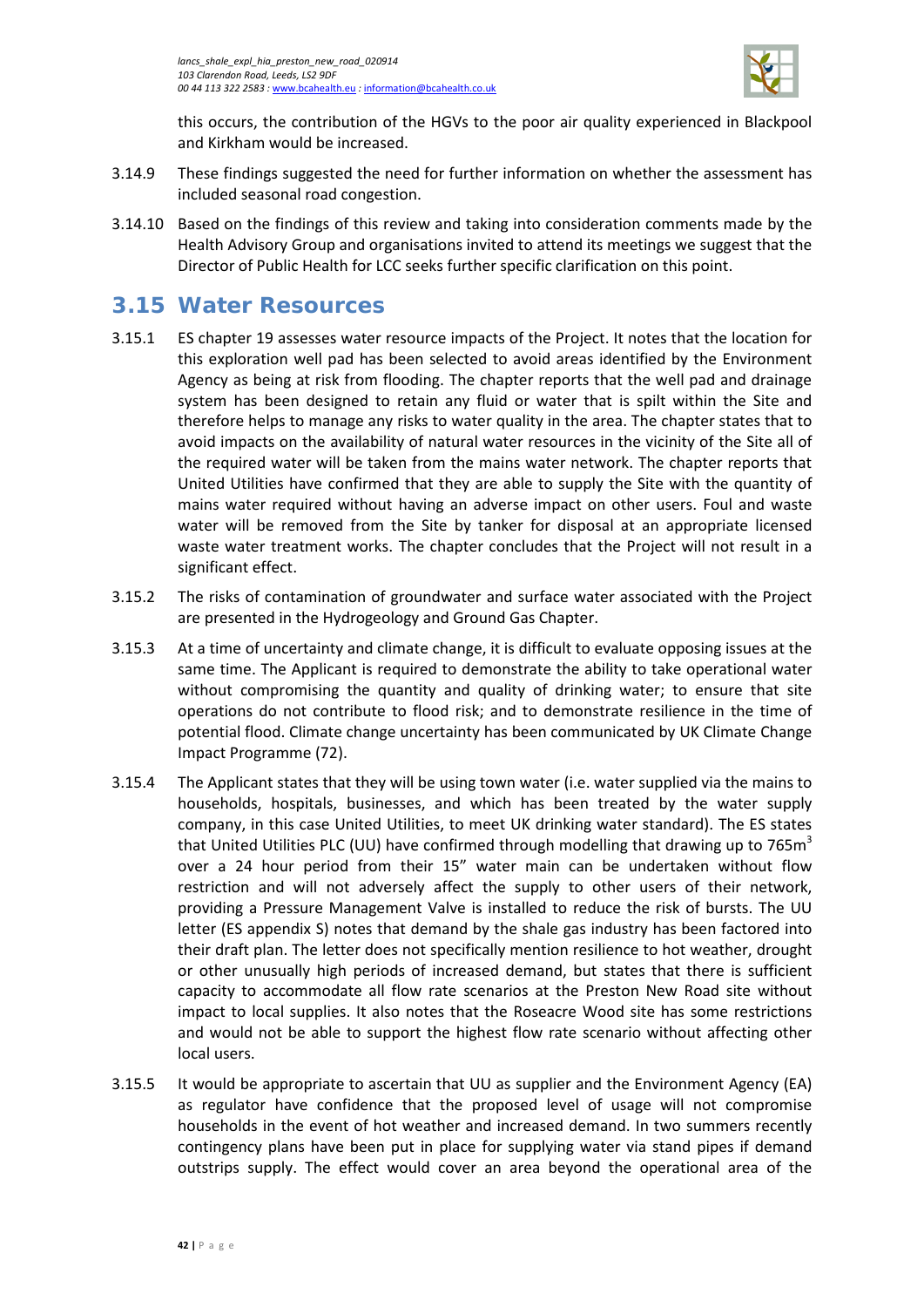

project. The Applicant states that the area is not water stressed, being a recipient of UU's integrated supply strategy, where water can be moved from an area of availability to one of need through pipe connectivity.

- 3.15.6 These findings suggested the need for further information on the proposal's water demands in the event of hot weather, drought or other unusually high periods of increased demand.
- 3.15.7 Based on the findings of this review and taking into consideration comments made by the Health Advisory Group and organisations invited to attend its meetings we suggest that the Director of Public Health for LCC confirms with the regulator (EA) that the Project's impact on public water capacity in the event of hot weather, drought or other unusually high periods of increased demand is being considered as part of the permitting process. The Director of Public Health for LCC should remain engaged with the process and information that emerges on this issue from the planning and permitting processes.
- 3.15.8 Although the site is only a little above sea level, the bund which provides containment of rainwater prior to controlled discharge also provides protection during times of potential inundation. The emergency plan, when designed, needs to ensure the safety of workers on this site, such that in the event of a storm surge there is an appropriate evacuation plan in place.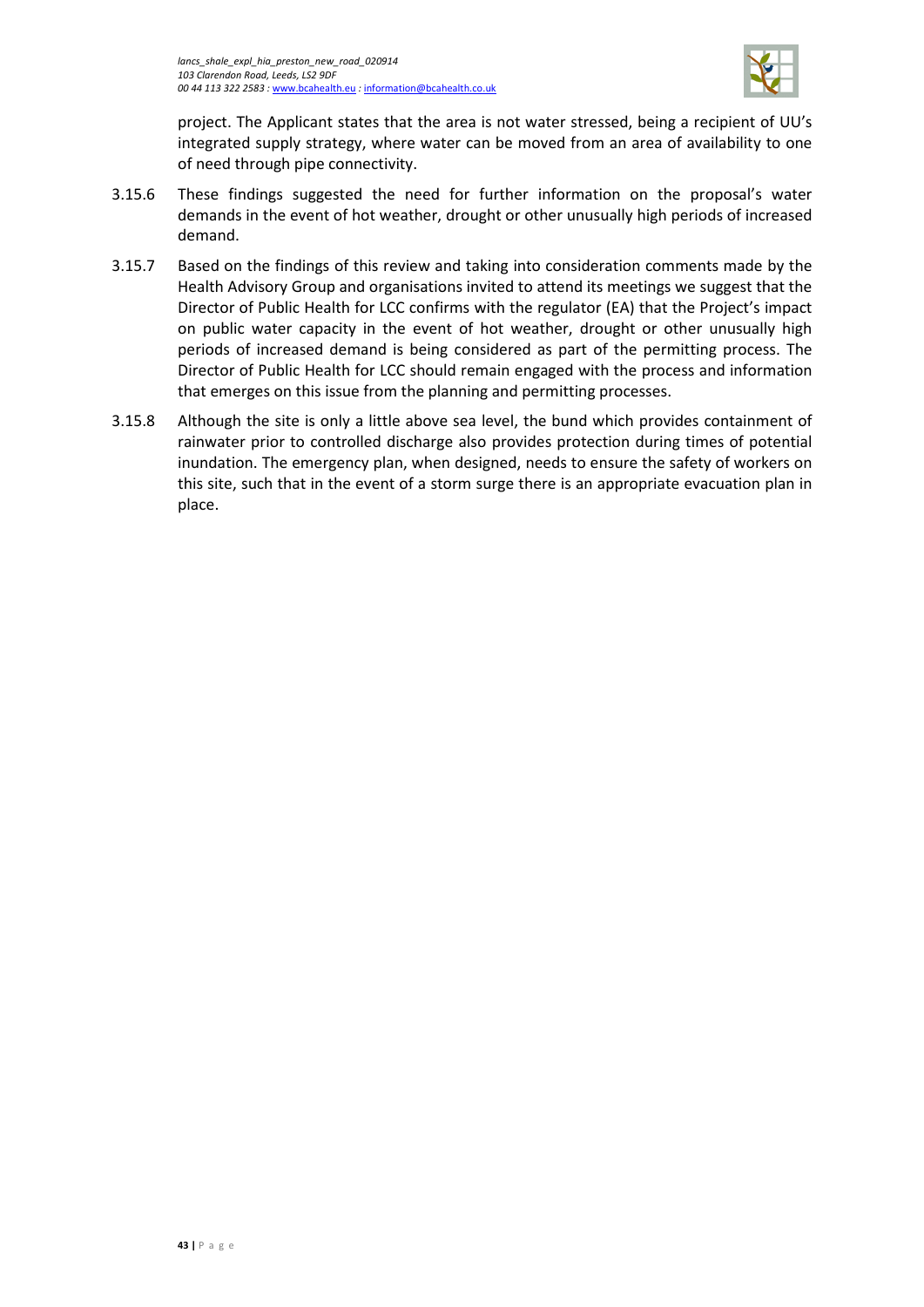

# <span id="page-47-0"></span>**4 Conclusion**

4.1.1 This is a detailed ES for the level of proposed development. Overall the ES appears to have provided the information which would have been expected, though there are some areas which need clarification. The main queries are listed out below.

# <span id="page-47-1"></span>**4.2 Clarifications sought**

### **General**

### *We suggest that the Director of Public Health for LCC:*

- 4.2.1 Seeks clarification that the monitoring framework requirements set through the planning and permitting processes will address not only the short-to-medium term impacts of disturbance and pollutants arising from the site to the local population, but also the potential for long-term (and potentially more widespread) legacy impacts on groundwater and ground gas. Such monitoring should be tied to an action plan with defined roles and responsibilities for notifying and responding to exceedances for the full period of the monitoring. We suggest that the Director of Public Health for LCC should remain engaged with the process and information that emerges on monitoring from the planning and permitting processes.
- 4.2.2 Requests that regulators collectively produce a document that summarises the application's adherence to the DECC Regulatory road map guidance (13); including the planning and permitting conditions and monitoring requirements that have been imposed at each step for the protection of public health.
- 4.2.3 Confirms when and what further information will be available regarding quantitative risk assessment (including unplanned events and reference to  $\frac{\text{VLEL}^{17}}{10}$ ).
- 4.2.4 Seeks clarification of what effect (for example: direct, indirect, cumulative, differential, synergistic) the Project will have on proposed development within Fylde (21), including the proposed mental health unit at Whyndyke Farm.
- 4.2.5 Seeks further detail on the influence on people's perception of safety associated with property values, amenity value of outdoor space and levels of physical activity.
- 4.2.6 Confirms how the proponent will ensure and demonstrate that all pollution will be as low as reasonably practical using BAT. This applies to air quality (including  $PM_{10}$  and  $PM_{25}$ ), noise, vibration, light and any other release from the activities on site or associated with the site.
- 4.2.7 Request clarification on the cumulative impacts inter (between) rather than intra (within) topics presented in the ES. For example: the cumulative radiological impact to the closest residential receptors from radiological emissions (notably radon) associated with flaring, water (NORM) and any solid waste stored onsite; or the cumulative impact of all sources of potential disturbance and nuisance to the closest residential receptors (including noise, dust, light, traffic etc…).

 $\overline{\phantom{a}}$ 

<span id="page-47-2"></span><sup>&</sup>lt;sup>17</sup> Being outside the area where gas has dispersed from the source to a concentration of half its lower flammable limit (½LFL) is a recognised threshold of reasonable safety (14).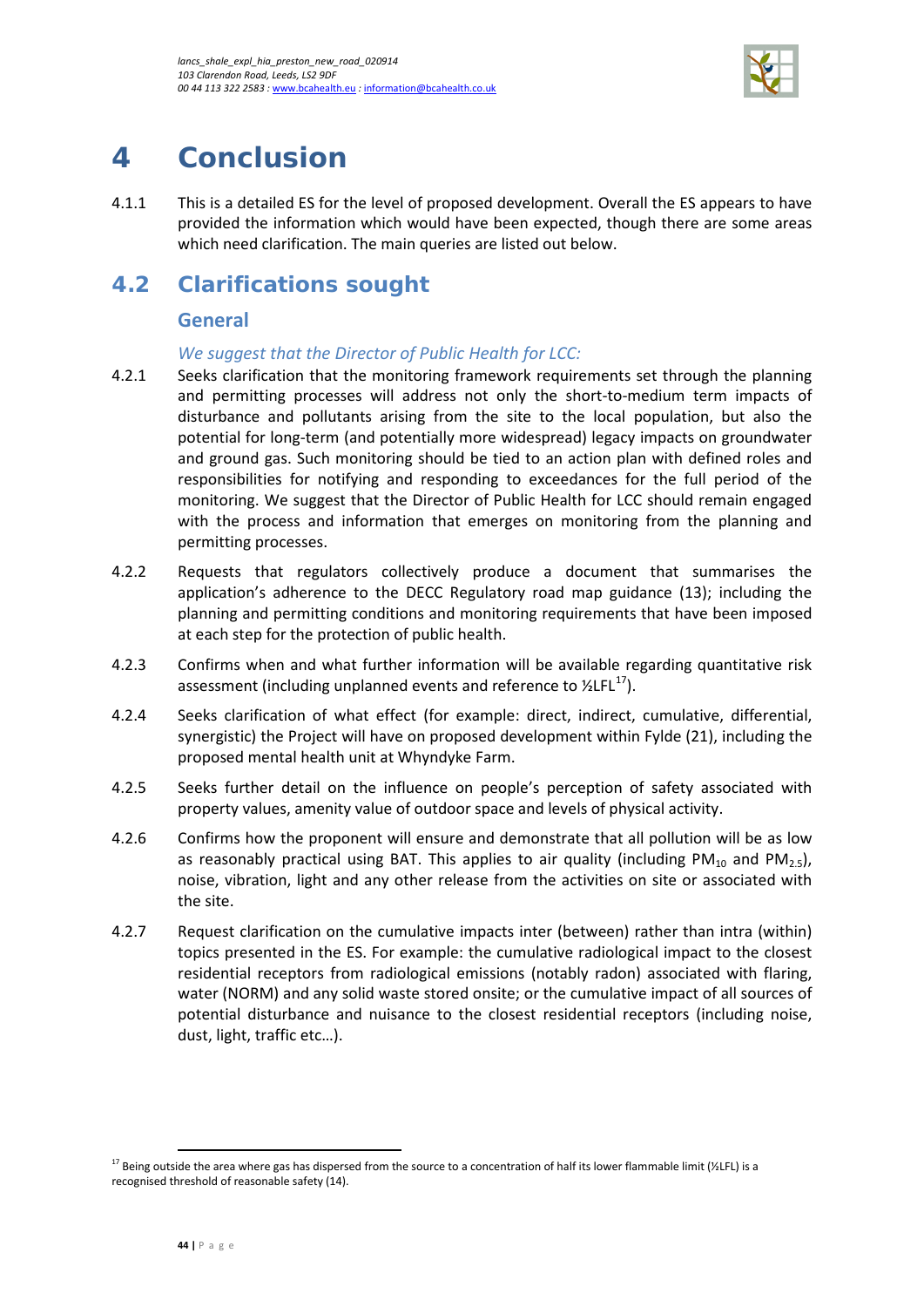

## **Air quality**

### *We suggest that the Director of Public Health for LCC:*

- 4.2.8 Seeks clarification as to whether there will be periods of higher exposure to radon (e.g. during the 120 day flare period assumed by the radon modelling) than is suggested by the ES reporting the exposure levels as an annual effective dose. Notably whether peak levels will exceed 400 Bq/m<sup>3</sup> in any 24 hour period at any receptor (on or off site). [This clarification is unlikely to change the overall conclusion in terms of public health, but would assist in resolving this as an issue for the HIA.]
- 4.2.9 Request clarification of whether one or two flares have been included for the radon modelling. It would be useful for actual receptors and weather data to be used in the radon modelling. [This clarification is unlikely to change the overall conclusion in terms of public health, but would assist in resolving this as an issue for the HIA.]
- 4.2.10 Request additional modelling of the likely radon exposure levels during unplanned events (*e.g.* loss of gas containment at ground level) for occupational and residential receptor doses. For each radon modelling result (including those requested above), data in unit of  $\mu$ Sv/year and Bq/m<sup>3</sup> would be useful. [This clarification is unlikely to change the overall conclusion in terms of public health, but would assist in resolving this as an issue for the HIA.]
- 4.2.11 Request information on what alternatives have been considered for the capture and the use of methane during the 90 day initial flow testing stage and clarify how the decision to flare has been reached.

### **Noise**

### *We suggest that the Director of Public Health for LCC:*

- 4.2.12 Requests additional mitigation be incorporated into the Project to ensure that at all receptors noise levels attributable to the Project (notably well pad construction, drilling and hydraulic fracturing) neither exceed the WHO general health based threshold of 50/55 dB L<sub>Aeq, 16hr</sub> (53); nor the WHO night noise threshold of 40 dB L<sub>night, outside</sub> (52). This recommendation is aligned with the HIA objective of minimising health impacts, rather than meeting statutory or regulatory limits.
- 4.2.13 We suggest that the Director of Public Health for LCC requests regulatory authorities control the working hours and days for Project activities, particularly hydraulic fracturing. Consideration could be given to only operating the fracturing pumps during weekday daytime and ceasing activity during weekends and bank-holidays.
- 4.2.14 For noise impacts attributable to the Project which are justified on the basis of being of a similar decibel level to background noise, requests further reporting of the frequency spectrum and time-structure of such noise to evidence that it will not be clearly audible against background levels.

### **Hydrogeology and ground gas**

### *We suggest that the Director of Public Health for LCC:*

- 4.2.15 Requests updates from the Environment Agency to be assured that:
	- baseline data on methane in water is understood for the proposed operational area;
		- emerging knowledge on fracture proliferation continues to inform monitoring requirements;
		- the DPH is informed of any breach of regulation which may occur in the future should this application be granted; and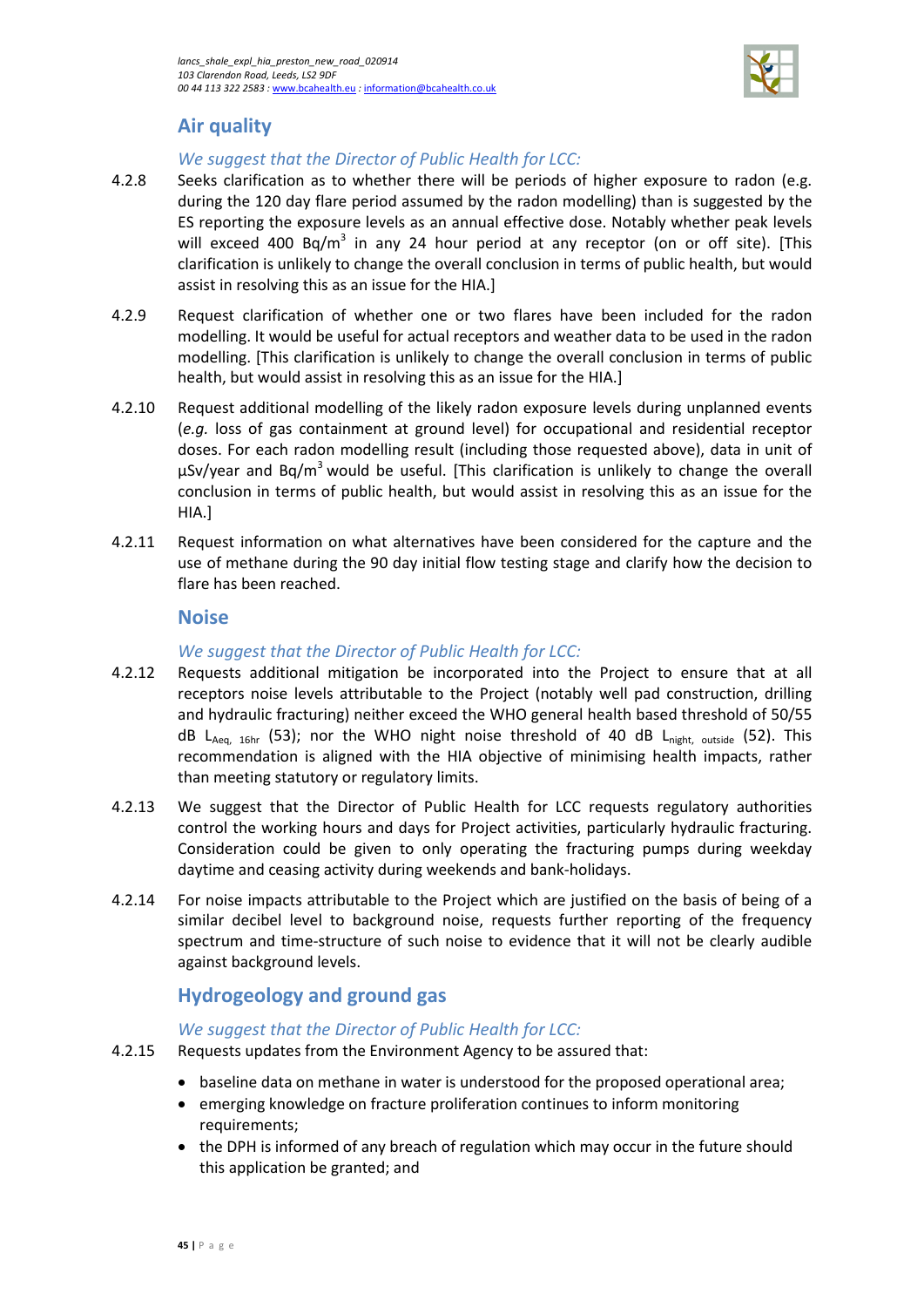

- monitoring regimes take account of long-term migrations and the potential deterioration of the well over time.
- 4.2.16 Seeks clarification of how, and for how long, the Applicant will monitor the project's effect on the permeability and mobility of surrounding geological strata and natural fractures to ground water. Confirming the hypothesis, advanced in the ES, that the Woodsfold fault creates a barrier to water movement between the ground water contamination of the application and the public water supply is particularly important. Sufficient information should be provided to satisfy the Director of Public Health for LCC that public water supply will not be contaminated directly or indirectly as a result of the Project, including long-term impacts.
- 4.2.17 Requests further information on how the application will affect long-term low level gas permeation to the surface including permeation to the surface which may be distant to the proposed site. Estimates of potential surface concentrations and areas of effect would be helpful.
- 4.2.18 Seeks confirmation of what remediation action will be taken if a significant pathway, along a fault or other discontinuity, is established for gas to the surface.
- 4.2.19 Requests that regulators require an appropriate long-term monitoring plan post decommissioning / abandonment to ensure that the Project does not cause adverse legacy issues for air, ground or water contamination. Responsibility for monitoring should be clearly defined and set through condition, legal agreement and / or bond. The Director of Public Health for LCC should remain engaged with the monitoring information that emerges from the planning and permitting processes.

### **Climate change**

### *We suggest that the Director of Public Health for LCC:*

4.2.20 Seeks further specific clarification on long-term post abandonment impacts to climate change both: as well integrity degrades, potentially creating a pathway for natural gas (notably methane) to the surface; and long-term slow permeation of un-extracted natural gas to the surface as a result of hydraulic fracturing mobilising such gases from their current geological layer. Climate change is an increasingly important determinant of health.

### **Waste**

### *We suggest that the Director of Public Health for LCC:*

- 4.2.21 Confirms with the Environment Agency that the Project's impact on the capacity of regional waste sites to treatment/disposal of medical waste is being considered as part of the permitting process.
- 4.2.22 Seeks clarification regarding the presence, treatment and disposal or use of liquid hydrocarbons.
- 4.2.23 Seeks clarification on how much equipment, which has been radioactively contaminated with NORM, will need to be disposed of and what implication this has for waste management capacity.
- 4.2.24 Seeks clarification on how suspension brine will be disposed of, as the ES does not describe this waste management pathway.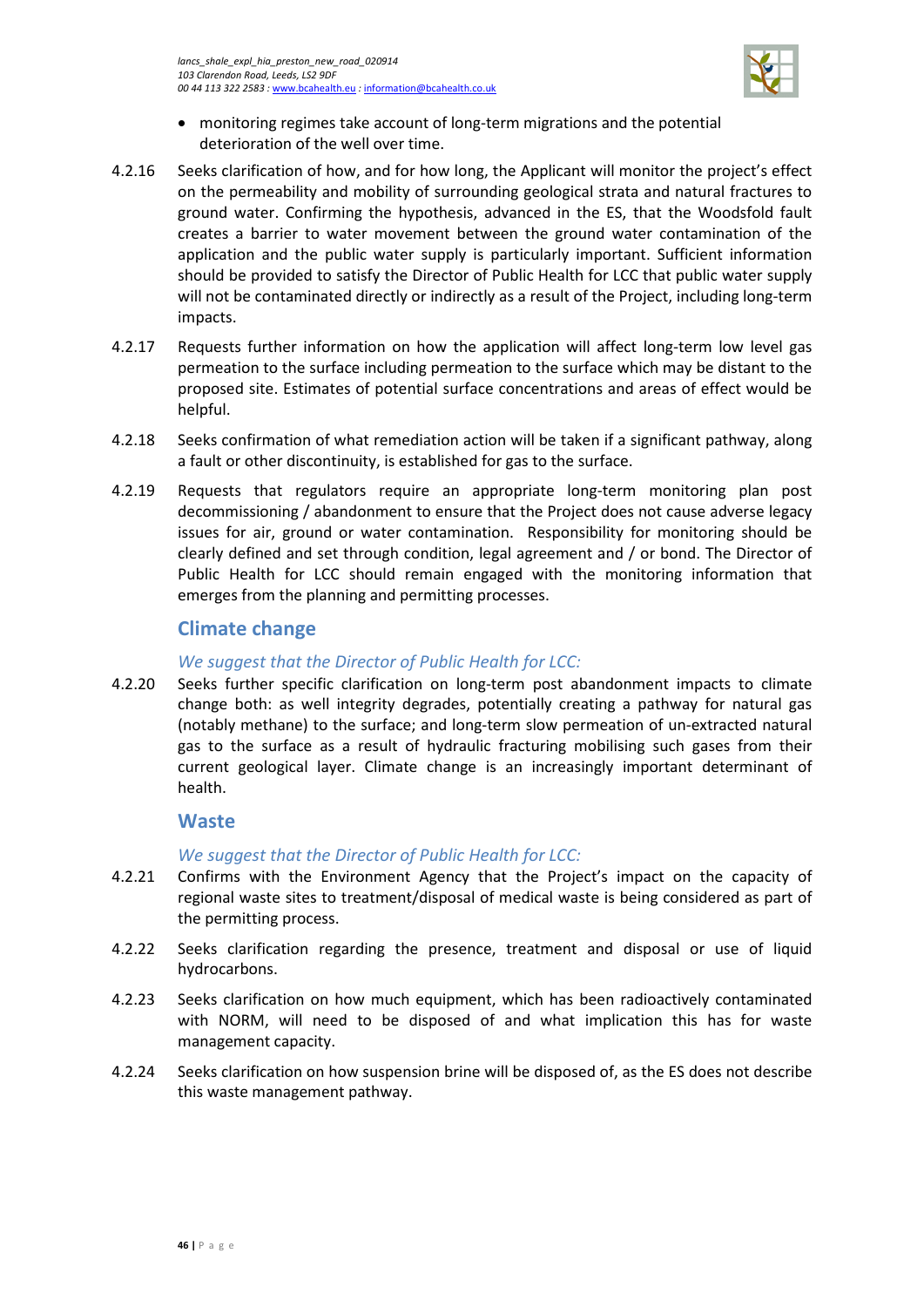

### **Induced seismicity**

### *We suggest that the Director of Public Health for LCC:*

- 4.2.25 Considers Verdon (55) (amongst others), who, having looked at drilling, fracking and deep injection (for analogous processes), concludes that deep injections have a direct action on fault lines; and requests clarification of how this analysis relates to conclusions in the ES concerning impacts on induced seismology associated with hydraulic fracturing.
- 4.2.26 Requests clarification that the Applicant has considered the implications of induced seismic activity on salt/brine mining activity in the area.
- 4.2.27 Seeks supporting evidence on the degree of accuracy to which the microseismic arrays measure the extent of hydraulic fractures. Including clarification of the relationship between fracture growth and the measurement of induced seismicity as a surrogate for this growth.

### **Visual impacts**

### *We suggest that the Director of Public Health for LCC:*

4.2.28 Seeks clarification on whether the flares will be associated with condensation plumes due to convection effect in the atmosphere under certain weather conditions. Any plume could increase visual disturbance and introduce an industrial element into the rural landscape.

### **Transport**

### *We suggest that the Director of Public Health for LCC:*

- 4.2.29 Seeks clarification on the locations and routes for hazardous and radioactive waste treatment. It is noted that hazardous loads are a familiar feature of the UK road network. Once the locations of relevant treatment facilities have been identified, the Director of Public Health for LCC could comment on the need for routing away from population centres and accident hotspots.
- 4.2.30 Confirms that the traffic impacts (including air quality) of the proposals have considered seasonal road congestion, for example during the summer months standing traffic can become a feature of roads leading into Blackpool.

### **Water resources**

### *We suggest that the Director of Public Health for LCC:*

4.2.31 Confirms with the regulator (EA) that the Project's impact on public water capacity in the event of hot weather, drought or other unusually high periods of increased demand is being considered as part of the permitting process.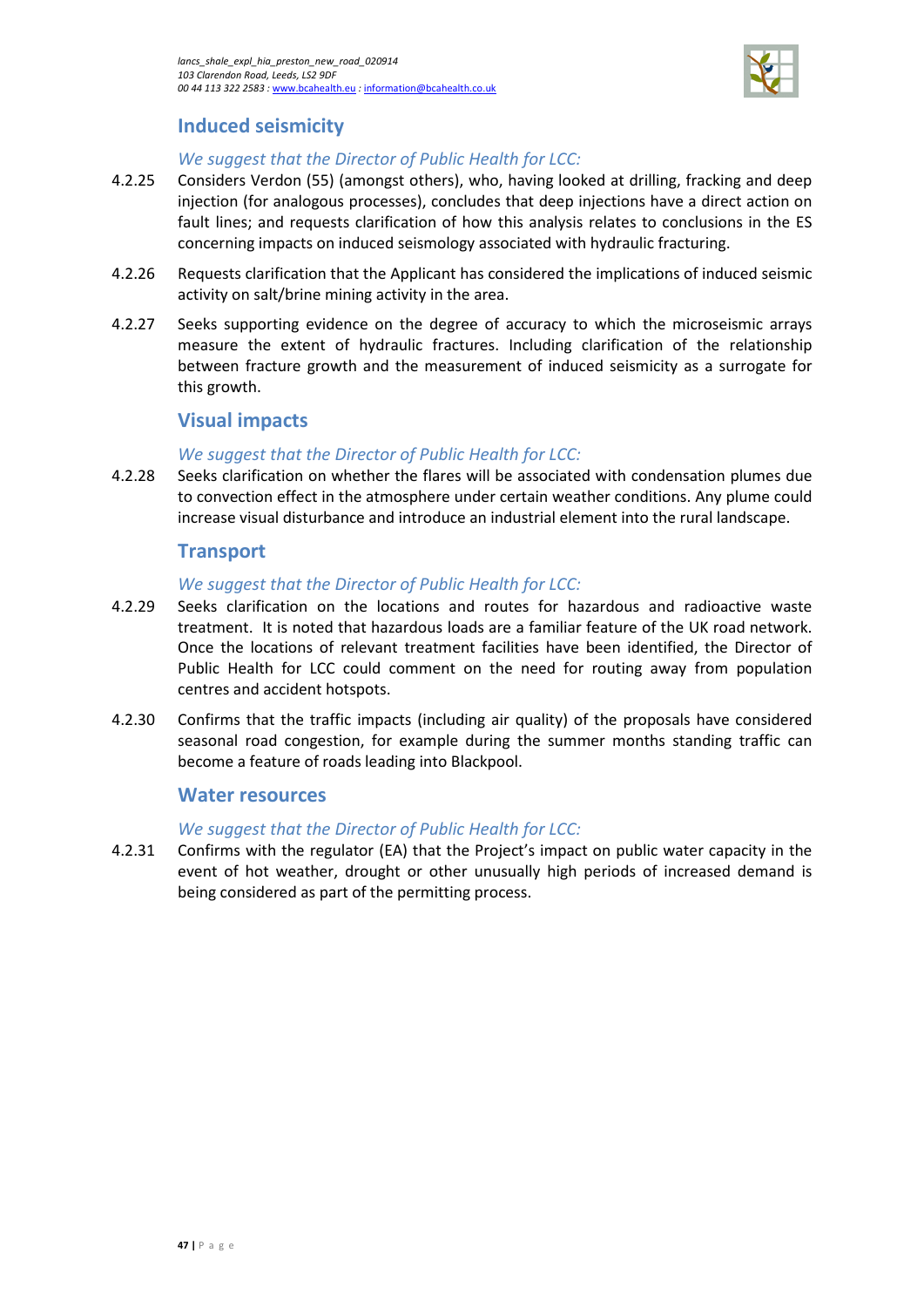

# <span id="page-51-0"></span>**5 List of references**

- 1. Cuadrilla Bowland Ltd. Temporary shale gas exploration, Preston New Road, Lancashire. Notice of application for planning permission: exploration works. Construction and operation of a site for drilling up to four exploration wells, hydraulic fracturing of the wells, testing for hydrocarbons, abandonment of the wells and restoration, including provision of an access road and access onto the highway, security fencing, lighting and other uses ancillary to the exploration activities, including the construction of a pipeline and a connection to the gas grid network and associated infrastructure to land to the north of Preston New Road, Little Plumpton. Application No. LCC/2014/0096. 2014 Ed. Arup. Available at<http://bit.ly/1mkUZt9>
- 2. Arup. Temporary shale gas exploration, Preston New Road: Environmental Statement. 29-5-2014 Cuadrilla Bowland Ltd. Available at <http://bit.ly/1mkUZt9>
- 3. Cuadrilla Bowland Ltd. Temporary shale gas exploration, Preston New Road, Lancashire. Application for monitoring works in a 4 km radius of the proposed Preston New Road exploration site comprising: the construction, operation and restoration of two seismic monitoring arrays comprising of 80 buried seismic monitoring stations and 10 surface seismic monitoring stations. The seismic monitoring stations will comprise underground installation of seismicity sensors; enclosed equipment and fenced enclosures. The surface array will also comprise monitoring cabinets. The application is also for the drilling of three boreholes, each installed with 2 monitoring wells, to monitor groundwater and ground gas, including fencing at the perimeter of the Preston New Road exploration site. Application No. LCC/2014/0097. 2014. Available at <http://bit.ly/We91Im>
- 4. Public Health England. Review of the potential public health impacts of exposures to chemical and radioactive pollutants as a result of shale gas extraction. PHE-CRCE-009. 2014 Ed. Kibble, A., Cabianca, T., Daraktchieva, Z., Gooding, T., Smithard, J., Kowalczyk, G., McColl, N. P., Mitchem, L., Lamb, P., Singh, M., Vardoulakis, S., and Kamanyire, R. Public Health England, Centre for Radiation, Chemical and Environmental Hazards. Oxfordshire. Available a[t http://bit.ly/1vEj5cm](http://bit.ly/1vEj5cm)
- 5. Hill M. Shale gas regulation in the UK and health implications of fracking. Lancet 2014. Available at [http://dx.doi.org/10.1016/S0140-](http://dx.doi.org/10.1016/S0140-6736(14)60888-6) [6736\(14\)60888-6](http://dx.doi.org/10.1016/S0140-6736(14)60888-6)
- 6. Ben Cave Associates Ltd. Overview report. HIA work concerning planning applications for temporary shale gas exploration. Health Impact Assessment support, shale gas exploration. 2014 Ed. Cave, B., Ison, E., Gibson, G., and Pyper, R. For Lancashire County Council by BCA. Leeds.
- 7. Ben Cave Associates Ltd. Review of Roseacre Wood Environmental Statement and IPPC Application. Technical report: Health Impact Assessment support, shale gas exploration. 2014 Ed. Gibson, G., Pyper, R., and Cave, B. For Lancashire County Council by BCA. Leeds.
- 8. Ben Cave Associates Ltd. Community engagement report. Technical report: Health Impact Assessment support, shale gas exploration. 2014 Ed. Ison, E., Cave, B., and Gibson, G. BCA for Lancashire County Council. Leeds.
- 9. Ben Cave Associates Ltd. Annexe to Overview Report. Health Impact Assessment support, shale gas exploration. 2014 Ed. Cave, B., Ison, E., Gibson, G., and Pyper, R. For Lancashire County Council by BCA. Leeds.
- 10. World Health Organization. Preamble to the Constitution of the World Health Organization; signed on 22 July 1946 by the representatives of 61 States and entered into force on 7 April 1948. Official Records of the World Health Organization, no. 2, p.100. 1948 New York. Available a[t http://bit.ly/1cgnJ3S](http://bit.ly/1cgnJ3S)
- 11. Department of Energy and Climate Change. Strategic environmental assessment for further onshore oil and gas licensing. 2013 Ed. Amec Environment and Infrastructure UK Limited. Available a[t http://bit.ly/1pHePmc](http://bit.ly/1pHePmc)
- 12. Department of Communities and Local Government. Planning practice guidance for onshore oil and gas. 2013 London. Available at <http://bit.ly/1iJO4iu>
- 13. DECC. England: Onshore oil and gas exploration in the UK regulation and best practice. 7-12-2013 Department of Energy &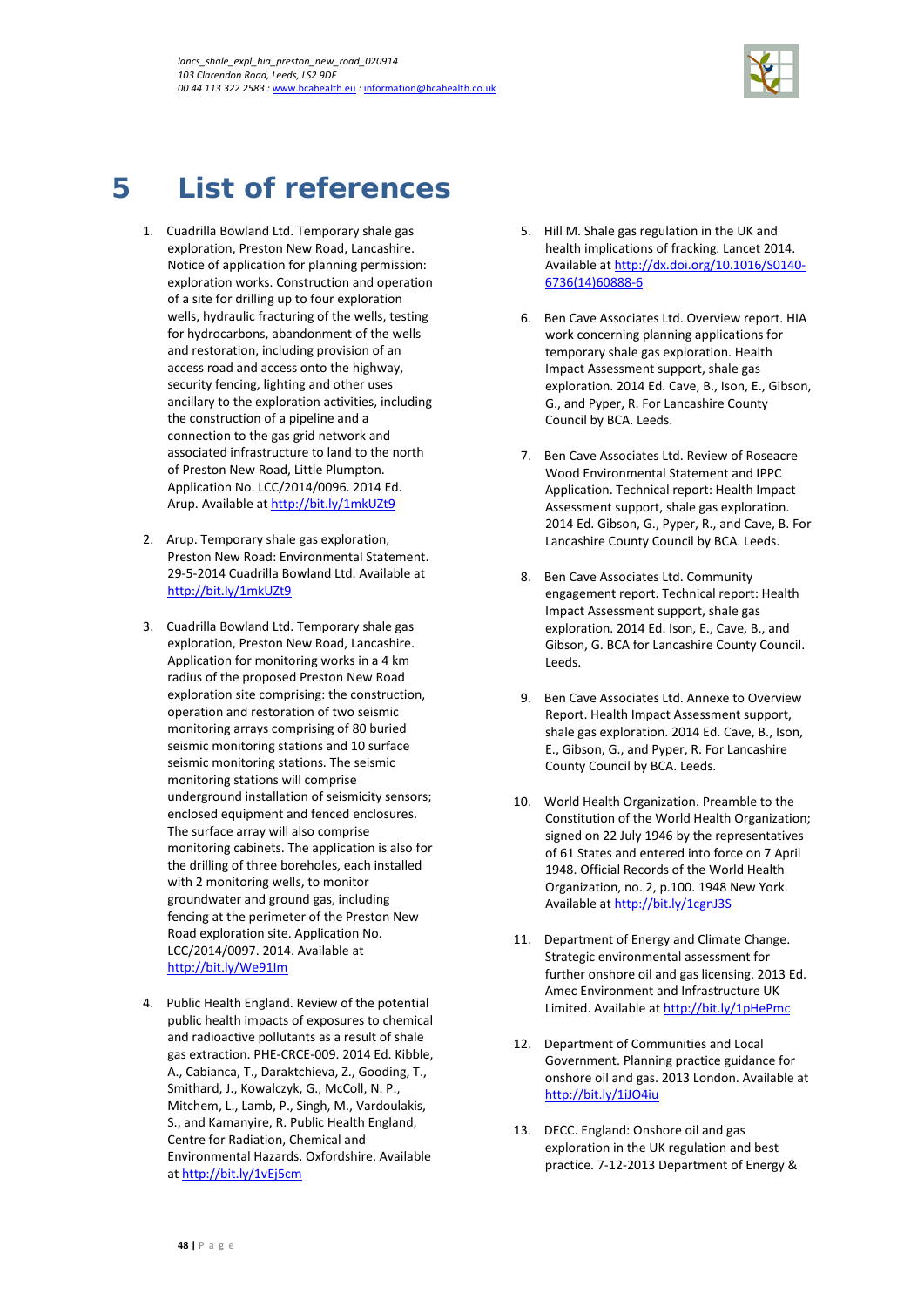

Climate Change. London. Available at <http://bit.ly/TYIInS>

- 14. Health and Safety Executive. On defining a safety criterion for flammable clouds. HSL/2007/30. 2002 Ed. Webber, D. Available a[t http://bit.ly/1jnceKE](http://bit.ly/1jnceKE)
- 15. HM Government of Great Britain. The Borehole Sites and Operations Regulations 1995. No.2038. 1995. Available at <http://bit.ly/1sU5Wac>
- 16. HM Government of Great Britain. The Dangerous Substances and Explosive Atmospheres Regulations 2002. 2002. Available a[t http://bit.ly/1vZO4wM](http://bit.ly/1vZO4wM)
- 17. UKOOG. UK onshore shale gas well guidelines: exploration and appraisal phase. Issue 1. 2013 United Kingdom Onshore Operators Group. Available a[t http://bit.ly/1tSpChC](http://bit.ly/1tSpChC)
- 18. Kibble, A. et al. Review of the potential public health impacts of exposures to chemical and radioactive pollutants as a result of shale gas extraction. Draft for comment. 2013 Public Health England, Centre for Radiation, Chemical and Environmental Hazards. Oxfordshire. Available a[t http://bit.ly/1mbESEX](http://bit.ly/1mbESEX)
- 19. Halcrow Group Ltd. Blackpool Core Strategy Marton Moss / M55 Hub. Traffic Impact Assessment. Final Study Report. 2011. Available a[t http://bit.ly/1s2cXXi](http://bit.ly/1s2cXXi)
- 20. Blackpool Council. Blackpool Local Plan. Part 1: Core Strategy - Proposed Submission. 2014. Available a[t http://bit.ly/1tp5Gnx](http://bit.ly/1tp5Gnx)
- 21. Fylde Council. Plan for Fylde plan for the future. Fylde Local Plan to 2030: part 1 sumary leaflet. Preferred options consultation. 2013. Available a[t http://bit.ly/1kyZtx1](http://bit.ly/1kyZtx1)
- 22. Ladd AE. Stakeholder perceptions of socioenvironmental impacts from unconventional natural gas development and hydraulic fracturing in the Haynesville Shale. Journal of Rural Social Sciences 2013;28(2):56 89. Available at<http://bit.ly/TDfjj5>
- 23. Luria, P., Perkins, C., and Lyons, M. Health risk perceptions and environmental problems: findings from ten case studies in the North West of England. 2009 Health Protection Agency North West and Centre for Public Health, Liverpool John Moore's University. Available a[t http://bit.ly/ItbCaN](http://bit.ly/ItbCaN)
- 24. Greene G et al. Differing community responses to similar public health threats: a cross-

disciplinary systematic literature review. Sci.Total Environ. 2014;470-471:759-67. Available at [http://dx.doi.org/10.1016/j.scitotenv.2013.10.](http://dx.doi.org/10.1016/j.scitotenv.2013.10.031) [031](http://dx.doi.org/10.1016/j.scitotenv.2013.10.031)

- 25. Nakayachi K. The unintended effects of riskrefuting information on anxiety. Risk Anal. 2013;33(1):80-91. Available at [http://dx.doi.org/10.1111/j.1539-](http://dx.doi.org/10.1111/j.1539-6924.2012.01852.x) [6924.2012.01852.x](http://dx.doi.org/10.1111/j.1539-6924.2012.01852.x)
- 26. Fitzpatrick-Lewis D et al. Communication about environmental health risks: a systematic review. Environ.Health 2010;9:67. Available at <http://dx.doi.org/10.1186/1476-069X-9-67>
- 27. Perko T et al. Communication in nuclear emergency preparedness: a closer look at information reception. Risk Anal. 2013;33(11):1987-2001. Available at <http://dx.doi.org/10.1111/risa.12048>
- 28. Google. Google Earth. Google Earth website. 2014 accessed on 2014 May 1. Available at <http://bit.ly/TxwRgW>
- 29. Department for Environment Food and Rural Affairs. AQMAs interactive map. 2014. Available at<http://bit.ly/1k7HhOg> Accessed on 1-5-2014.
- 30. Environment Agency. Interactive maps: What's in your backyard? Environment Agency website. 2012 accessed on 2014 May 1. Available at<http://bit.ly/1ja02ve>
- 31. HM Government of Great Britain. Environmental protection: the air quality standards regulations. 2010 London. Available a[t http://bit.ly/1mq3Ewz](http://bit.ly/1mq3Ewz)
- 32. HM Government of Great Britain. The Air Quality Strategy for England, Scotland, Wales and Northern Ireland. (Volume 1) Cm 7169 NIA 61/06-07. 2007. Available at <http://bit.ly/SeZazs>
- 33. World Health Organization Regional Office for Europe. Review of evidence on health aspects of air pollution – REVIHAAP project: final technical report. 2013 Copenhagen, Denmark. Available at<http://bit.ly/SbuOOv>
- 34. DG Environment and European Commission. The Clean Air Policy package. 18-12-2013. Available at<http://bit.ly/1k0GBv3>
- 35. COMEAP. The mortality effects of long-term exposure to particulate air pollution in the United Kingdom. 2010 Produced by the Health Protection Agency for the Committee on the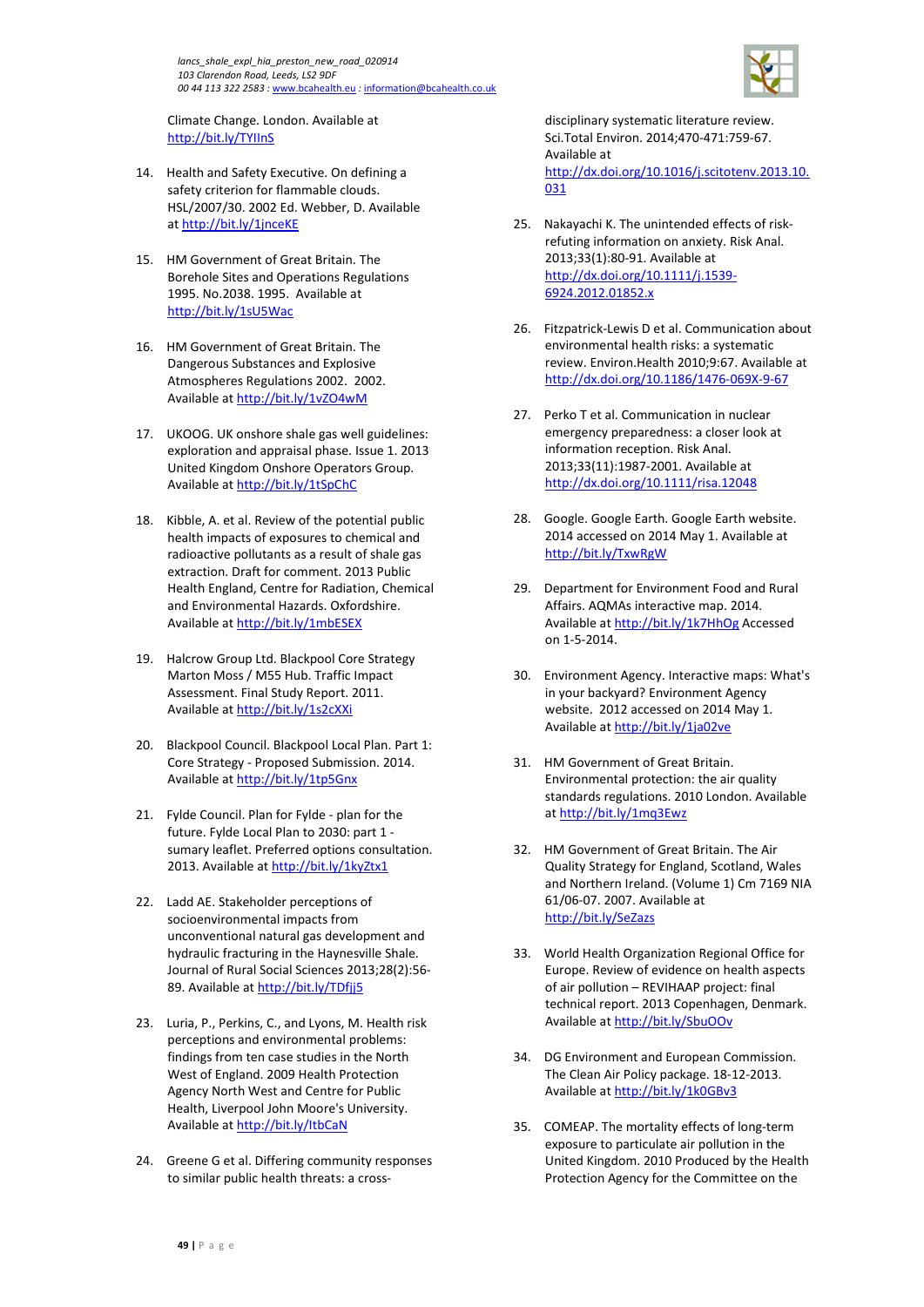

Medical Effects of Air Pollutants. Available at <http://bit.ly/qYQ6tc>

- 36. Air Quality Expert Group. Fine particulate matter (PM2.5) in the UK. 2012 Prepared for: Department for Environment, Food and Rural Affairs; Scottish Executive; Welsh Assembly Government; and Department of the Environment in Northern Ireland. London. Available a[t http://bit.ly/1srbn3J](http://bit.ly/1srbn3J)
- 37. World Health Organization. Ambient (outdoor) air quality and health. Fact sheet No.313. WHO website. 2014 accessed on 2014 Feb. 19. Available at<http://bit.ly/1jtm10q>
- 38. Kovats S et al. The health implications of fracking. Lancet 2014;383(9919):757-8. Available a[t http://dx.doi.org/10.1016/S0140-](http://dx.doi.org/10.1016/S0140-6736(13)62700-2) [6736\(13\)62700-2](http://dx.doi.org/10.1016/S0140-6736(13)62700-2)
- 39. World Health Organization. Radon and cancer. 2009. Available a[t http://bit.ly/1rbLbXm](http://bit.ly/1rbLbXm)
- 40. Health Protection Agency. Radon and public health. Report of the Independent Advisory Group on Ionising Radiation. RCE-11. 2009. Available a[t http://bit.ly/1l6dMgh](http://bit.ly/1l6dMgh)
- 41. Mobbs, S. F., Muirhead, C. R., and Harrison, J. D. Risks from ionising radiation. HPD-RPD-066. 2010 Health Protection Agency. Didcot, Oxfordshire, England. Available at <http://bit.ly/1royGvm>
- 42. Tong J et al. Environmental radon exposure and childhood leukemia. J Toxicol.Environ.Health B Crit Rev 2012;15(5):332-47. Available at [http://dx.doi.org/10.1080/10937404.2012.689](http://dx.doi.org/10.1080/10937404.2012.689555) [555](http://dx.doi.org/10.1080/10937404.2012.689555)
- 43. Mauderly JL, Samet JM. Is there evidence for synergy among air pollutants in causing health effects? Environ.Health Perspect. 2009;117(1):1-6. Available at <http://dx.doi.org/10.1289/ehp.11654>
- 44. HM Government of Great Britain. The Ionising Radiations Regulations 1999. No.3232. 1999. Available a[t http://bit.ly/1nS4t64](http://bit.ly/1nS4t64)
- 45. Health and Safety Executive. Memorandum of understanding between the Environment Agency and the Health and Safety Executive in relation to the regulation of radioactive substances at non-nuclear sites. 2014. Available a[t http://bit.ly/1pmIXHP](http://bit.ly/1pmIXHP)
- 46. DEFRA. Environmental Permitting Guidance, Radioactive Substances Regulation, For the Environmental Permitting (England and Wales)

Regulations 2010. Version 2.0. 2011. Available a[t http://bit.ly/1qKYYqB](http://bit.ly/1qKYYqB)

- 47. Field RA, Soltis J, Murphy S. Air quality concerns of unconventional oil and natural gas production. Environ.Sci.Process Impacts. 2014;16(5):954-69. Available at <http://dx.doi.org/10.1039/c4em00081a>
- 48. DEFRA. Noise mapping. 2014. Available at <http://bit.ly/1jnqt21> Accessed on 12-6-2014.
- 49. BSI. Code of practice for noise and vibration control on construction and open sites. Noise. BS 5228-1:2009+A1:2014. 31-12-2008 British Standards Institution. London, England. Available at<http://bit.ly/1pWgM08>
- 50. European Environment Agency. Good practice guide on noise exposure and potential health effects. No.11/2010. 2010 The Expert Panel on Noise (EPoN) for the EEA. Copenhagen, Denmark. Available at<http://bit.ly/1oohdkw>
- 51. Niemann, H. and Maschke, C. WHO LARES: Noise effects and morbidity. Final report. 2004 World Health Organization Regional Office for Europe. Available a[t http://bit.ly/1tVnUu8](http://bit.ly/1tVnUu8)
- 52. World Health Organization Regional Office for Europe. Night noise guidelines for Europe. 2009 Copenhagen, Denmark. Available at <http://bit.ly/1vY4TJ4>
- 53. World Health Organization. Guidelines for community noise. 1999 Ed. Berglund, B., Lindvall, T., and Schwela, D. H. WHO. Geneva. Available at<http://bit.ly/17VGPyp>
- 54. World Health Organization Regional Office for Europe. Update of WHO guidelines for community noise for the European Region. WHO website. 2014 accessed on 2014 June 25. Available a[t http://bit.ly/1lroMow](http://bit.ly/1lroMow)
- 55. Verdon JP. Significance for secure CO2 storage of earthquakes induced by fluid injection. Environmental Research Letters 2014;9(6). Available at [http://dx.doi.org/10.1088/1748-](http://dx.doi.org/10.1088/1748-9326/9/6/064022) [9326/9/6/064022](http://dx.doi.org/10.1088/1748-9326/9/6/064022)
- 56. Intergovernmental Panel on Climate Change. Human health: impacts, adaptation and cobenefits. IPCC WGII AR5. Chapter 11. 31-3- 2014 Ed. Smith, Kirk R., Woodward, Alistair, Campbell-Lendrum, Diarmid, Chadee, Dave, Honda, Yasushi, Liu, Qiyong, Olwoch, Jane, Revich, Boris, Sauerborn, Rainer, Aranda, Clara, Berry, Helen, Butler, Colin, Chafe, Zoë, Cushing, Lara, Ebi, Kristie, Kjellstrom, Tord, Kovats, Sari, Lindsay, Graeme, Lipp, Erin, McMichael, Tony, Murray, Virginia, Sankoh,